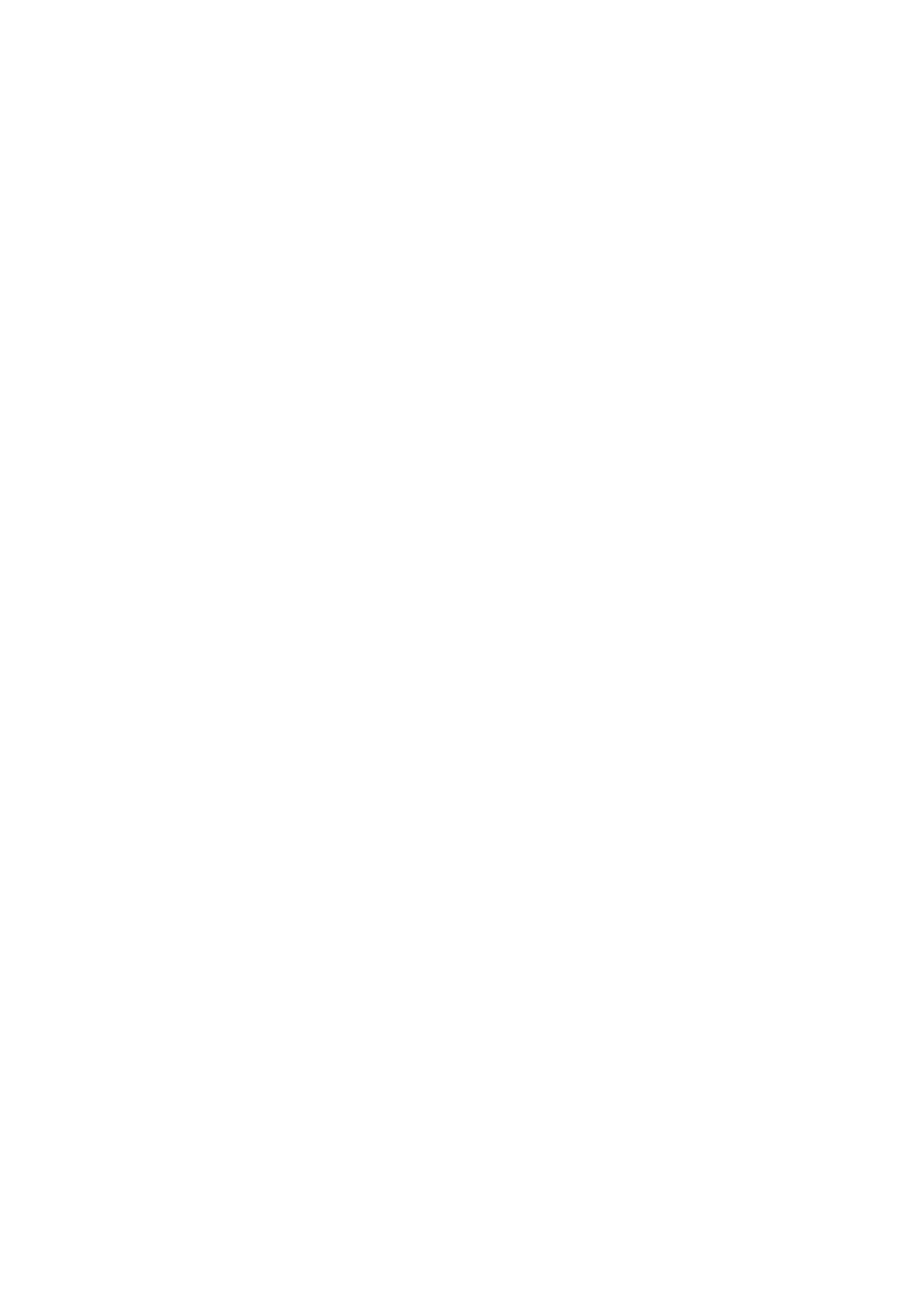# **Introduction**<sup>1</sup>

 The UNODC Model Law against Trafficking in Persons was developed by the United Nations Office on Drugs and Crime (UNODC) in response to the request of the General Assembly to the Secretary-General to promote and assist the efforts of Member States to become party to and implement the United Nations Convention against Transnational Organized Crime2 and the Protocols thereto. It was developed in particular to assist States in implementing the provisions contained in the Protocol to Prevent, Suppress and Punish Trafficking in Persons, Especially Women and Children, supplementing that Convention.3

 The Model Law will both facilitate and help systematize provision of legislative assistance by UNODC as well as facilitate review and amendment of existing legislation and adoption of new legislation by States themselves. It is designed to be adaptable to the needs of each State, whatever its legal tradition and social, economic, cultural and geographical conditions.

 The Model Law contains all the provisions that States are required or recommended to introduce into their domestic legislation by the Protocol. The distinction between mandatory and optional provisions is indicated in the commentary to the law. This distinction is not made with regard to the general provisions and the definitions, as they are an integral part of the Model Law, but are not mandated by the Protocol per se. Recommended provisions may also stem from other international instruments. Whenever appropriate or necessary, several options for language are suggested in order to reflect the differences between legal cultures.

 The commentary also indicates the source of the provision and, in some cases, supplies alternatives to the suggested text or examples of national legislation from various countries (in unofficial translation where necessary). Due regard is also given to the interpretative notes for the *travaux préparatoires* of the Protocol4 and the legislative guides for the United Nations Convention against Transnational Organized Crime and the Protocols thereto.

 It should be emphasized that matters related to international cooperation in criminal matters, as well as crimes of participation in an organized criminal group, corruption, obstruction or justice and money-laundering, which often accompany human trafficking activities, are contained in the "parent" Convention. It is therefore essential that the Trafficking in Persons Protocol provisions be read and applied together with the provisions of the Convention and that domestic legislation be developed to implement not only the Protocol but also the Convention. In addition, it is of particular importance that any legislation on trafficking in persons be in line with a State's constitutional principles, the basic concepts of its legal system, its existing legal structure and enforcement arrangements, and that definitions used in such legislation on trafficking in persons be consistent with similar definitions used in other laws. The Model Law is not meant to be incorporated as a whole without a careful review of the whole legislative context of

**\_\_\_\_\_\_\_\_\_\_\_\_\_\_\_\_\_\_** 

<sup>&</sup>lt;sup>1</sup> The introduction is intended as an explanatory note on the genesis, nature and scope of the Model Law on Trafficking in Persons; it is not part of the text of the Model Law.

<sup>2</sup> United Nations, *Treaty Series*, vol. 2225, No. 39574.

<sup>3</sup> Ibid., vol. 2237, No. 39574.

<sup>4</sup> A/55/383/Add.1.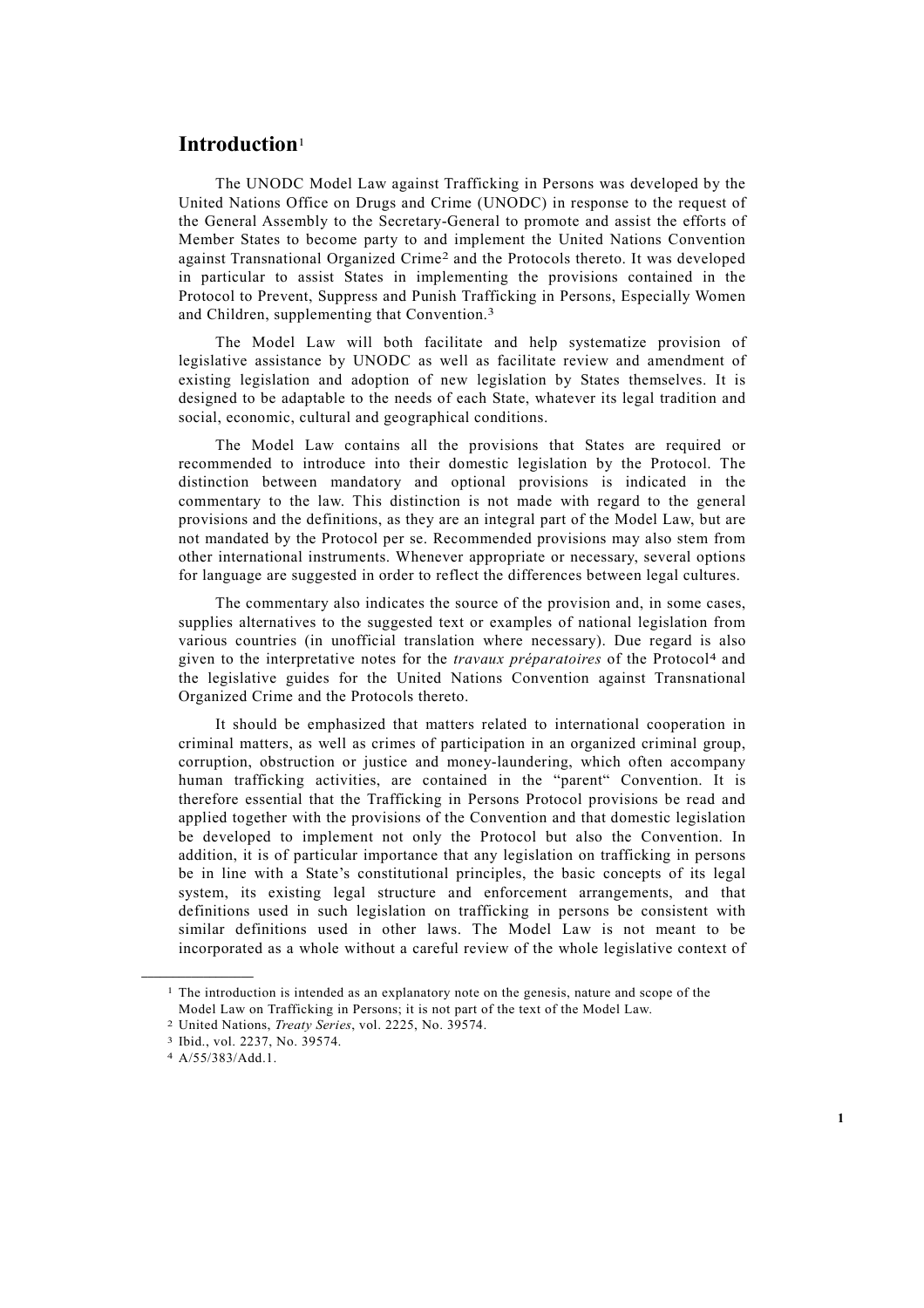a given State. In that respect, the Model Law cannot stand alone and domestic legislation implementing the Convention is essential for it to be effective.

 The work on the UNODC Model Law against Trafficking in Persons has been carried out by the Organized Crime and Criminal Justice Section of the Division for Treaty Affairs in cooperation with the Anti-Human Trafficking and Migrant Smuggling Unit of the Division for Operations and the Statistics and Surveys Section of the Division for Policy Analysis and Public Affairs. Two consultant drafters, Marjan Wijers and Roelof Haveman, assisted UNODC. A group of experts<sup>5</sup> in the field of human trafficking, from a variety of legal and geographical backgrounds met to discuss and review the draft of the Model Law.

**\_\_\_\_\_\_\_\_\_\_\_\_\_\_\_\_\_\_** 

<sup>5</sup> Experts were from Canada, Côte d'Ivoire, Egypt, France, Georgia, Israel, Lebanon, the Netherlands, Nigeria, Slovakia, Thailand, Uganda and the United States of America, as well as representatives of the International Labour Organization and the Organization for Security and Cooperation in Europe.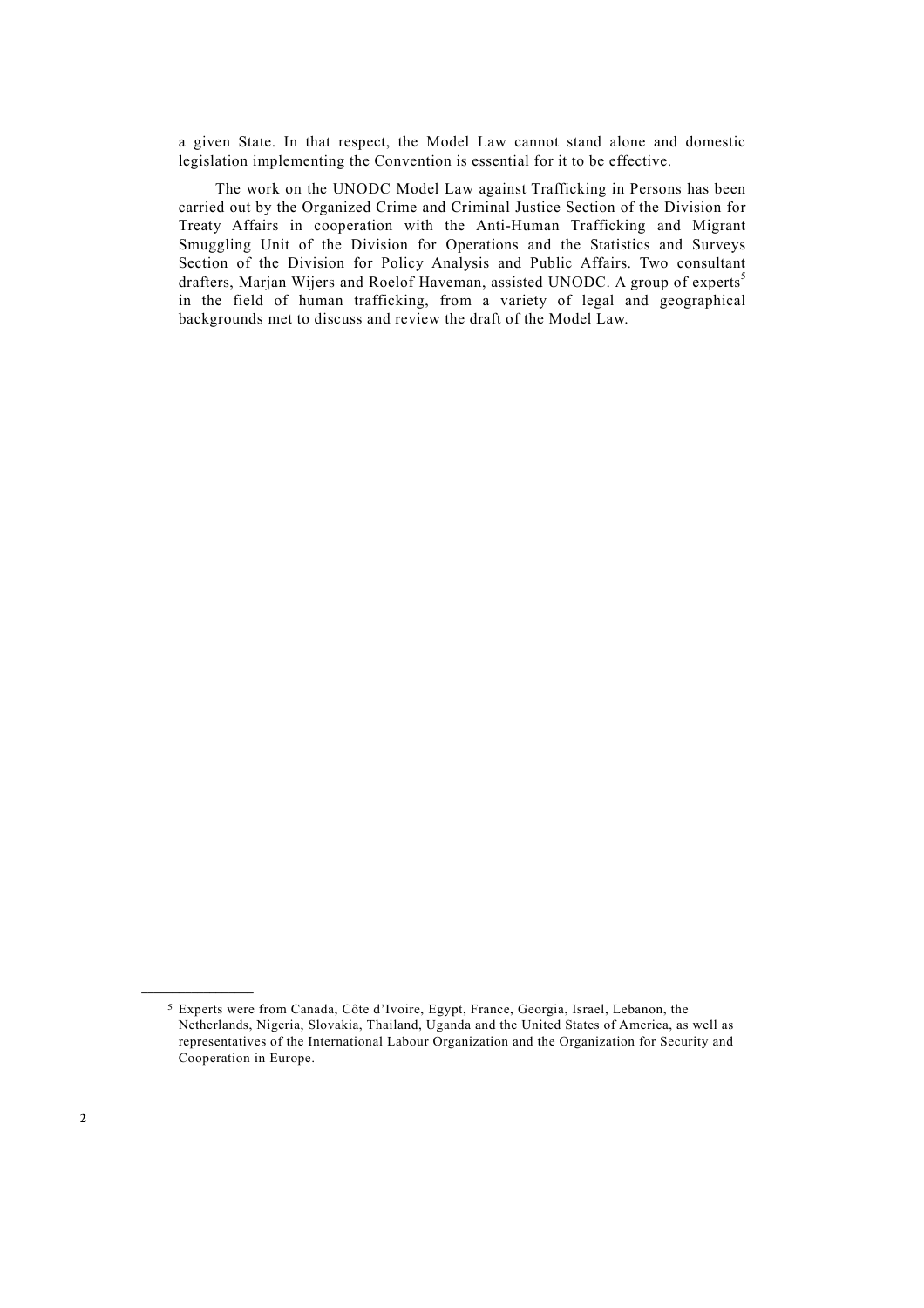# **Contents**

| Chapter IV. Criminal provisions: basic criminal offences as a foundation for trafficking offences |
|---------------------------------------------------------------------------------------------------|
| Chapter V. Criminal provisions: provisions specific to trafficking                                |
|                                                                                                   |
|                                                                                                   |
| Article 10. Non-liability [non-punishment] [non-prosecution] of victims of trafficking in         |
|                                                                                                   |
| Chapter VI. Criminal provisions: ancillary offences and offences related to trafficking           |
|                                                                                                   |
|                                                                                                   |
|                                                                                                   |
|                                                                                                   |
| Article 16. Unlawful disclosure of the identity of victims and/or witnesses                       |
|                                                                                                   |
| Chapter VII. Victim and witness protection, assistance and compensation                           |
|                                                                                                   |
|                                                                                                   |
| Article 20. Provision of basic benefits and services to victims of trafficking in persons         |
|                                                                                                   |
|                                                                                                   |

*Page*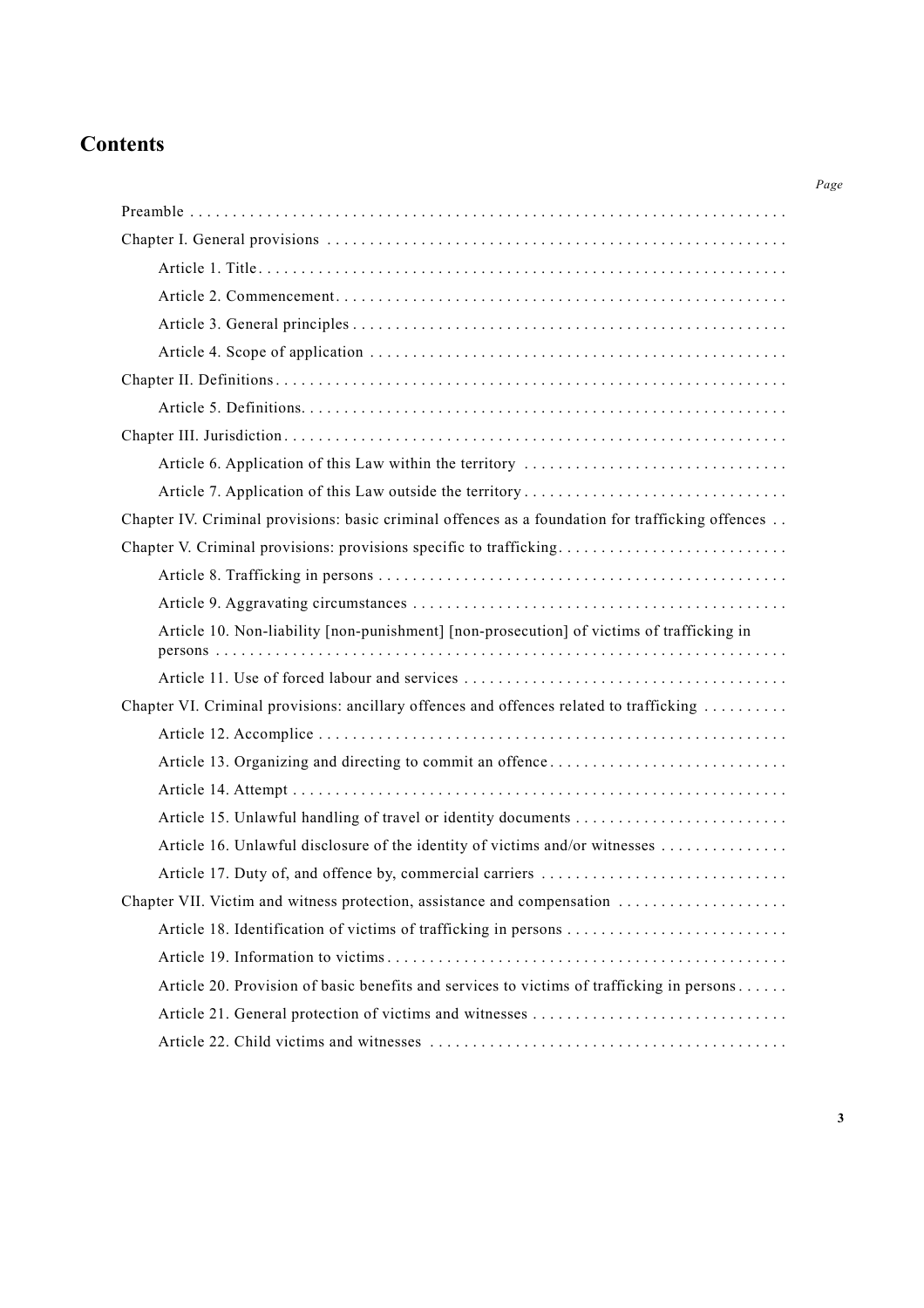| Article 29. Compensation for victims of trafficking in persons                                 |
|------------------------------------------------------------------------------------------------|
|                                                                                                |
|                                                                                                |
|                                                                                                |
| Article 32. Return of victims of trafficking in persons to [name of State]                     |
| Article 33. Repatriation of victims of trafficking in persons to another State                 |
| Article 34. Verification of legitimacy and validity of documents upon request                  |
|                                                                                                |
| Article 35. Establishment of a national anti-trafficking coordinating body [inter-agency anti- |
| Article 36. Establishment of the office of a national rapporteur [national monitoring and      |
|                                                                                                |
|                                                                                                |
|                                                                                                |

**4**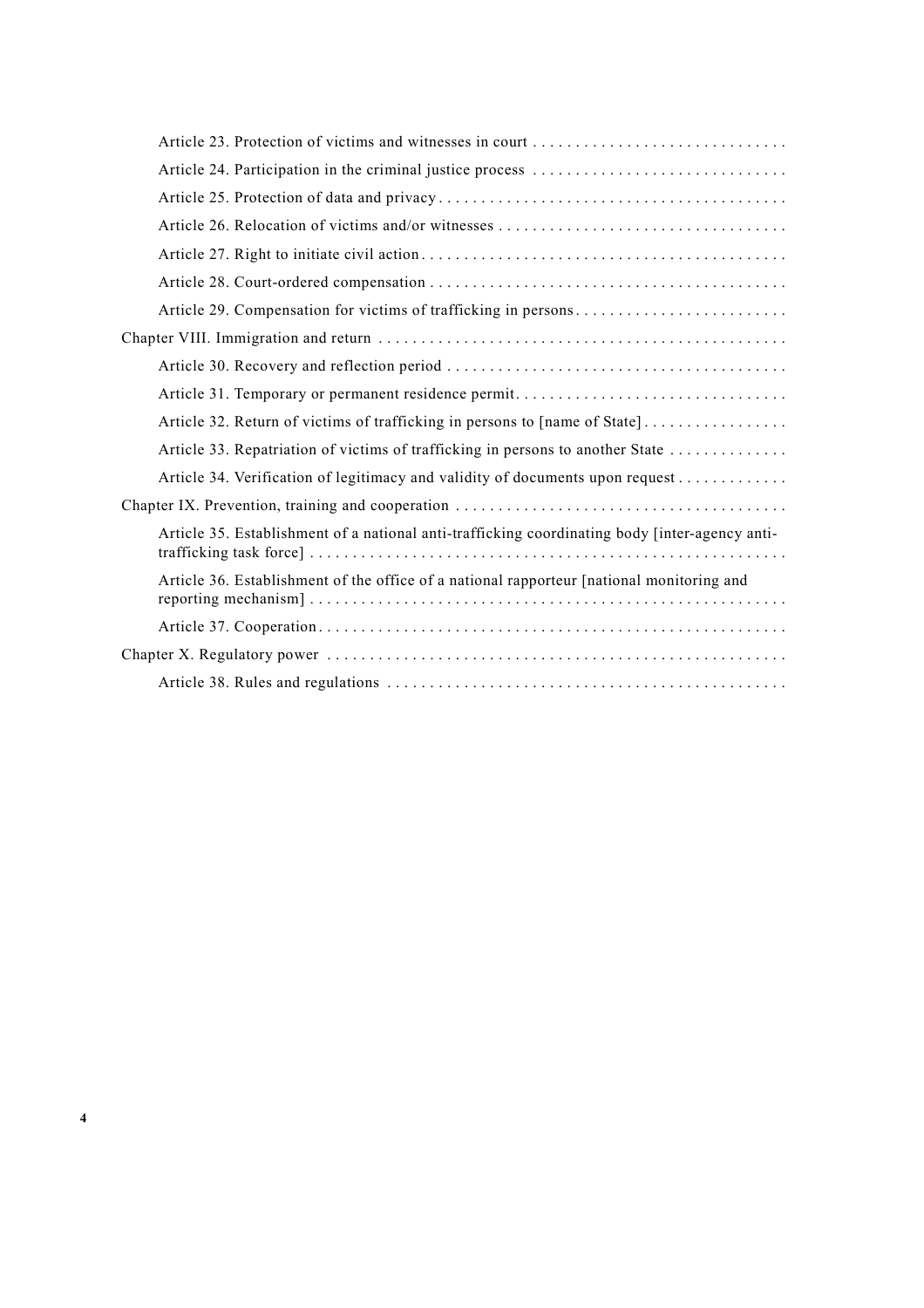# **Model Law against Trafficking in Persons**

# **Preamble**

*The Government of [name of State]*,

*Concerned* with the problem of trafficking in persons in [name of State],

*Considering* that trafficking in persons constitutes a serious offence and a violation of human rights,

*Considering also* that, in line with the international and/or regional conventions to which [name of State] is a party, measures must be taken to prevent trafficking in persons, to punish the traffickers and to assist and protect the victims of such trafficking, including by protecting their human rights,

*Considering further* the international obligations accepted by [name of State] when it ratified/acceded to [the United Nations Convention against Transnational Organized Crime and its supplementary Protocol to Prevent, Suppress and Punish Trafficking in Persons, Especially Women and Children,] [the ILO Convention concerning Forced or Compulsory Labour,] [the ILO Convention concerning the Abolition of Forced Labour,] [the Convention on the Rights of the Child,] [the ILO Convention concerning the Prohibition and Immediate Action for the Elimination of the Worst Forms of Child Labour,] [the Slavery Convention,] [the Supplementary Convention on the Abolition of Slavery, the Slave Trade and Institutions and Practices Similar to Slavery,] [the Convention on the Elimination of All Forms of Discrimination against Women,] [the International Convention on the Protection of the Rights of All Migrant Workers and Their Families],

*Considering* that all actions and initiatives against trafficking in persons must be non-discriminatory and take gender equality into account, as well as a childsensitive approach,

*Recognizing* that, in order to deter traffickers and bring them to justice, it is necessary to appropriately criminalize trafficking in persons and related offences, prescribe appropriate punishment, give priority to the investigation and prosecution of trafficking offences and assist and protect the victims of such offences,

*Recognizing also* that advocacy, awareness-raising, education, research, training, counselling and other measures are necessary to help families, local communities and governmental and civil society institutions to fulfil their responsibilities in preventing trafficking in persons, in protecting and assisting the victims of such trafficking and in law enforcement,

*Recognizing further* that children who are victims or witnesses are particularly vulnerable and need special protection, assistance and support appropriate to their age, gender, level of maturity and special needs in order to prevent further hardship and trauma that may result from their participation in the criminal justice process,

*Believing* that effective measures against trafficking in persons require national coordination and cooperation between government agencies as well as between government agencies and civil society, including non-governmental organizations,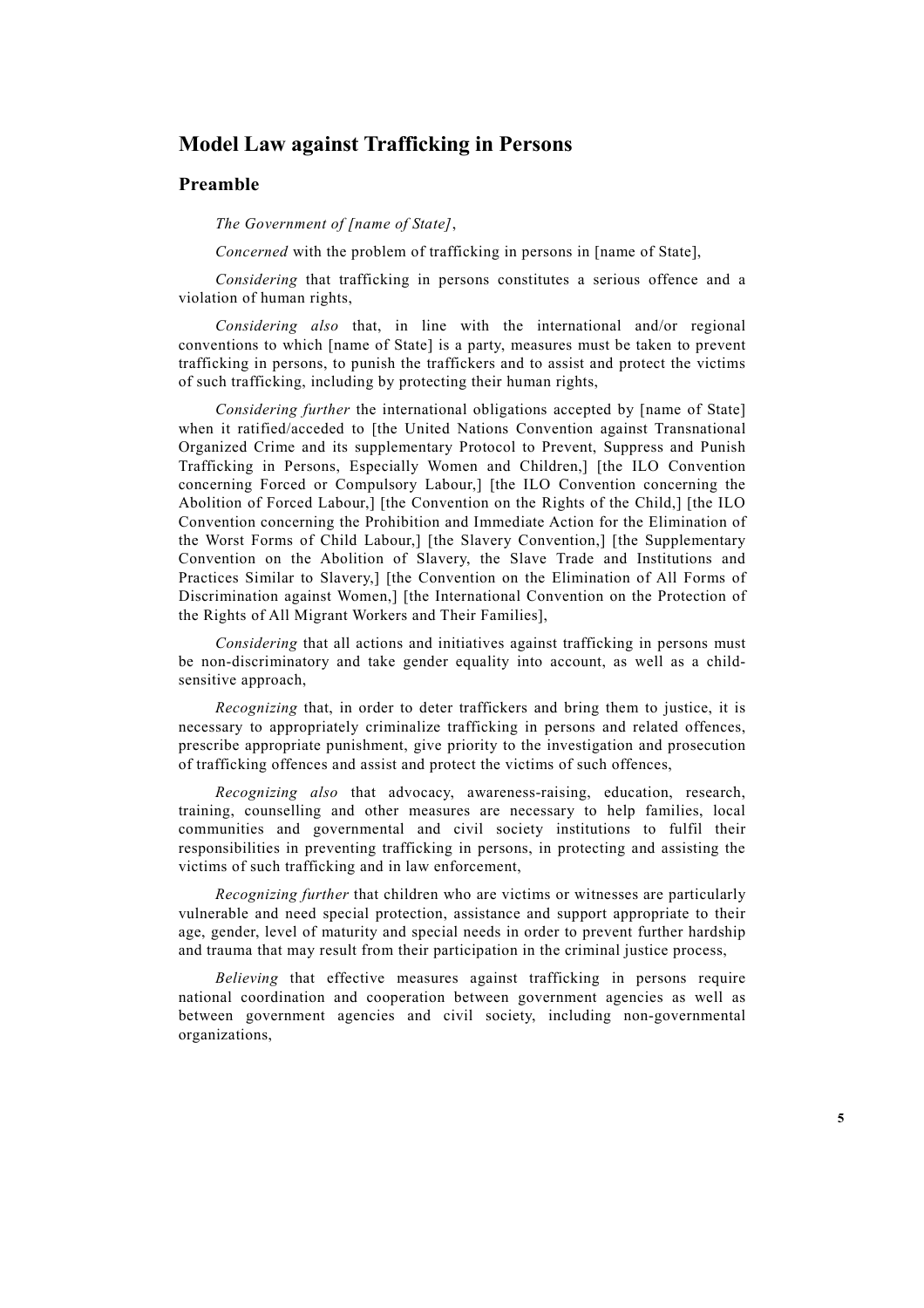*Believing also* that trafficking in persons is a national as well as a transnational crime, where criminals work across boundaries, and that therefore the response to human trafficking also has to rise above jurisdictional limitations, and that States must cooperate bilaterally and multilaterally to effectively suppress this crime,

*Be it enacted* by the [National Assembly/Parliament/other] of [name of State] during its [number] session on [date]:

### *Commentary*

# *Optional provision*

 *The preamble, if any, will vary according to the legal culture and the local context.* 

# **Chapter I. General provisions**

# **Article 1. [Title]**

 The present Law may be cited as the [Law against Trafficking in Persons] of [name of State] [year of adoption].

### *Commentary*

 *Article 1 is redundant when there is a separate law promulgating the present law on trafficking in persons. In such a case the title of the law will be mentioned in the promulgation law. Examples of titles are:* 

- *Combating Trafficking in Persons Act;*
- *Countering Trafficking in Persons Act;*
- *Act to Prevent and Suppress Trafficking in Persons and to Protect and Assist Victims of Trafficking.*

### **Article 2. Commencement**

The present Law shall come into force on the [date].

### **Article 3. General principles**

1. The purposes of this Law are:

(a) To prevent and combat trafficking in persons in [name of State];

 (b) To protect and assist the victims of such trafficking, while maintaining full respect for their human rights [protecting their human rights];

 (c) To ensure just and effective punishment of traffickers [effective investigation and prosecution of traffickers]; and

 (d) To promote and facilitate national and international cooperation in order to meet these objectives.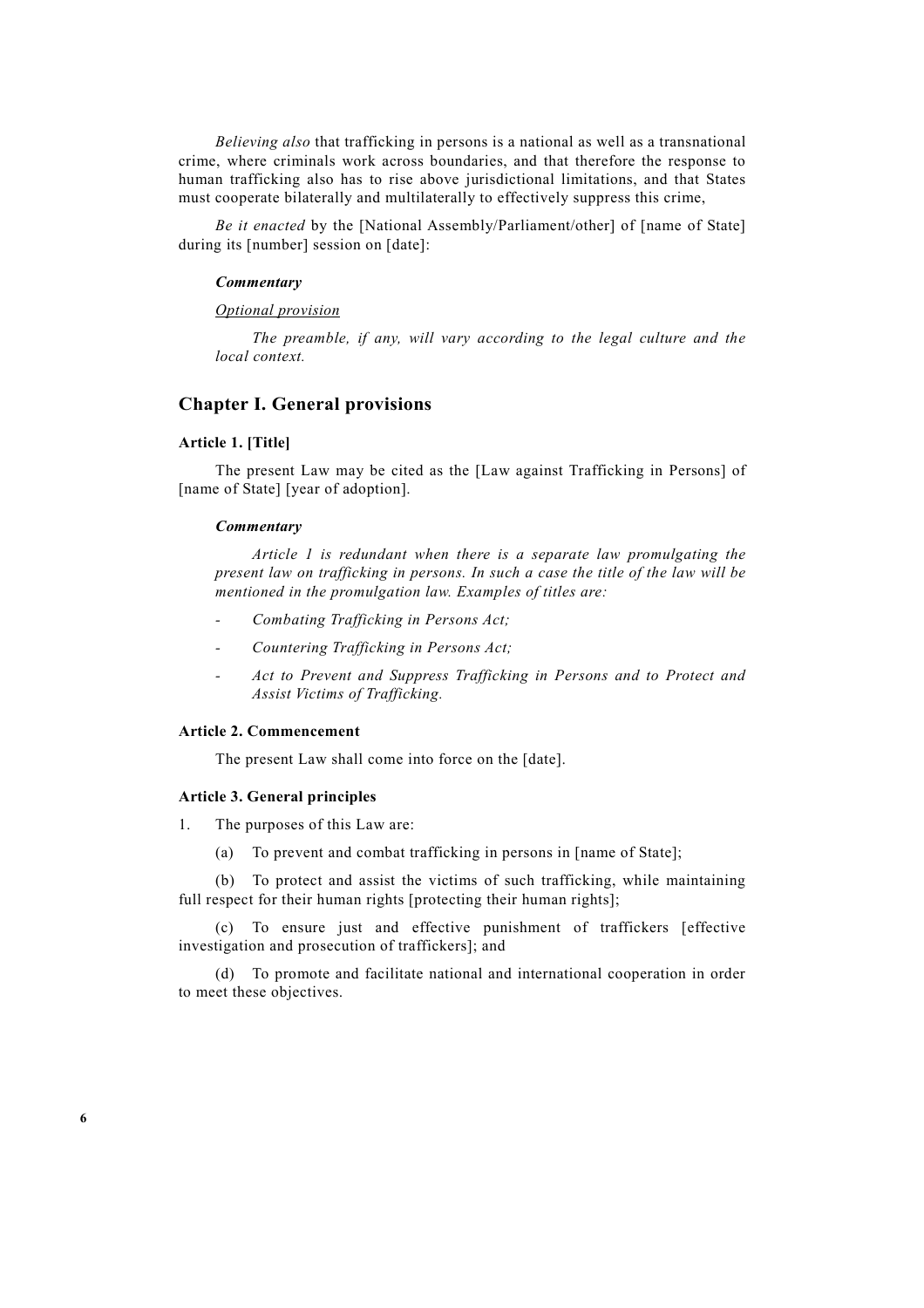# *Commentary*

 *Source: Protocol, article 2.* 

 *Paragraph 1 slightly modifies article 2 of the Protocol, by adding subparagraph (c).* 

2. The measures set forth in this Law [in particular the identification of victims and the measures to protect and promote the rights of victims] shall be interpreted and applied in a way that is not discriminatory on any ground, such as race, colour, religion, belief, age, family status, culture, language, ethnicity, national or social origin, citizenship, gender, sexual orientation, political or other opinion, disability, property, birth, immigration status, the fact that the person has been trafficked or has participated in the sex industry, or other status.

### *Commentary*

 *Source: Protocol, article 14.* 

 *According to article 14, paragraph 1, of the Protocol, nothing in the Protocol "shall affect the rights, obligations and responsibilities of States and individuals under international law, including humanitarian and international human rights law".* 

 *The same article (paragraph 2) also provides that the measures set forth*  in the Protocol "shall be interpreted and applied in a way that is not *discriminatory to persons on the ground that they are victims of trafficking in persons. The interpretation and application of those measures shall be consistent with internationally recognized principles of non-discrimination" as, for example, contained in the International Covenant on Civil and Political Rights (article 2, paragraph 1).* 

 *At a minimum, the wording of article 14 should be included if a similar provision is not already included in the law as a general principle. An example is:* 

 *"The measures set forth in this law shall be interpreted and applied in a way that is not discriminatory to persons on the ground that they are victims of trafficking and shall be consistent with the principle of non-discrimination."* 

3. Child victims shall be treated fairly and equally, regardless of their or their parents' or the legal guardian's race, colour, religion, belief, age, family status, culture, language, ethnicity, national or social origin, citizenship, gender, sexual orientation, political or other opinion, disability, property, birth, immigration status, the fact that the person has been trafficked or has participated in the sex industry, or other status.

# *Commentary*

 *Source: Protocol, article 14.* 

 *As the Protocol itself addresses the special needs of children (Protocol, article 6, paragraph 4), and should be consistent with existing human rights law (Protocol, article 14, paragraph 2), such as the Convention on the Rights*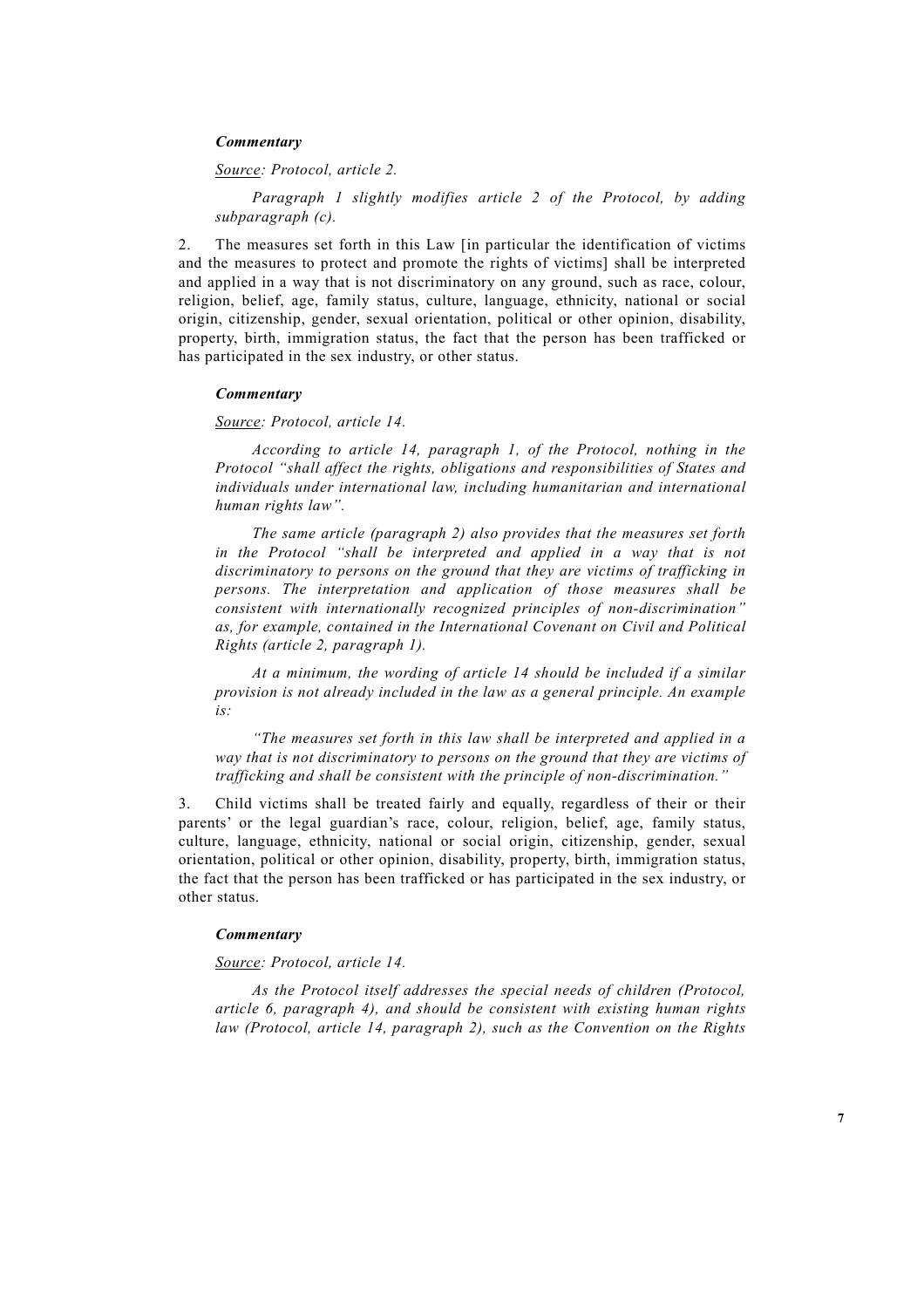*of the Child, the provisions of the Model Law contain child-specific wording, where appropriate.* 

 *Paragraph 3 is based on article 14 of the Protocol, and the internationally recognized principle of non-discrimination, as, for example, contained in the International Covenant on Civil and Political Rights, the Convention on the Rights of the Child and the Guidelines on Justice in Matters involving Child Victims and Witnesses of Crime (Economic and Social Council resolution 2005/20, annex).* 

### **Article 4. Scope of application**

 This Law shall apply to all forms of trafficking in persons, whether national or transnational and whether or not connected with organized crime.

# *Commentary*

 *The Protocol to Prevent, Suppress and Punish Trafficking in Persons, Especially Women and Children, supplementing the United Nations Convention against Transnational Organized Crime, should be interpreted together with the Convention (Protocol, article 1). Article 4 of the Protocol limits its applicability to the prevention, investigation and prosecution of offences that are transnational in nature and involve an organized criminal group, except as otherwise stated.* 

 *These requirements are not part of the definition of the offence (see the Protocol, article 3 and article 5, paragraph 1) and national laws should establish trafficking in persons as a criminal offence, independently of the transnational nature or the involvement of an organized criminal group (see the Convention, article 34). The Model Law does not distinguish between provisions that require these elements and provisions that do not, in order to ensure equal treatment by national authorities of all cases of trafficking in persons within their territory.* 

# **Chapter II. Definitions**

#### **Article 5. Definitions**

### *Commentary*

 *Some jurisdictions prefer to include a chapter on definitions in the law, either at the beginning or at the end of the law. In other jurisdictions the criminal code or law contains a general chapter with definitions, in which case some or all of the below-mentioned definitions can be included. In some cases, States may find it advisable to leave the interpretation to the courts. The definitions here should be read in conjunction with the definitions of crime in chapter IV, Criminal provisions: basic criminal offences as a foundation for trafficking offences.* 

 *Where possible, definitions are derived from the Protocol, the Convention or other existing international instruments. In some cases examples are given from existing national laws from various countries. In*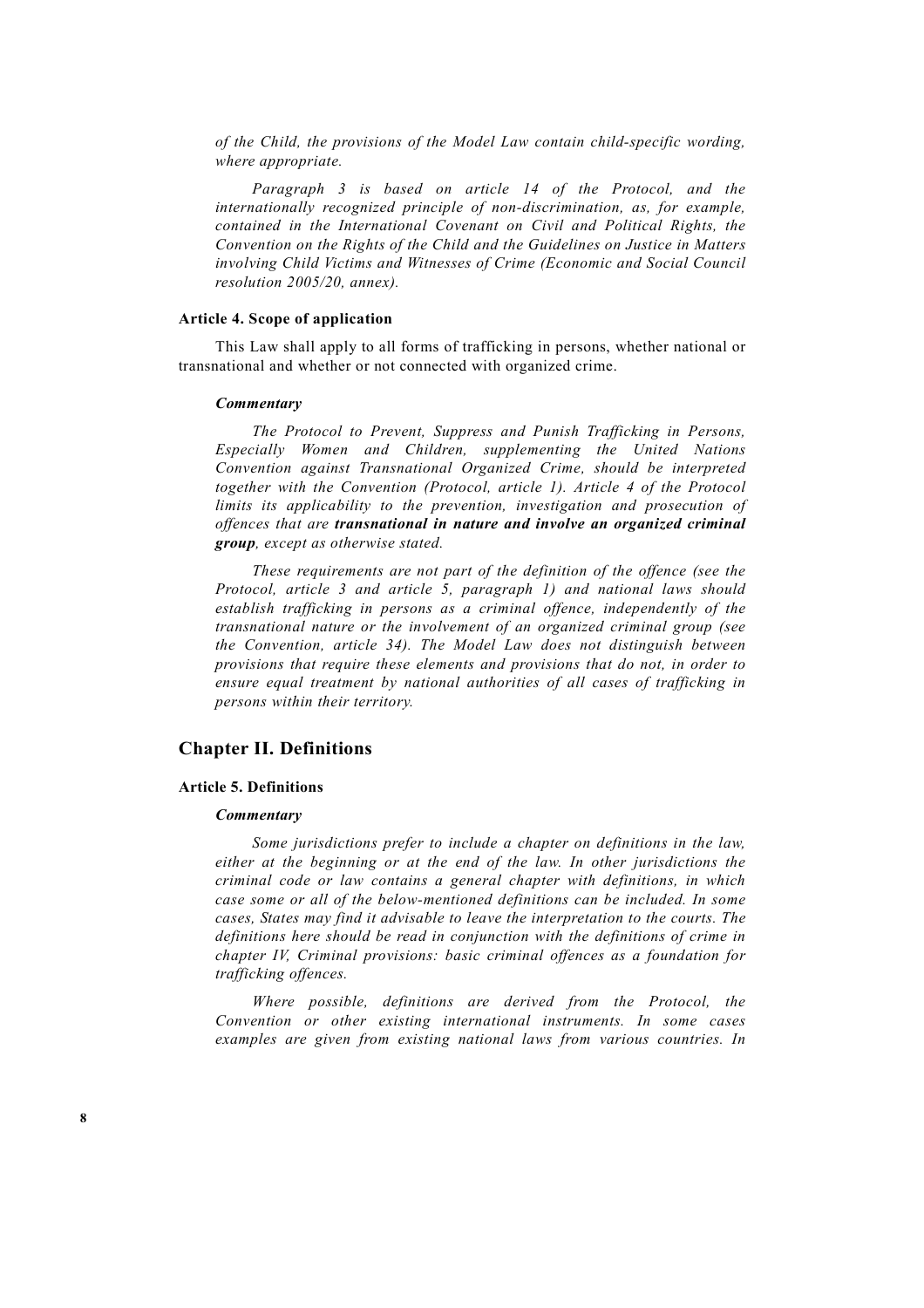*general it is advisable for the definitions used in this law to be in line with already existing definitions provided in domestic law.* 

 *This chapter only contains definitions of terms that are specific to trafficking in persons. General terms are not included, as they should already be incorporated in the national law (with all national variations possible). These terms include "accomplice", "aiding and abetting", "attempt", "conspiracy", "falsified identity document", "legal person" and "structured group".* 

1. For the purposes of this Law the following definitions shall apply:

 (a) "Abuse of a position of vulnerability" shall refer to any situation in which the person involved believes he or she has no real and acceptable alternative but to submit;

or

or

 "Abuse of a position of vulnerability" shall mean taking advantage of the vulnerable position a person is placed in as a result of [provide a relevant list]:

[(i) Having entered the country illegally or without proper documentation;]

 [(ii) Pregnancy or any physical or mental disease or disability of the person, including addiction to the use of any substance;] or

 [(iii) Reduced capacity to form judgements by virtue of being a child, illness, infirmity or a physical or mental disability;] or

 [(iv) Promises or giving sums of money or other advantages to those having authority over a person;] or

 $[(v)$  Being in a precarious situation from the standpoint of social survival; or

[(vi) Other relevant factors.]

# *Commentary*

 *Source: Interpretative notes for the official records* (travaux préparatoires) *of the negotiation of the United Nations Convention against Transnational Organized Crime and the Protocols thereto (A/55/383/Add.1), para. 63 (hereinafter "interpretative notes … (A/55/383/Add.1)").*

 *Many other definitions of abuse of a position of vulnerability are possible, including elements such as abuse of the economic situation of the victim or of dependency on any substance, as well as definitions focusing on the objective situation or on the situation as perceived by the victim.* 

 *It is recommended to include a definition of this crime element in the law, as in practice it appears to pose many problems.* 

In order to better protect the victims, Governments may consider *adopting a definition focusing on the offender and his intention to take advantage of the situation of the victim. These may also be easier to prove, as it will not require an inquiry into the state of mind of the victim but only that*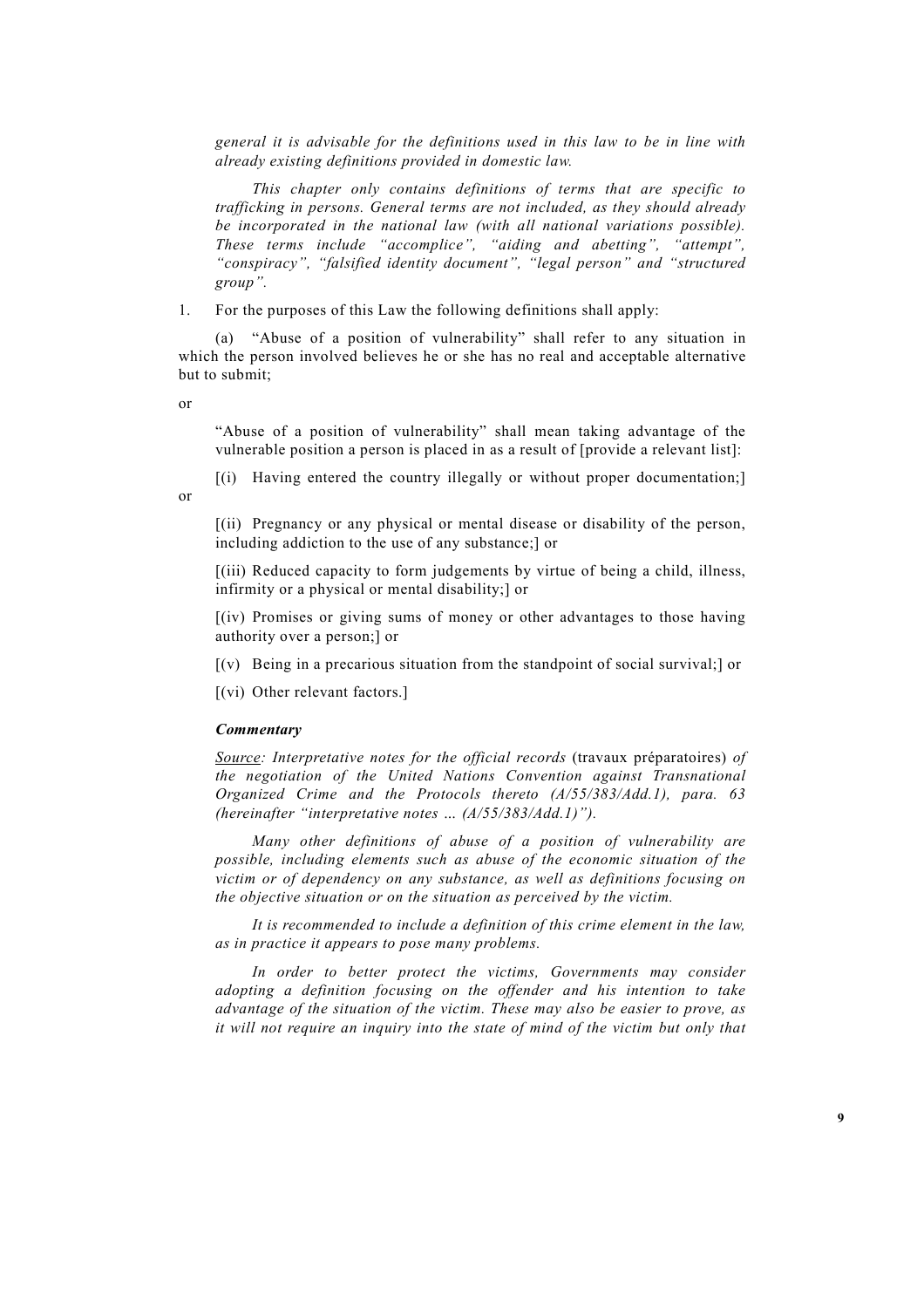*the offender was aware of the vulnerability of the victim and had the intention to take advantage of it.* 

 *Examples:* 

 *"*Abuse of a position of vulnerability *means such abuse that the person believes he or she has no reasonable alternative but to submit to the labour or services demanded of the person, and includes but is not limited to taking advantage of the vulnerabilities resulting from the person having entered the country illegally or without proper documentation, pregnancy or any physical or mental disease or disability of the person, including addiction to the use of any substance, or reduced capacity to form judgments by virtue of being a child."* 

 *(Source: US State Department Model Law to Combat Trafficking in Persons, 2003)* 

 *"Taking advantage of the particularly vulnerable position in which the alien is placed as a result of illegal or insecure administrative status, pregnancy, illness, infirmity or a physical or mental disability."* 

 *(Source: Belgium, Law containing Provisions to Combat Trafficking in Human Beings and Child Pornography, 13 April 1995, article 77 bis (1) 2)* 

 *"Profiting from a situation of physical or psychological inferiority or from a situation of necessity, or through promises or giving sums of money or other advantages to those having authority over a person."* 

 *(Source: Italy, Criminal Code, article 601)* 

 *"State of vulnerability – special state in which a person is found such that he/she is inclined to be abused or exploited, especially due to:* 

 *"a) his/her precarious situation from the standpoint of social survival;* 

 *"b) situation conditioned upon age, pregnancy, illness, infirmity, physical or mental deficiency;* 

 *"c) his/her precarious situation due to illegal entry or stay in a country of transit or destination."* 

 *(Source. Republic of Moldova, Law on Preventing and Combating Trafficking in Human Beings No. 241-XVI, 20 October 2005, article 2, paragraph 10)* 

 (b) "Accompanying dependants" shall mean any family member [and/or] close relative, whom the trafficked person [is bound by law to support] [is legally obligated to provide support], and was present with the victim of trafficking in persons at the time of the offence, as well as any child born during or after the time of the offence;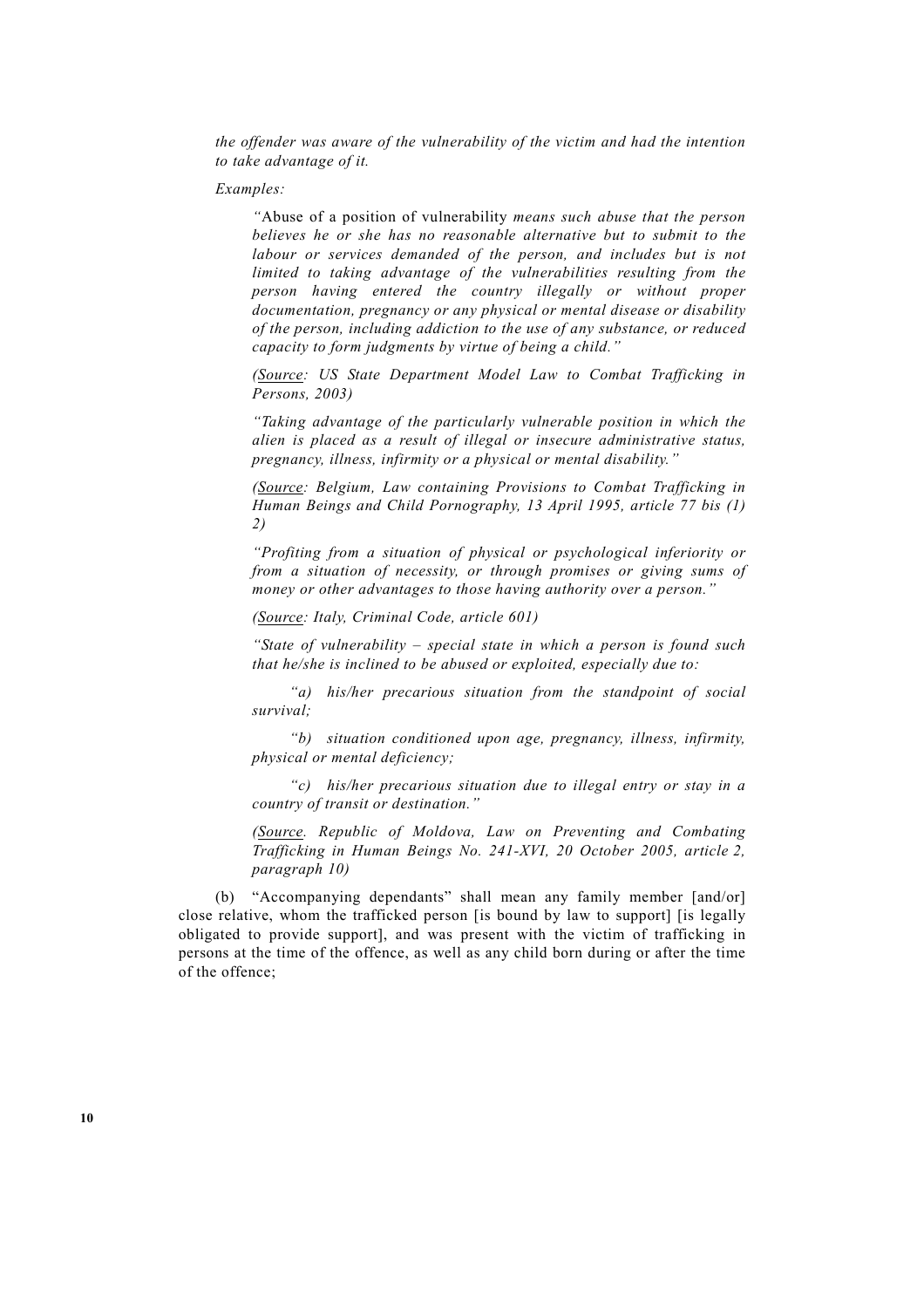(c) "Child" shall mean any person below the age of eighteen;

# *Commentary*

 *Source: Protocol, article 3 (d); Convention on the Rights of the Child, article 1; ILO Convention No. 182 on the Worst Forms of Child Labour, article 2.* 

 (d) "Commercial carrier" shall mean a legal or a natural person who engages in the transportation of goods or people for commercial gain;

"Coercion" shall mean use of force or threat thereof, and some forms of non-violent or psychological use of force or threat thereof, including but not limited  $\mathsf{to}$ :

(i) Threats of harm or physical restraint of any person;

 (ii) Any scheme, plan or pattern intended to cause a person to believe that failure to perform an act would result in serious harm to or physical restraint against any person;

(iii) Abuse or any threat linked to the legal status of a person;

(iv) Psychological pressure;

### *Commentary*

 *Source: US State Department Model Law to Combat Trafficking in Persons, 2003.* 

 *This is one example of how to define "coercion". Many variations are possible, focusing on the objective situation or on the situation as perceived by the coerced person.* 

 *Another example of a criminal law definition is:* 

 *"Force or coercion includes obtaining or maintaining through acts of threat the labour, service or other activities of a person by physical, legal, psychological or mental coercion, or abuse of authority."* 

 *(Source: Nigeria, Harmonised Trafficking in Persons (Prohibition) Law Enforcement and Administration Acts 2005, article 64)*

(f) "Deception" shall mean any conduct that is intended to deceive a person;

or

 "Deception" shall mean any deception by words or by conduct [as to fact or as to law], [as to]:

(i) The nature of work or services to be provided;

(ii) The conditions of work;

 (iii) The extent to which the person will be free to leave his or her place of residence; or

[(iv) Other circumstances involving exploitation of the person.]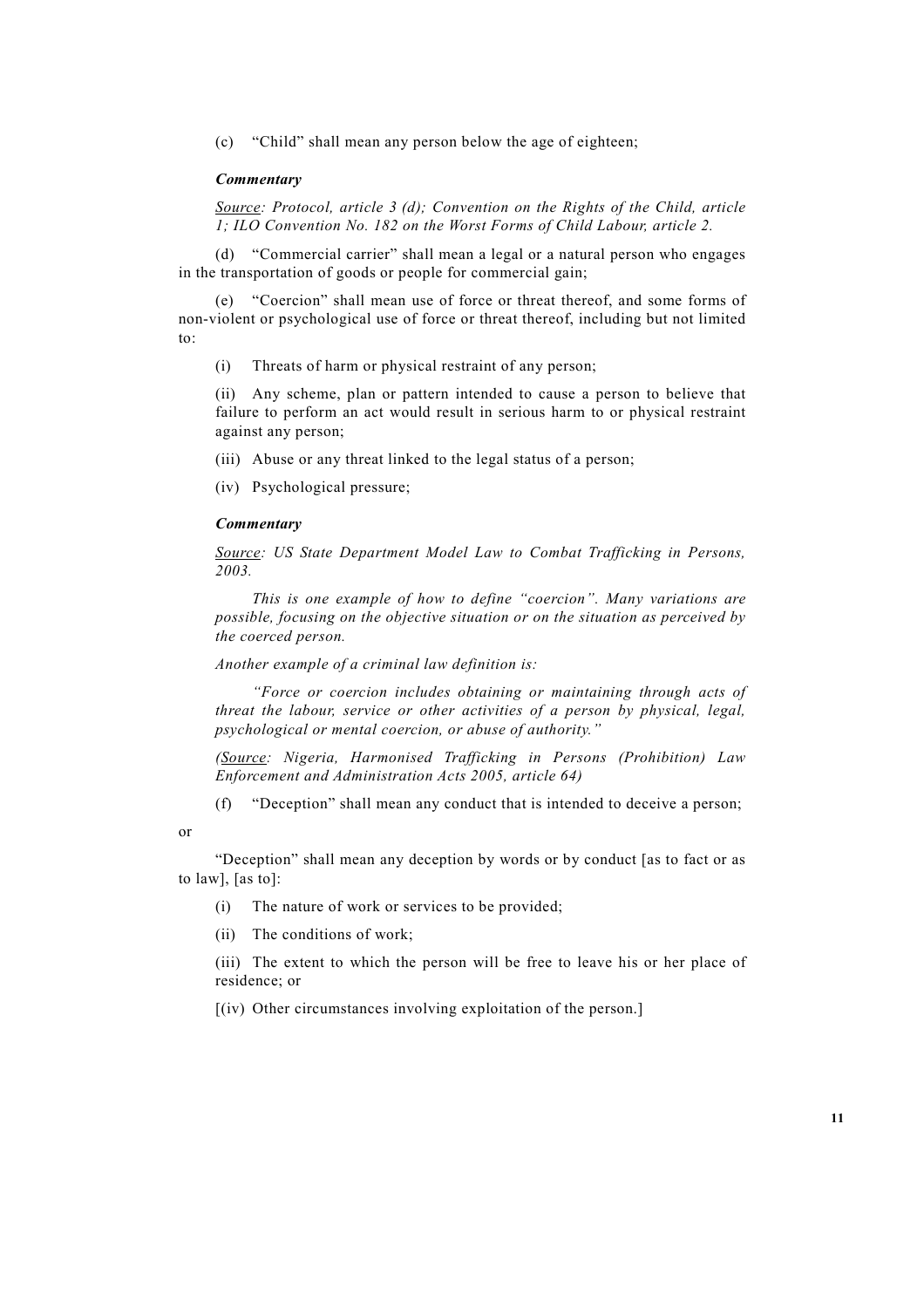# *Commentary*

 *Deception or fraud can refer to the nature of the work or services that the trafficked person will engage in (for example the person is promised a job as a domestic worker but forced to work as a prostitute), as well as to the conditions under which the person will be forced to perform this work or services (for instance the person is promised the possibility of a legal work and residence permit, proper payment and regular working conditions, but ends up not being paid, is forced to work extremely long hours, is deprived of his or her travel or identity documents, has no freedom of movement and/or is threatened with reprisals if he or she tries to escape), or both.* 

 *Under the United Kingdom Theft Act 1968, s15(4), the statutory definition provides that "deception" means "any deception (whether deliberate or reckless) by words or by conduct as to fact or as to law, including a deception as to the present intentions of the person using the deception or any other person."* 

 *An alternative approach is to define deception in the context of trafficking in persons. The law in Australia defines a specific offence of "deceptive recruiting for sexual services" as:* 

 *"(1) A person who, with the intention of inducing another person to enter into an engagement to provide sexual services, deceives that other person about:* 

 *"(a) the fact that the engagement will involve the provision of sexual services; or* 

 *"(aa) the nature of sexual services to be provided (for example, whether those services will require the person to have unprotected sex); or* 

 *"(b) the extent to which the person will be free to leave the place or area where the person provides sexual services; or* 

 *"(c) the extent to which the person will be free to cease providing sexual services; or* 

 *"(d) the extent to which the person will be free to leave his or her place of residence; or* 

 *"(da) if there is or will be a debt owed or claimed to be owed by the person in connection with the engagement—the quantum, or the existence, of the debt owed or claimed to be owed; or* 

 *"(e) the fact that the engagement will involve exploitation, debt bondage or the confiscation of the person's travel or identity documents; is guilty of an offence."* 

 *(Source: Australia, Criminal Code Act 1995, chapter 8/270, section 270.7)* 

 (g) "Debt bondage" shall mean the status or condition arising from a pledge by a debtor of his or her personal services or those of a person under his or her control as security for a debt, if the value of those services as reasonably assessed is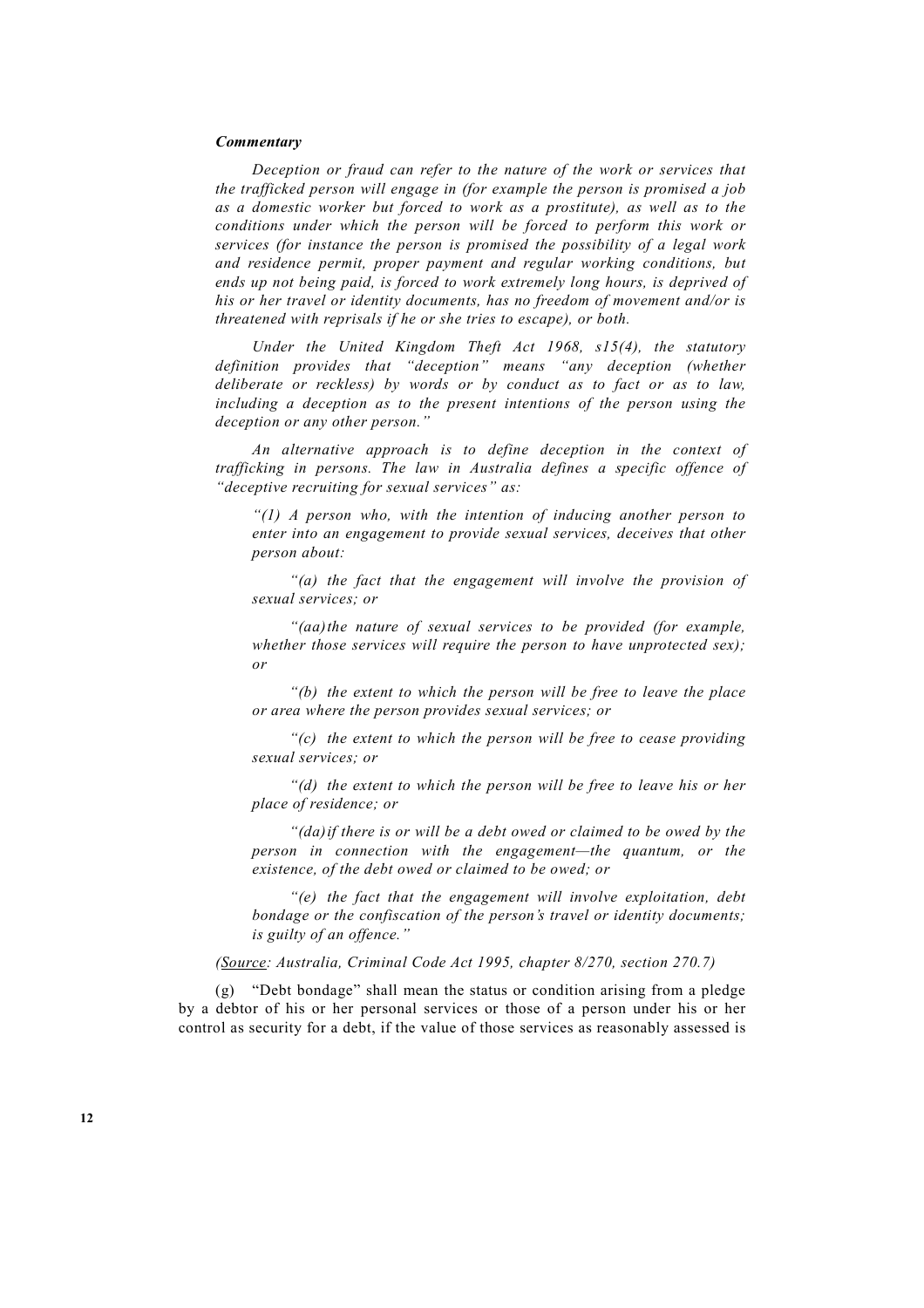not applied towards the liquidation of the debt or if the length of those services is not limited and defined;

# *Commentary*

 *Source: Supplementary Convention on the Abolition of Slavery, the Slave Trade, and Institutions and Practices Similar to Slavery, article 1.* 

 *"Debt bondage" refers to the system by which a person is kept in bondage by making it impossible for him or her to pay off his or her real, imposed or imagined debts.* 

 *An example of a criminal law definition of "debt bondage" is:* 

 *"Debt bondage means the status or condition that arises from a pledge by a person:* 

 *"(a) of his or her personal services; or* 

 *"(b) of the personal services of another person under his or her control; as security for a debt owed, or claimed to be owed, (including any debt incurred, or claimed to be incurred, after the pledge is given), by that person if:* 

 *"(a) the debt owed or claimed to be owed is manifestly excessive; or* 

 *"(b) the reasonable value of those services is not applied toward the liquidation of the debt or purported debt; or* 

 *"(c) the length and nature of those services are not respectively limited and defined."* 

 *(Source: Australia, Criminal Code Act 1995, section 271.8)* 

 (h) "Exploitation of prostitution of others" shall mean the unlawful obtaining of financial or other material benefit from the prostitution of another person;

# *Commentary*

 *Source:* Trafficking in Human Beings and Peace Support Operations: Trainers Guide*, United Nations Interregional Crime and Justice Research Institute, 2006, p. 153.* 

 *This is one example of a definition, but many other definitions are possible.* 

 *Exploitation of prostitution of others and sexual exploitation. The terms "exploitation of prostitution of others" and "sexual exploitation" have been intentionally left undefined in the Protocol in order to allow all States, independent of their domestic policies on prostitution, to ratify the Protocol. The Protocol addresses the exploitation of prostitution only in the context of trafficking (interpretative notes … (A/55/383/Add.1), para. 64). There is no obligation under the Protocol to criminalize prostitution. Different legal systems—whether or not they legalize, regulate, tolerate or criminalize (the exploitation of the prostitution of others) non-coerced adult prostitution—*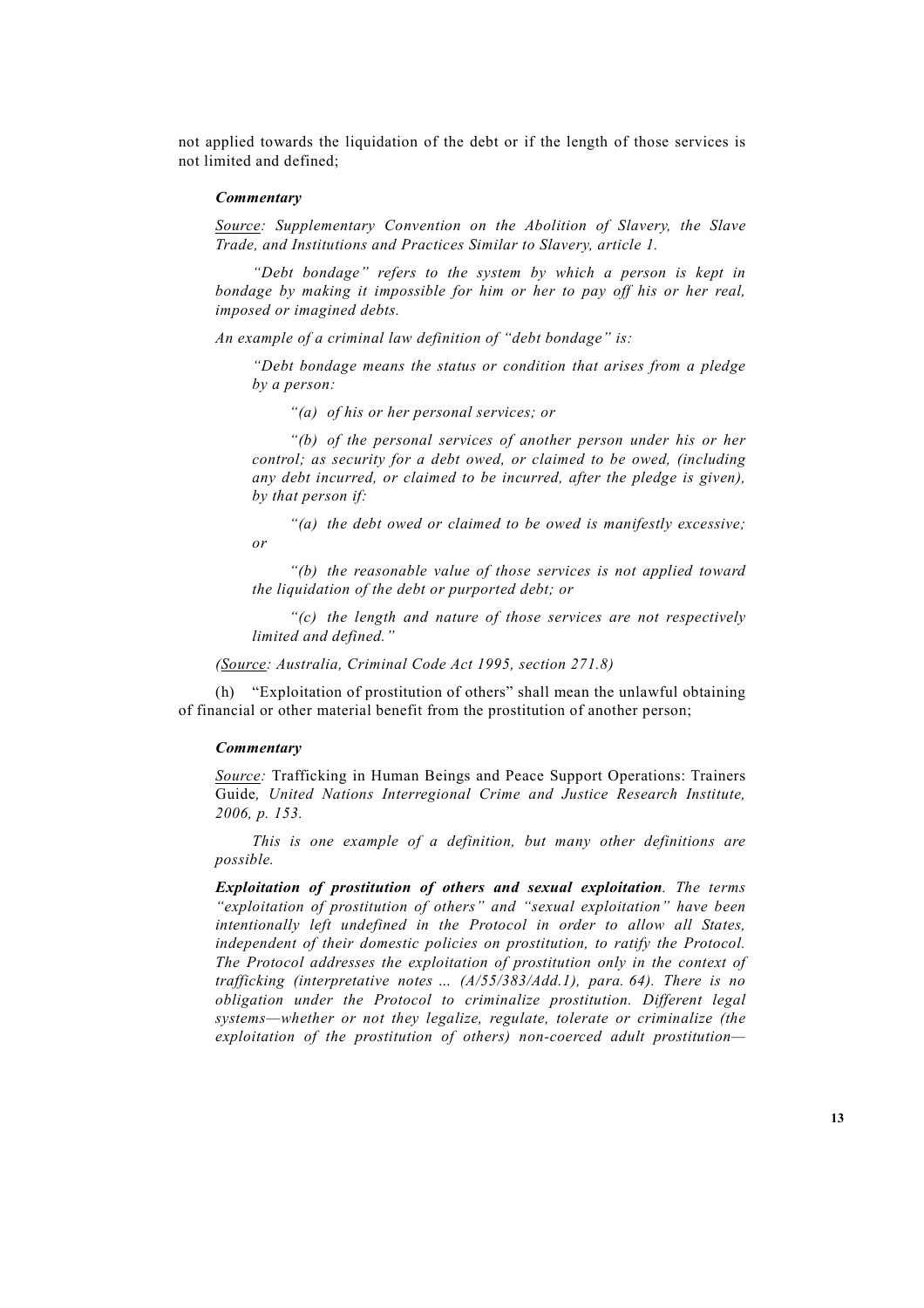*comply with the Protocol. The term "unlawful" was added to indicate that this has to be unlawful in accordance with the national laws on prostitution.* 

 *If using these terms in the law, it is advisable to define them.* 

 (i) "Forced labour or services" shall mean all work or service that is exacted from any person under the threat of any penalty and for which the person concerned has not offered him- or herself voluntarily;

### *Commentary*

 *Source: ILO Convention No. 29 concerning Forced or Compulsory Labour of 1930, articles 2, paragraph 1, and 25.* 

 *Forced labour, slavery, practices similar to slavery and servitude. Article 14 of the Protocol takes note of the existence of other international instruments in interpreting the Protocol. The concepts of forced labour, slavery, practices similar to slavery and servitude are elaborated upon in a number of international conventions and should, where applicable to States concerned, guide the interpretation and application of the Protocol.* 

 *Forced labour and services. The notion of exploitation of labour in the definition allows for a link to be established between the Protocol and ILO Convention concerning Forced Labour and makes clear that trafficking in persons for the purpose of exploitation is encompassed by the definition of forced or compulsory labour of the Convention. Article 2, paragraph 1, of the Convention defines "forced labour or services" as:* 

 *"All work or service which is exacted from any person under the menace of any penalty and for which the said person has not offered himself voluntarily."* 

 *While the Protocol draws a distinction between exploitation for forced labour or services and sexual exploitation, this should not lead to the conclusion that coercive sexual exploitation does not amount to forced labour or services, particularly in the context of trafficking. Coercive sexual exploitation and forced prostitution fall within the scope of the definition of forced labour or compulsory labour (ILO,* Eradication of Forced Labour*, International Labour Conference, 2007, p. 42). Since the coming into force of Convention No. 29, the ILO Committee of Experts has treated trafficking for the purpose of commercial sexual exploitation as one of the forms of forced labour.* 

 *Work or service. A forced labour situation is determined by the nature of the relationship between a person and an "employer", and not by the type of activity performed, the legality or illegality of the activity under national law, or its recognition as an "economic activity" (ILO,* Global Report 2005*, p. 6). Forced labour thus includes forced factory work as well as forced prostitution or other forced sexual services (also when prostitution is illegal under national law) or forced begging.* 

 *Voluntarily. Legislatures and law enforcement have to take into account that the seemingly "voluntary offer" of a worker/victim may have been manipulated or was not based on an informed decision. Also, the initial*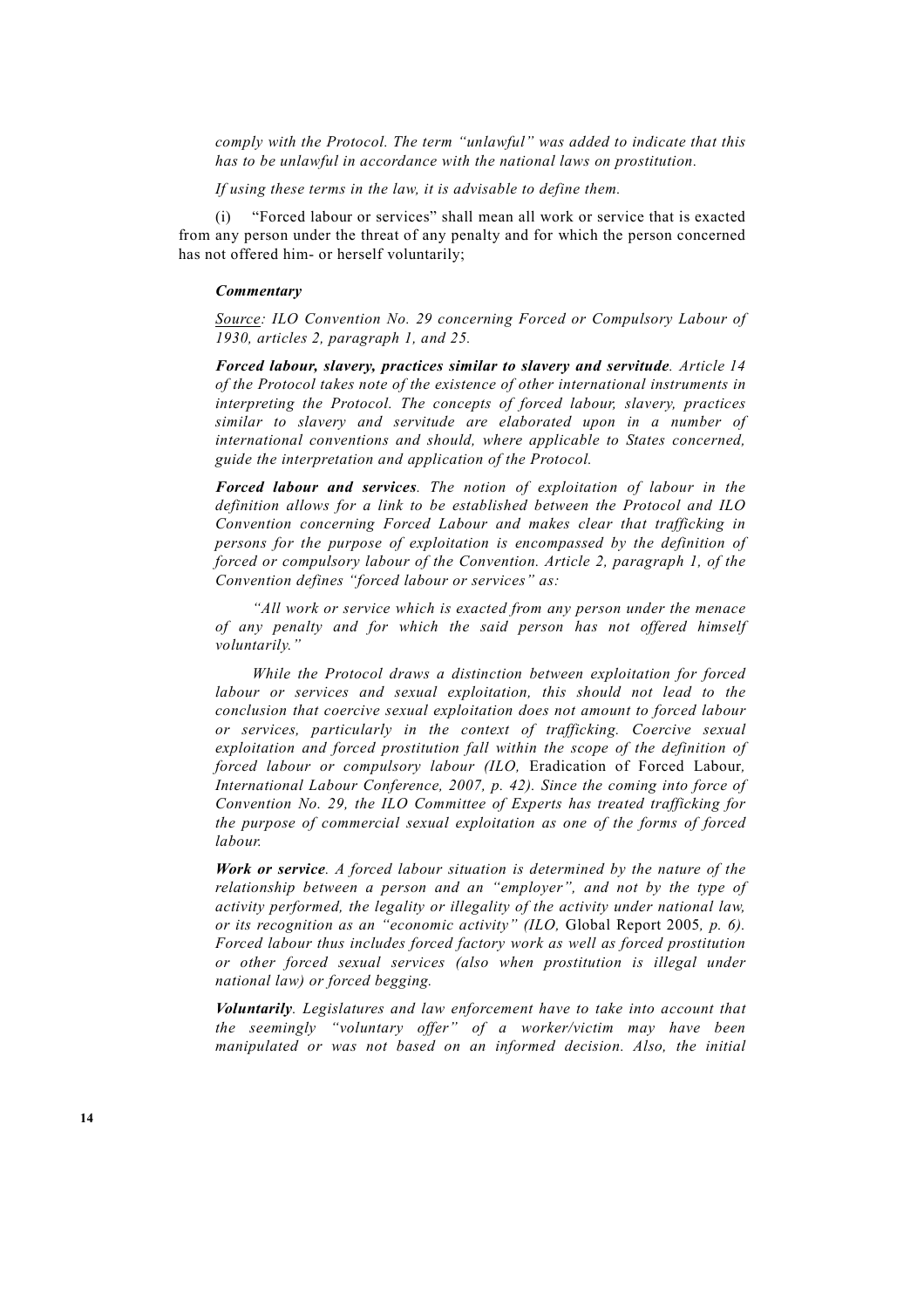*recruitment can be voluntary and the coercive mechanisms to keep a person in an exploitative situation may come into play later. Where (migrant) workers were induced by deceit, false promises, the retention of travel or identity documents or use of force to remain at the disposal of the employer, the ILO supervisory bodies noted a violation of the Convention. This means that also in cases where an employment relationship was originally the result of a freely concluded agreement, the worker's right to free choice of employment remains inalienable, that is, a restriction on leaving a job, even when the worker freely agreed to enter into it, can be considered forced labour (*ILO Guidelines on Human Trafficking and Forced Labour Exploitation*, 2005; ILO,* Eradication of Forced Labour*, International Labour Conference, 2007, pp. 20-21).* 

 *One way to deal with the difficulty the use of the term may cause is to include in the definition the use of means such as force or threat. This has been the approach taken by several national legislators (see below). The Model Law includes an optional definition that refers back to the "means" element.* 

 *Any penalty. The threat of a penalty can take multiple forms ranging from (the threat of) physical violence or restraint, (threats of) violence to the victim or his or her relatives, threats to denounce the victim to the police or immigration authorities when his or her employment or residence status is illegal, threats of denunciation to village elders or family members in the case of girls or women forced into prostitution, (threat of) confiscation of travel or identity papers, economic penalties linked to debts, the non-payment of wages, or the loss of wages accompanied by threats of dismissal if workers refuse to work overtime beyond the scope of their contract or national law. (ILO,* Global Report 2005*, pp. 5-6; ILO,* Eradication of Forced Labour*, International Labour Conference, 2007, p. 20).* 

 *In its report "Human trafficking and forced labour exploitation – guidance for legislation and law enforcement", ILO identifies five major elements that can point to a forced labour situation:* 

- *(Threat of) physical or sexual violence; this may also include emotional torture like blackmail, condemnation, using abusive language and so on;*
- *Restriction of movement and/or confinement to the workplace or to a limited area;*
- Debt bondage/bonded labour; withholding of wages or refusal of *payment;*
- *Retention of passport and identity papers so that the worker cannot leave or prove his or her identity and status;*
- *Threat of denunciation to the authorities.*

 *Examples of criminal law definitions of forced labour are:* 

 *"Anyone who unlawfully forces a person to work, by using force or other means of pressure or by threat of one of these, or by consent elicited by means of fraud, whether or not for consideration, shall be liable to … imprisonment."* 

 *(Source: Israel, Criminal Code)*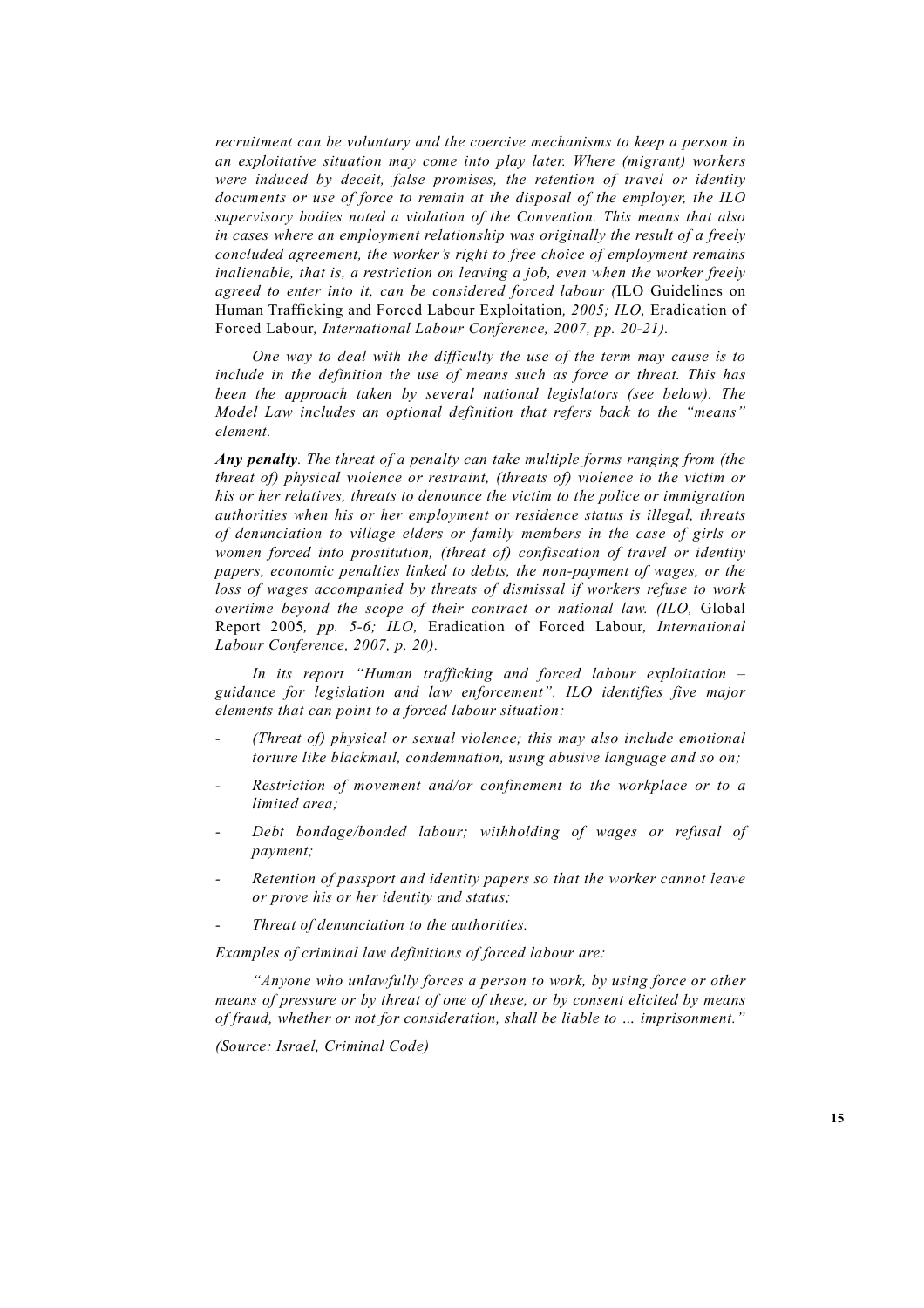*"(1) Forced labour or services means labour or services that are performed or provided by another person and are obtained or maintained through an actor:* 

 *"(a) causing or threatening to cause serious harm to any person;* 

 *"(b) physically restraining or threatening to physically restrain any person;* 

 *"(c) abusing or threatening to abuse the law or legal process;* 

 *"(d) knowingly destroying, concealing, removing, confiscating, or possessing any actual or purported passport or other immigration document, or any other actual or purported government identification document, of another person;* 

 *"(e) using blackmail;* 

 *"(f) causing or threatening to cause financial harm to any person or using financial control over any person; or* 

 *"(g) using any scheme, plan, or pattern intended to cause any person to believe that, if the person did not perform such labour or services, that person or another person would suffer serious harm or physical restraint.* 

 *"(2) 'Labour' means work of economic or financial value.* 

 *"(3) 'Services' means an ongoing relationship between a person and the actor in which the person performs activities under the supervision of or for the benefit of the actor or a third party. Commercial sexual activity and sexually explicit performances shall be considered 'services' under this Act.* 

 *"(4) 'Maintain' means, in relation to labour or services, to secure continued performance thereof, regardless of any initial agreement on the part of the trafficked person to perform such labour or service."* 

 *(Source: State Model Law on Protection for Victims of Human Trafficking, Global Rights 2005, drafted for the states of the United States of America)* 

 *"Forced labour means the condition of a person who provides labour or services (other than sexual services) and who, because of the use of force or threats:* 

 *"(a) is not free to cease providing labour or services; or* 

 *"(b) is not free to leave the place or area where the person provides labour or services."* 

 *(Source: Australia, Criminal Code Act 1995, S73.2(3))* 

 (j) "Forced or servile marriages" shall mean any institution or practice in which:

 (i) A woman [person] or child without the right to refuse is promised or given in marriage on payment of a consideration in money or in kind to her [his] parents, guardian, family or any other person or group; or

 (ii) The husband of a woman, his family or his clan has the right to transfer her to another person for value received or otherwise; or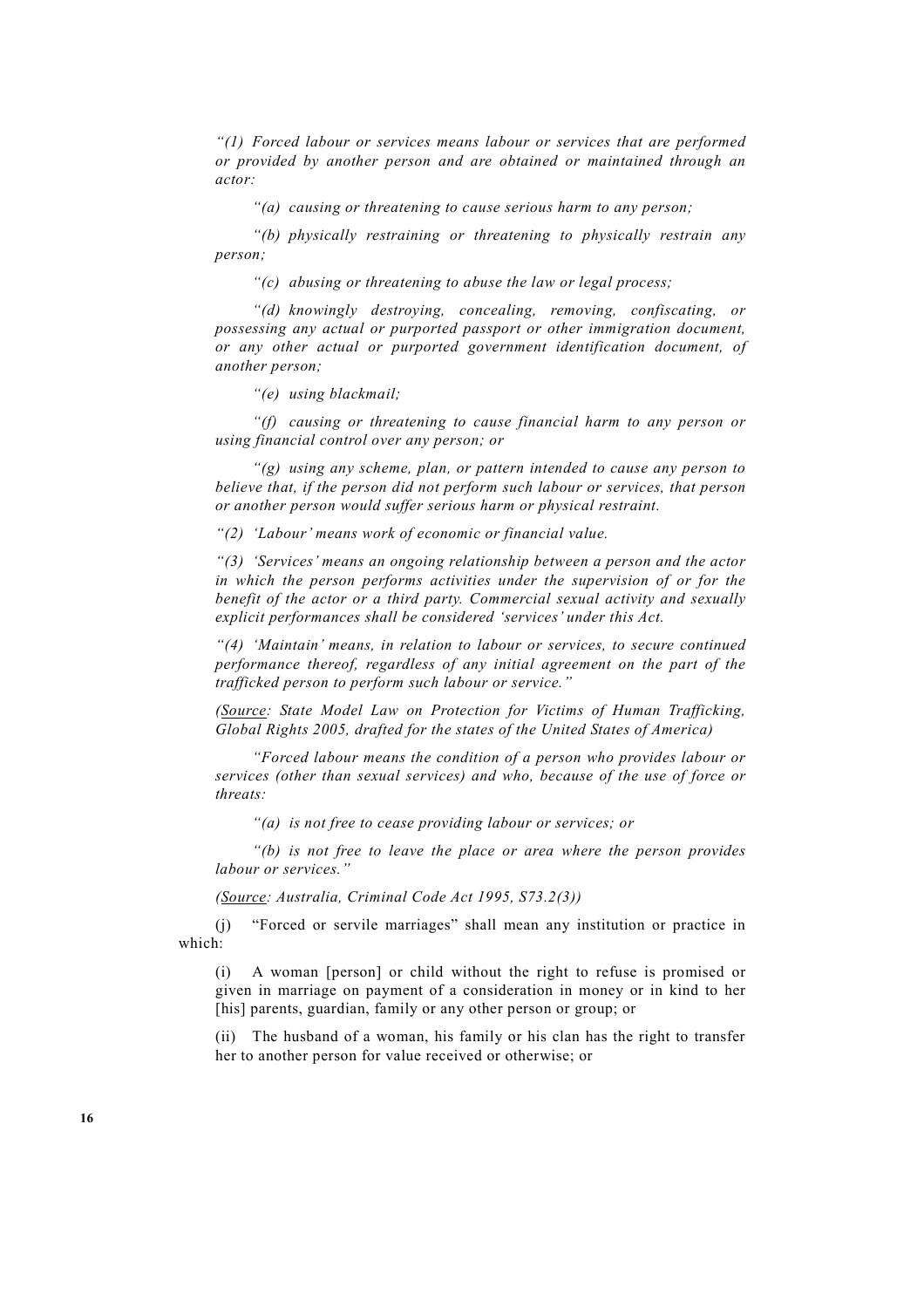(iii) A woman on the death of her husband is liable to be inherited by another person;

# *Commentary*

 *Source: Supplementary Convention on the Abolition of Slavery, article 1.* 

 *The definition derived from the above-mentioned Convention refers solely to the practice of forced or servile marriages in relation to women. Legislators may consider updating this definition to include practices in which both women/girls and men/boys can be the subject of forced or servile marriages. This may cover trafficking for marriage and certain forms of "mail order bride" practices.* 

 (k) "Organized criminal group" shall mean a structured group of three or more persons, existing for a period of time and acting in concert with the aim of committing one or more offences established under chapters V and VI of this Law, in order to obtain, directly or indirectly, a financial or other material benefit;

# *Commentary*

 *Source: Convention, article 2 (a).* 

"Practices similar to slavery" shall include debt bondage, serfdom, servile forms of marriage and the exploitation of children and adolescents;

### *Commentary*

 *The Supplementary Convention on the Abolition of Slavery does not contain a definition, but specifically prohibits debt bondage, serfdom, servile forms of marriage and the exploitation of children and adolescents.* 

# *Another definition could be:*

 *"Practices similar to slavery shall mean the economic exploitation of another person on the basis of an actual relationship of dependency or coercion, in combination with a serious and far-reaching deprivation of fundamental civil rights, and shall include debt bondage, serfdom, forced or servile marriages and the exploitation of children and adolescents."* 

 (m) "Prostitution" shall have the same definition as defined in [refer to the relevant national legislation];

### *Commentary*

 *See the commentary on article 5, paragraph 1 (h).* 

(n) "Public official" shall mean:

 (i) Any person holding a legislative, executive, administrative or judicial office, whether appointed or elected, whether permanent or temporary, whether paid or unpaid, irrespective of that person's seniority;

 (ii) Any other person who performs a public function, including for a public agency or public enterprise, or provides a public service;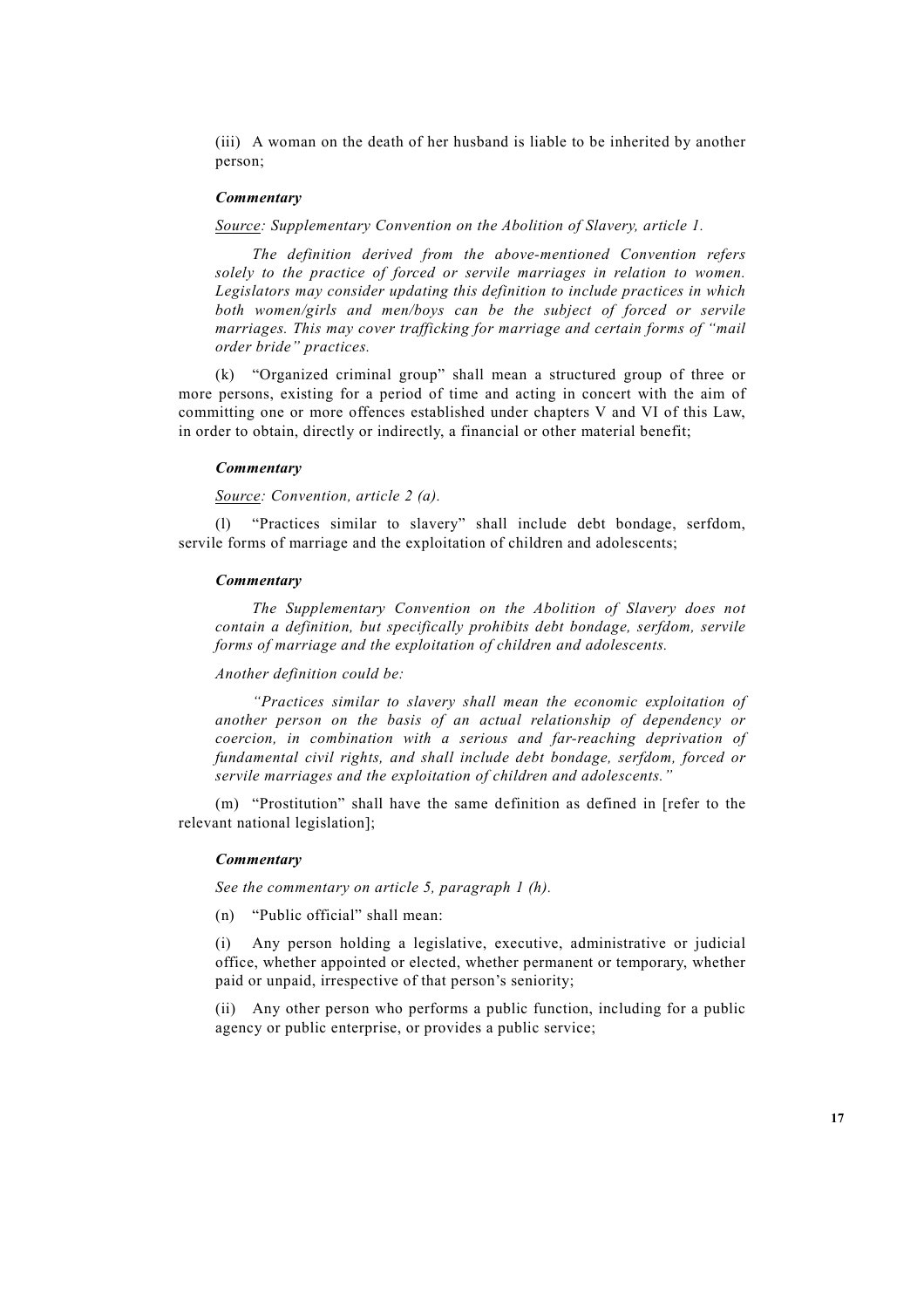# *Commentary*

 *Source: United Nations Convention against Corruption, article 2.*

 *If the national legislation includes a broader definition of "public official", such a definition can be used for the purpose of this law.* 

 (o) "Revictimization" shall mean a situation in which the same person suffers from more than one criminal incident over a specific period of time;

### *Commentary*

 *Source: UNODC Model Law on Justice in Matters involving Child Victims and Witnesses of Crime.* 

(p) "Secondary victimization" shall mean victimization that occurs not as a direct result of the criminal act but through the response of institutions and individuals to the victim;

# *Commentary*

 *Source: UNODC Model Law on Justice in Matters involving Child Victims and Witnesses of Crime.*

 (q) "Serfdom" shall mean the condition or status of a tenant who is by law, custom or agreement bound to live and labour on land belonging to another person and to render some determinate service to such other person, whether for reward or not, and is not free to change his or her status;

#### *Commentary*

 *Source: Supplementary Convention on the Abolition of Slavery, article 1.* 

 (r) "Servitude" shall mean the labour conditions and/or the obligation to work or to render services from which the person in question cannot escape and which he or she cannot change;

### *Commentary*

 *Servitude is prohibited by, among other instruments, the Universal Declaration of Human Rights (1948) and the International Covenant on Civil and Political Rights (1966). Neither of these international instruments contains an explicit definition of servitude. The definition given is based on an interpretation of the Universal Declaration and the Covenant listed.* 

 *In its 2005 judgement in the case of* Siliadin v. France *the European Court of Human Rights defined servitude as:* 

 *"An obligation to provide one's services that is imposed by the use of coercion, and is to be linked to the concept of slavery."* 

 *(ECHR, 26 July 2005, No. 73316/01)* 

 *An example of a criminal law definition of servitude is:* 

 *"Servitude means a condition of dependency in which the labor or services of a person are provided or obtained by threats of serious harm*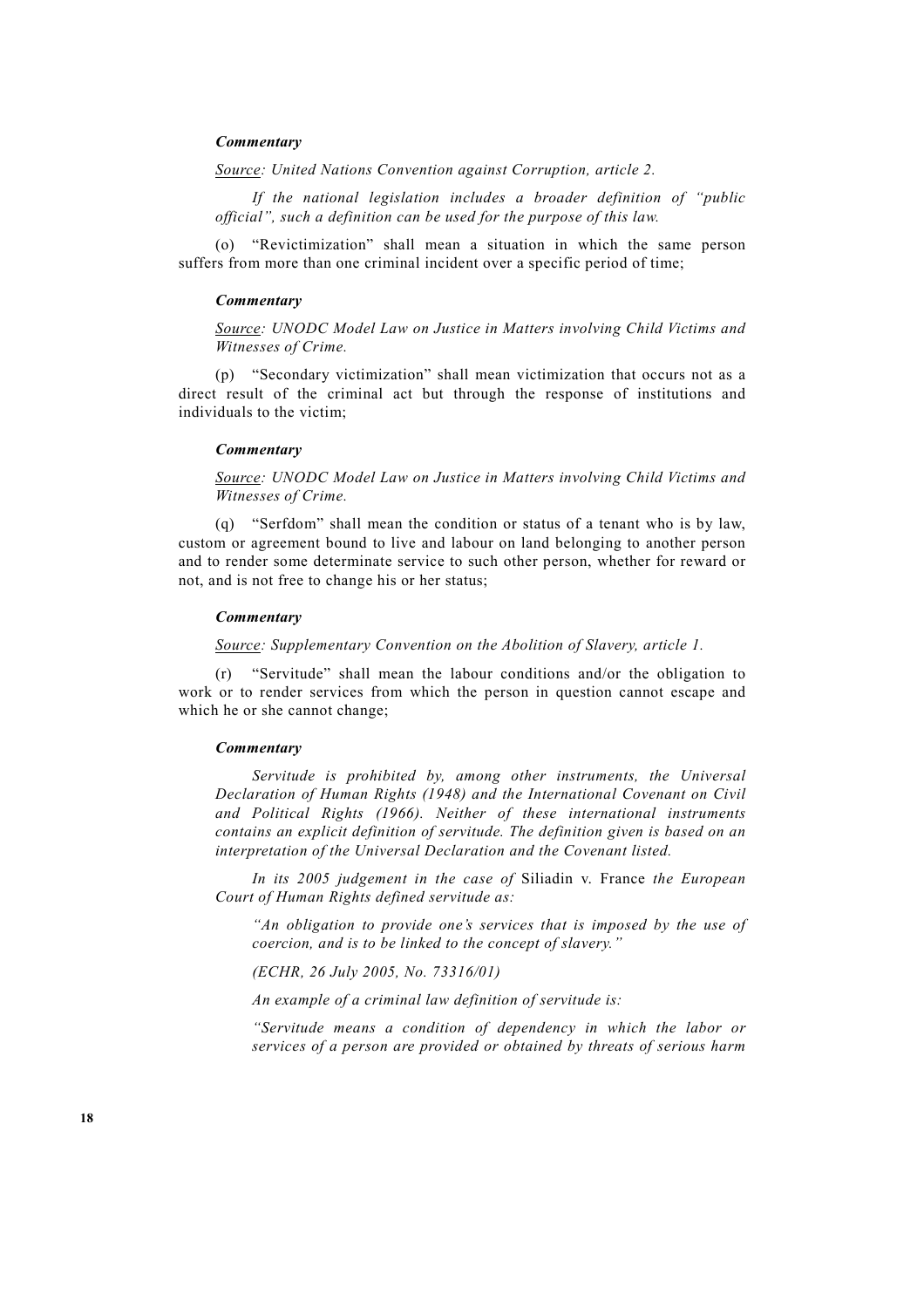*to that person or another person, or through any scheme, plan or pattern intended to cause the person to believe that, if the person did not perform such labor or services, that person or another person would suffer serious harm."* 

 *(Source: US State Department Model Law to Combat Trafficking in Persons)* 

 (s) "Sexual exploitation" shall mean the obtaining of financial or other benefits through the involvement of another person in prostitution, sexual servitude or other kinds of sexual services, including pornographic acts or the production of pornographic materials;

# *Commentary*

# *See the commentary on article 5, paragraph 1 (h).*

 (t) "Slavery" shall mean the status or condition of a person over whom any or all the powers attaching to the right of ownership are exercised;

or

"Slavery" shall mean the status or condition of a person over whom control is exercised to the extent that the person is treated like property;

### *Commentary*

 *Source: Slavery Convention of 1926 as amended by the 1953 Protocol, article 1, paragraph 1.* 

 *The definition in the Slavery Convention may cause some difficulties today, as there could be no rights of ownership for one person over another. In order to solve this difficulty, an alternative definition is included here, which instead requires that the person is "treated like property".* 

 *Another definition of slavery, which focuses on the core of the crime that is, the objectification of human beings—is "reducing a person to a status or condition in which any or all of the powers attaching to the right of property are exercised".* 

 *Examples of contemporary criminal law definitions of slavery are:* 

 *"Slavery is the condition of a person over whom any or all of the powers attaching to the right of ownership are exercised, including where such a condition results from a debt or a contract made by the person."* 

 *(Australia, Criminal Code, section 270.1, as amended in 1999)* 

 *"There is no settled exhaustive list of all the rights of ownership. However, some of the more 'standard' rights are … the right to possess, the right to manage (i.e. the right to decide how and by whom a thing owned shall be used), the right to the income and capital derived from the thing owned, the right to security (i.e. to retain the thing whilst ever the owner is solvent) and the right to transmit your interest to successors. Therefore if, for example, a person is forced to work for another without receiving any reward for her or his labour, it is likely that the court would find that the person is a slave."*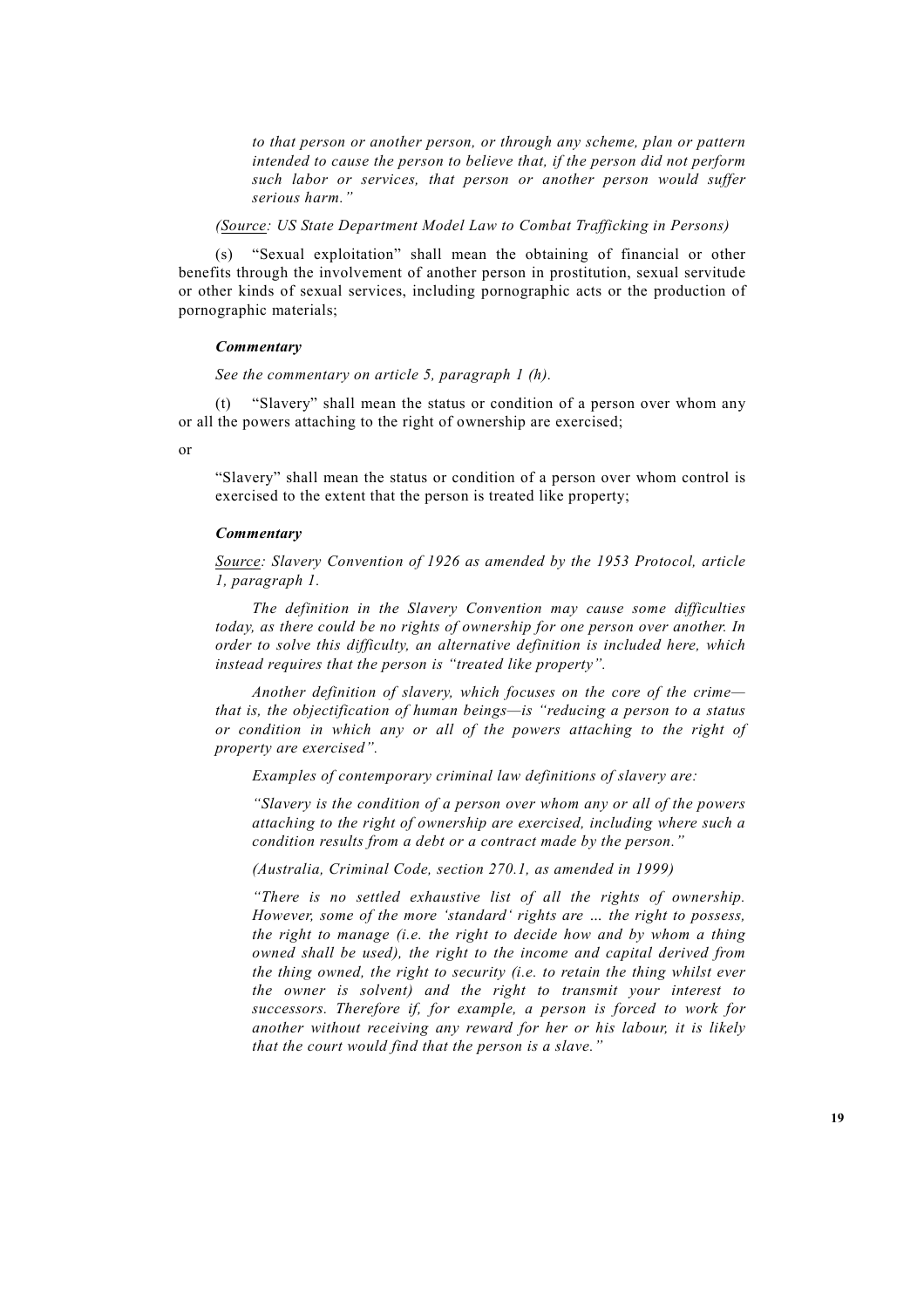### *(Explanatory notes to the Australian legislation)*

 *"Placing a person in conditions of contemporary slavery shall mean the deprivation of identification documents, restriction of freedom of movement, restriction of communication with his/her family, including correspondence and telephone conversation, cultural isolation as well as forced labour in a situation where human honour and dignity are violated and/or without remuneration or with inadequate remuneration."* 

# *(Source: Georgia, Criminal Code, article 143)*

 *"Whoever exerts on any other person powers and rights corresponding to ownership; places or holds any other person in conditions of continuing enslavement, sexually exploiting such person, imposing coerced labour or forcing said person into begging, or exploiting him/her in any other way shall be punished ….* 

 *"Placement or maintenance in a position of slavery occurs when use is made of violence, threat, deceit, or abuse of power; or when anyone takes advantage of a situation of physical or mental inferiority and poverty; or when money is promised, payments are made or other kinds of benefits are promised to those who are responsible for the person in question."* 

# *(Source: Italy, Penal Code, article 600)*

 *"'Slavery' means a situation under which powers generally exercised towards property are exercised over a person; in this matter, substantive control over the life of a person or denial of his liberty shall be deemed use of powers as stated."* 

# *(Source: Israel, Penal Code, article 375A(c))*

 *"'Slave' means a person who is held in bondage whose life, liberty, freedom and property are under absolute control of someone."* 

 *(Source: Nigeria, Trafficking In Persons (Prohibition) Law, Enforcement And Administration Act, 2003, article 50)*

 *"(1) Slavery—the partial or full possession of rights of other person treated like property—shall be punished by imprisonment of from 5 to 10 years.* 

 *"(2) If the subject of the deeds described above is a child or it has been done with a view to trafficking it shall be punished by imprisonment of from 7 to 10 years.* 

 *"(3) Slave trade, i.e. forcing into slavery or treatment like a slave, slave keeping with a view to sale or exchange, disposal of a slave, any deed related to the slave trading or trafficking, as well as sexual slavery or divestment of sexual freedom through slavery, shall be punished by imprisonment of from 5 to 10 years."* 

 *(Source: Azerbaijan, Criminal Code, article 106)*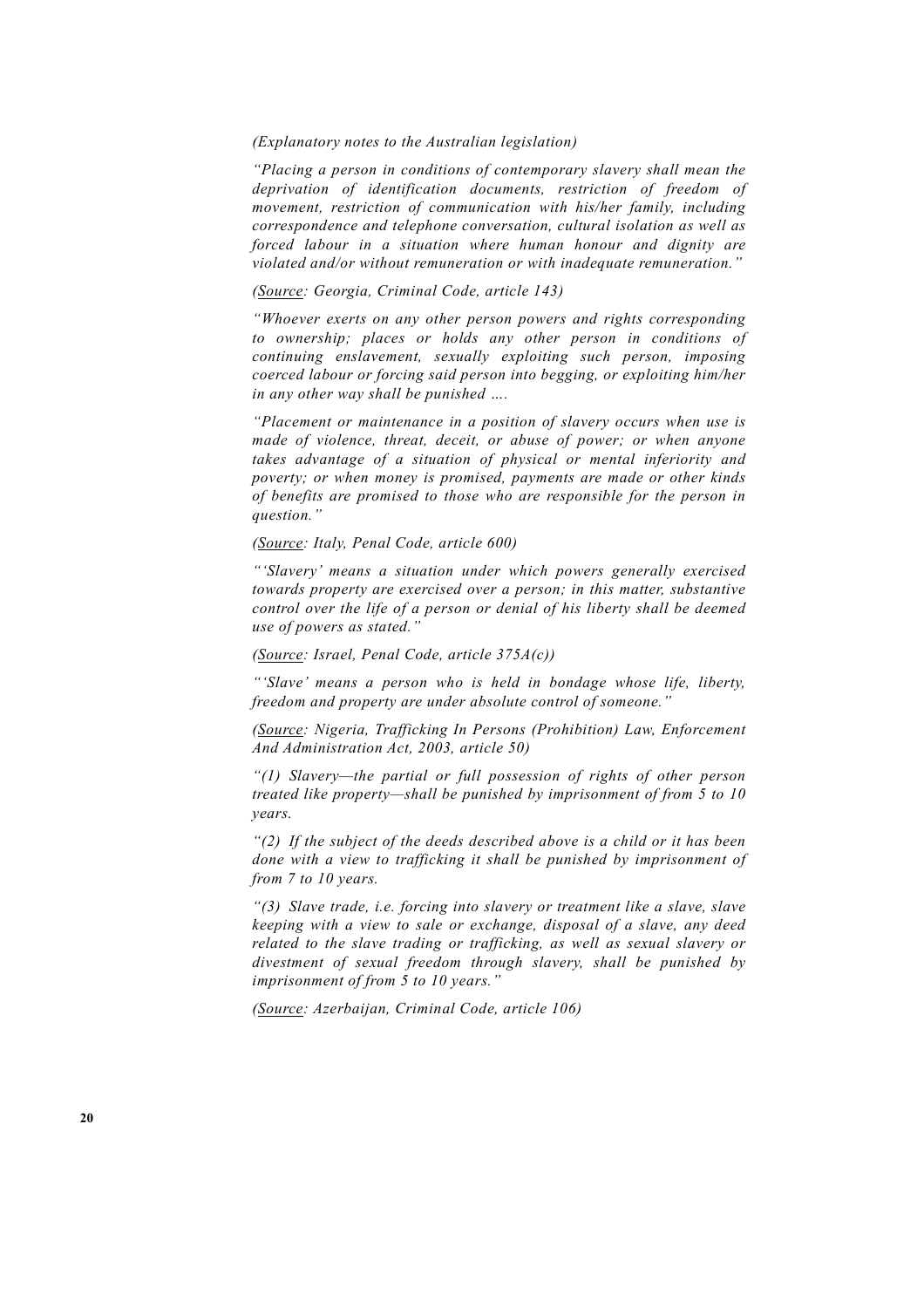(u) "Support person" shall mean a specially trained person designated to assist the child throughout the justice process to prevent risks of duress, revictimization and secondary victimization;

### *Commentary*

# *Source. UNODC Model Law on Justice in Matters Involving Child Victims and Witnesses of Crime.*

 (v) "Victim of trafficking", for the purposes of articles 19-22, 25, 26 and 30- 34 of this Law, shall mean any natural person who has been subject to trafficking in persons, or whom [the competent authorities, including the designated non-governmental organizations where applicable] reasonably believe is a victim of trafficking in persons, regardless of whether the perpetrator is identified, apprehended, prosecuted or convicted*.* For all other articles, a victim of trafficking shall be any person or persons identified in accordance with article 18, paragraph 1, of this Law.

### *Commentary*

 *A two-pronged definition of "victim of trafficking" will be used throughout this law. The first definition/determination of status included here is a relatively low threshold and entitles one to basic services and assistance. The higher threshold status determination will be made in accordance with government-established guidelines. This two-pronged definition attempts to strike a balance between fulfilling victims' basic and immediate needs upon fleeing a situation of exploitation and a Government's need to regulate the dispensation of services and benefits.* 

 *A more extensive definition of "victim" is found in the Declaration of Basic Principles of Justice for Victims of Crime and Abuse of Power:* 

 *"1. 'Victims' means persons who, individually or collectively, have suffered harm, including physical or mental injury, emotional suffering, economic loss or substantial impairment of their fundamental rights, through acts or omissions that are in violation of criminal laws operative within Member States, including those laws proscribing criminal abuse of power.* 

 *"2. A person may be considered a victim, under this Declaration, regardless of whether the perpetrator is identified, apprehended, prosecuted or convicted and regardless of the familial relationship between the perpetrator and the victim. The term 'victim' also includes, where appropriate, the immediate family or dependants of the direct victim and persons who have suffered harm in intervening to assist victims in distress or to prevent victimization."* 

 *Another option is the definition in the Council of Europe Convention on Action against Trafficking in Human Beings: "any natural person who is subject to trafficking in human beings as defined in this article" (article 4 (e)).* 

 *In order to make the process simple, we recommend that the definition be linked to the mechanism for identification of victims in each national system.*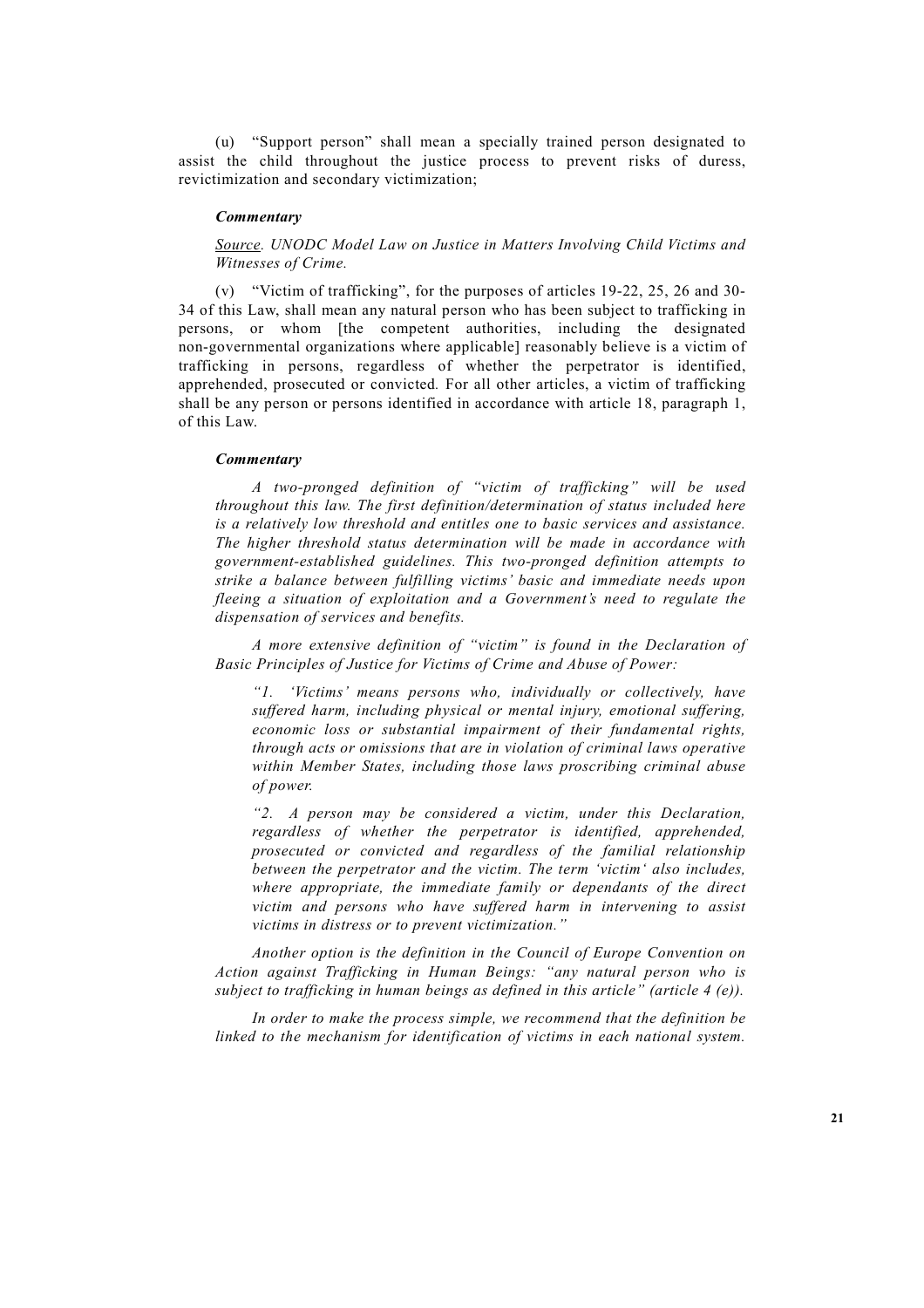*In some countries, this is done by non-governmental organizations (for example, in India).* 

2. Terms not defined in this article shall be interpreted consistently with their use elsewhere in national law.

# **Chapter III. Jurisdiction**

# *Commentary*

 *Jurisdiction may already have been provided for in other laws. If not, articles 6 and 7 should be incorporated into the anti-trafficking law.* 

# **Article 6. Application of this Law within the territory**

# *Commentary*

# *Mandatory provision*

 This Law shall apply to any offence established under chapters IV and V of this Law when:

(a) The offence is committed within the territory of [name of State];

 (b) The offence is committed on board a vessel or aircraft that is registered under the laws of [name of State] at the time the offence was committed:

### *Commentary*

 *Source: Convention, article 15, paragraph 1 (a) and (b).*

 *Territorial jurisdiction and jurisdiction on board a vessel or aircraft that is registered in the State (the so-called flag State principle) exists in all States. In common law countries this may even be the only basis for jurisdiction. The criterion is the place where the criminal act has been committed (i.e. the locus* delicti *is in the territory of the State).* 

 *According to the United Nations Convention on the Law of the Sea of 1982, jurisdiction may be extended to permanent installations on the continental shelf as part of the territory (optional).* 

 (c) The offence is committed by a [name of State] national whose extradition is refused on the grounds of nationality.

#### *Commentary*

 *Source: Convention, articles 15, paragraph 3, and 16, paragraph 10.*

# **Article 7. Application of this Law outside the territory**

# *Commentary*

 *Mandatory provision*

 *Source: Convention, articles 15, paragraph 3, and 16, paragraph 10 .*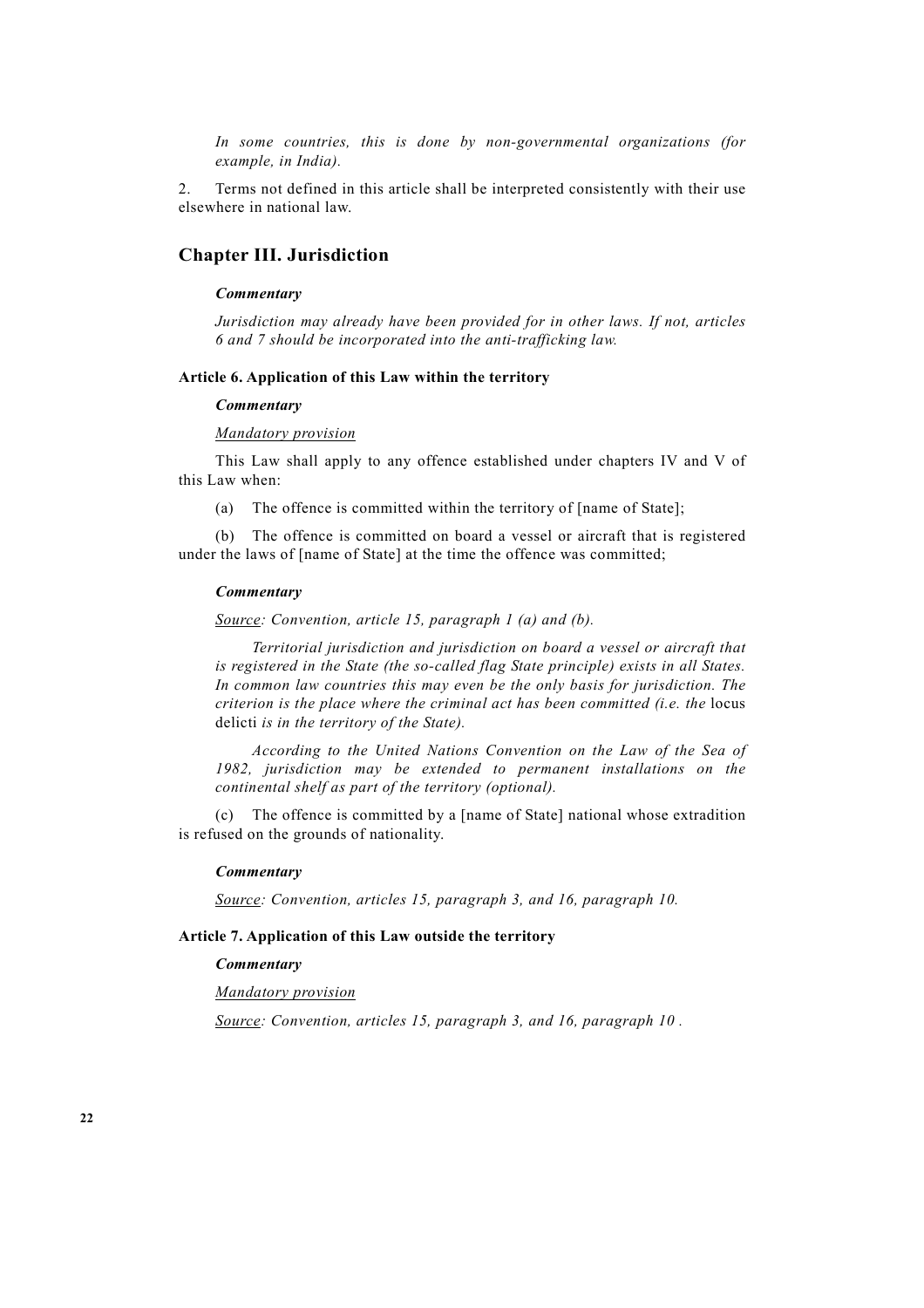1. This Law shall apply to any offence established under chapters V and VI of this Law committed outside the territory of [name of State] when:

(a) The offence is committed by a [name of State] national;

 (b) The offence is committed by a stateless person who has his or her habitual residence in [name of State] at the time of the commission of the offence; or

 (c) The offence is committed against a victim who is a [name of State] national;

# *Commentary*

 *Note that establishment of jurisdiction over a national is compulsory in the framework of the principle* aut dedere aut judicare. *Article 15, paragraph 3, of the Convention provides the jurisdictional basis for prosecution of a national for crimes he or she committed abroad, in cases where the State does not extradite him or her on the ground of nationality. According to the Convention, in such cases of refusal of extradition, submission of the case without undue delay to the competent authorities for the purpose of prosecution is mandatory.* 

 *Extension of jurisdiction over acts committed by a citizen of a State in the territory of another State (active personality principle) is mostly done with regard to specific crimes of particular gravity. In some jurisdictions the active personality principle is restricted to those acts which are not only a crime according to the law of the State whose national commits the act, but also according to the law of the State on whose territory the act is committed.* 

2. This Law shall also apply to acts with a view to the commission of an offence under this Law within [name of State].

### *Commentary*

 *Paragraph 2 is a further extension of jurisdiction in line with the previous one. It extends jurisdiction to cases in which the acts have not led to a completed crime, but where an attempt has been made in the territory of another State to commit a crime in the territory of the jurisdictional State.* 

# **Chapter IV. Criminal provisions: basic criminal offences as a foundation for trafficking offences**

# *Commentary*

 *It is essential while establishing trafficking offences to ensure that national legislation adequately criminalizes participation in an organized criminal group (Convention, article 5); laundering of the proceeds of crime (article 6); corruption (article 8); and obstruction of justice (article 23). In addition, measures to establish the liability of legal persons must be adopted (article 10). UNODC is currently developing best practices and model provisions for the implementation of these articles.*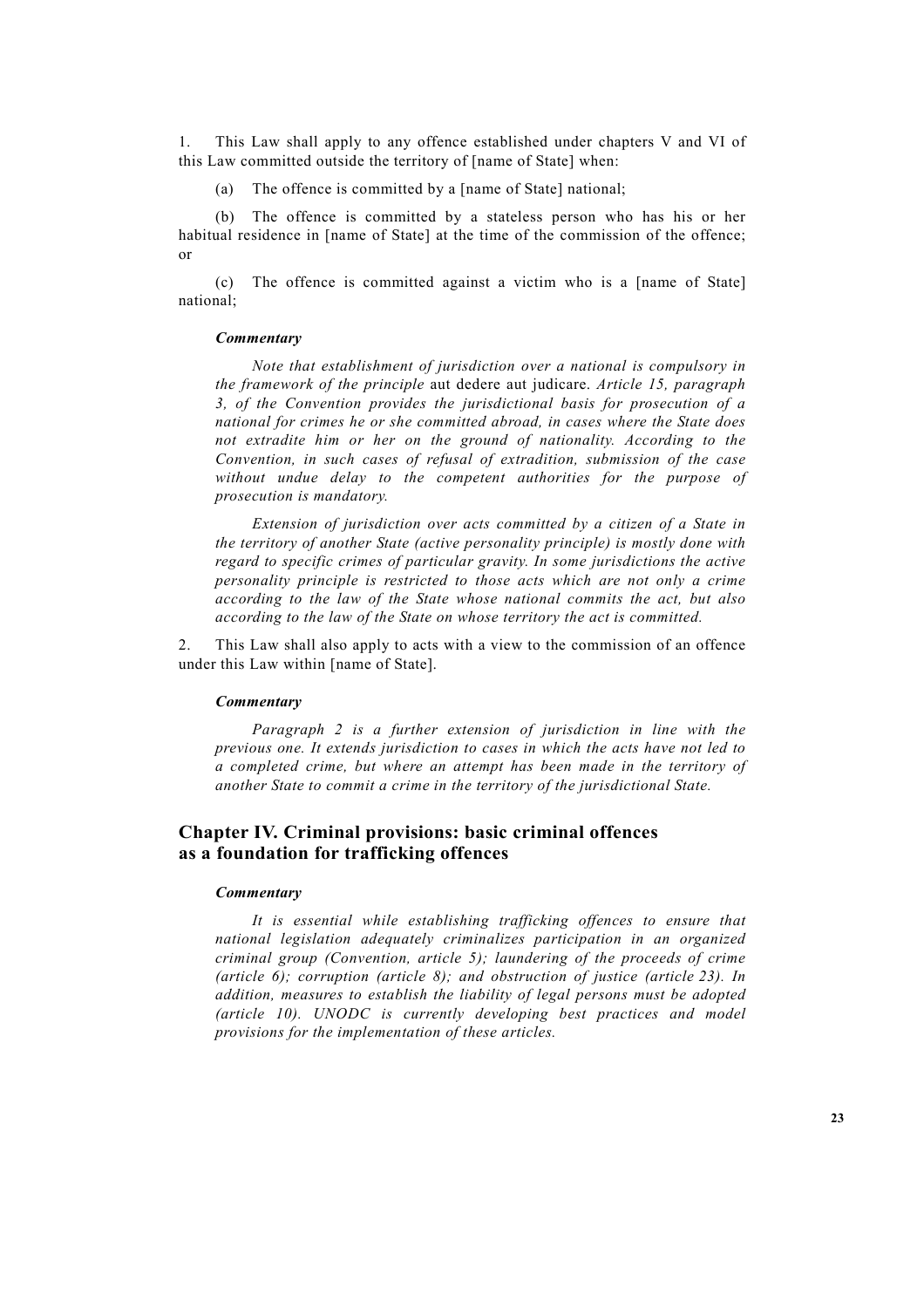# **Chapter V. Criminal provisions: provisions specific to trafficking**

### *Commentary*

 *This chapter contains the criminal offences related to trafficking in persons.* 

# **Article 8. Trafficking in persons**

# *Commentary*

 *Mandatory provision*

 *Source: Protocol, articles 3 and 5; interpretative notes … (A/55/383/Add.1); Convention, articles 2 (b) and 34.* 

- 1. Any person who:
	- (a) Recruits, transports, transfers, harbours or receives another person;

 (b) By means of the threat or use of force or other forms of coercion, of abduction, of fraud, of deception, of the abuse of power or of a position of vulnerability, or of the giving or receiving of payments or benefits to achieve the consent of a person having control over another person;

(c) For the purpose of exploitation of that person;

shall be guilty of an offence of trafficking in persons and upon conviction shall be subject to imprisonment for ... and/or a fine of/up to ... [a fine of the ... category].

### *Commentary*

 *This definition closely follows the definition of trafficking in persons in article 3 (a) of the Protocol:* 

 *"Trafficking in persons shall mean the recruitment, transportation, transfer, harbouring or receipt of a person by means of the threat or use of force or other means of coercion, or by abduction, fraud, deception, abuse of power or of a position of vulnerability, or by the giving or receiving of payments or benefits to achieve the consent of a person having control over another person, for the purpose of exploitation. Exploitation shall include, at a minimum, the exploitation of the prostitution of others or other forms of sexual exploitation, forced labour or services, slavery or practices similar to slavery, servitude or the removal of organs."* 

 *Means. The inclusion of fraud, deception and the abuse of power or of a position of vulnerability recognizes that trafficking can occur without the use of any overt (physical) force.* 

# *Example:*

 *"(Trafficking in human beings). – Whoever carries out trafficking in persons who are in the conditions referred to in article 600, that is, with a view to perpetrating the crimes referred to in the first paragraph of said article; or whoever leads any of the aforesaid persons through deceit or obliges such person by making use of violence, threats, or*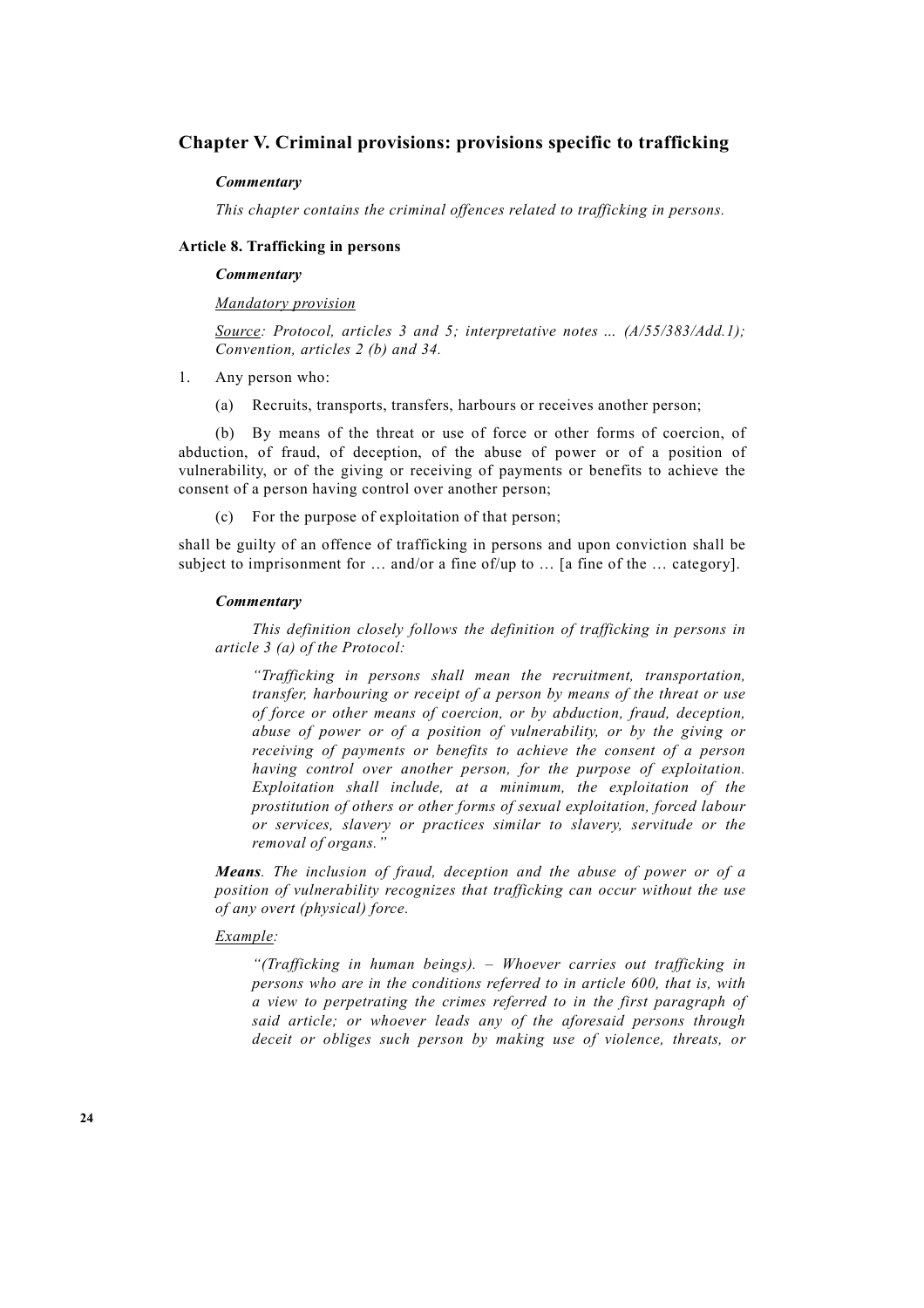*abuse of power; by taking advantage of a situation of physical or mental inferiority, and poverty; or by promising money or making payments or granting other kinds of benefits to those who are responsible for the person in question, to enter the national territory, stay, leave it or migrate to said territory, shall be punished with imprisonment from eight to twenty years."* 

# *(Source: Italy, Penal Code, article 601)*

 *In some national legislations, trafficking is defined without reference to the use of means (coercion, fraud, deception, etc.), taking into account that some forms of exploitation are coercive by nature. In such cases, the definition includes reference to the acts (recruitment, transportation, transfer harbouring and receipt) and the purpose of exploitation. This facilitates the prosecution of crimes of trafficking and has proved efficient in that context.* 

 *Forms of exploitation. See the definitions above under article 5 (g)-(j), (l), (m) and (q)-(t).* 

# *Some national examples are:*

 *"377A. Trafficking in Persons* 

 *"Anyone who carries on a transaction in a person for one of the following purposes or in so acting places the person in danger of one of the following, shall be liable to sixteen years imprisonment:* 

- *"1. removing an organ from the person's body;*
- *"2. giving birth to a child and taking the child away;*
- *"3. subjecting the person to slavery;*
- *"4. subjecting the person to forced labor;*
- *"5. instigating the person to commit an act of prostitution;*

 *"6. instigating the person to take part in an obscene publication or obscene display;* 

 *"7. committing a sexual offense against the person."* 

 *(Source: Israel, Penal Code, article 377A)* 

# *"Trafficking in persons*

 *"1. Actions intended to sell or purchase or undertake other types of activities regarding turning over or obtaining a dependent person (trafficking in persons), shall be subject to arrest—up to six months; or to restriction of freedom—up to three years; or to imprisonment—up to six years.* 

- *"2. The same actions committed:*
- *knowingly against a juvenile;*
- *against two or more persons;*
- *with the goal of sexploitation or other type of exploitation;*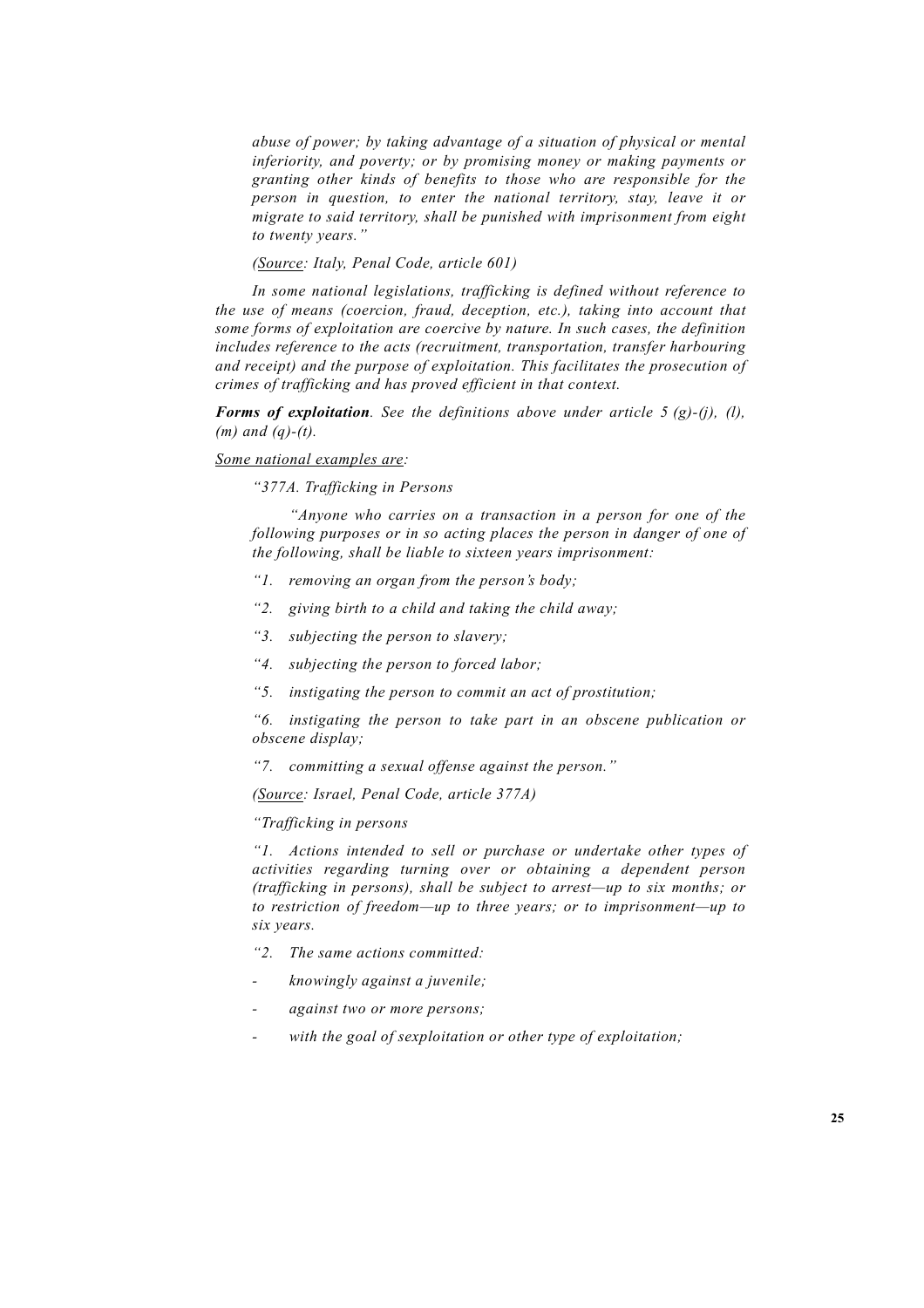- with the goal of using the victim's organs or tissue for purposes of *transplantation;*
- *by a group of people based on foregoing planning, or by an organized group;*
- *by public official at the hand of power abuse*

 *shall be penalized by imprisonment for a term of from 5 to 10 years with seizure of property or without.* 

 *"3. Aforementioned actions that carelessly caused the death or heavy bodily injury of a victim shall be subject to imprisonment for a term of from 8 to 15 years with seizure of property or without."*

 *(Source: Belarus, article 181 of the Criminal Code, as amended by Law No. 227-3 on Changes to the Criminal Code and Criminal Procedure Code, 22 July 2003)* 

 *"1) Persons who select, transport, hide, or receive individuals or groups of persons for the purpose of using them for acts of debauchery, compulsory labour, removing their organs, or keeping them in forceful subordination, irrespective of their consent, shall be punished with imprisonment of one to eight years and a fine not exceeding eight thousand levs."* 

 *(Source: Bulgaria, Criminal Code, article 159a)* 

 *Consent. The inclusion of means of coercion in the definition excludes consent of the victim. This is reaffirmed in article 3 (b) of the Protocol, which reads:* 

 *"The consent of a victim of trafficking in persons to the intended exploitation set forth in subparagraph (a) shall be irrelevant where any of the means set forth in subparagraph (a) have been used."* 

 *This means that, once the elements of the crime of trafficking, including the use of one of the identified means (coercion, deception, etc.), are proven, any defence or allegation that the victim "consented" is irrelevant. It also means, for example, that a person's awareness of being employed in the sex industry or in prostitution does not exclude such person from becoming a victim of trafficking. While being aware of the nature of the work, the person may have been misled as to the conditions of work, which have turned out to be exploitative or coercive.* 

 *This provision restates existing international legal norms. It is logically and legally impossible to "consent" when one of the means listed in the definition is used. Genuine consent is only possible and legally recognized when all the relevant facts are known and a person exercises free will.* 

 *However, if there is any doubt about the issue of consent in national domestic law, a separate paragraph should be included in the law. For example:* 

 *"The consent of the trafficked person to the (intended) exploitation set forth in article 8, paragraph 2, shall be irrelevant if one of the means listed in article 8, paragraph 1 (b), is used."*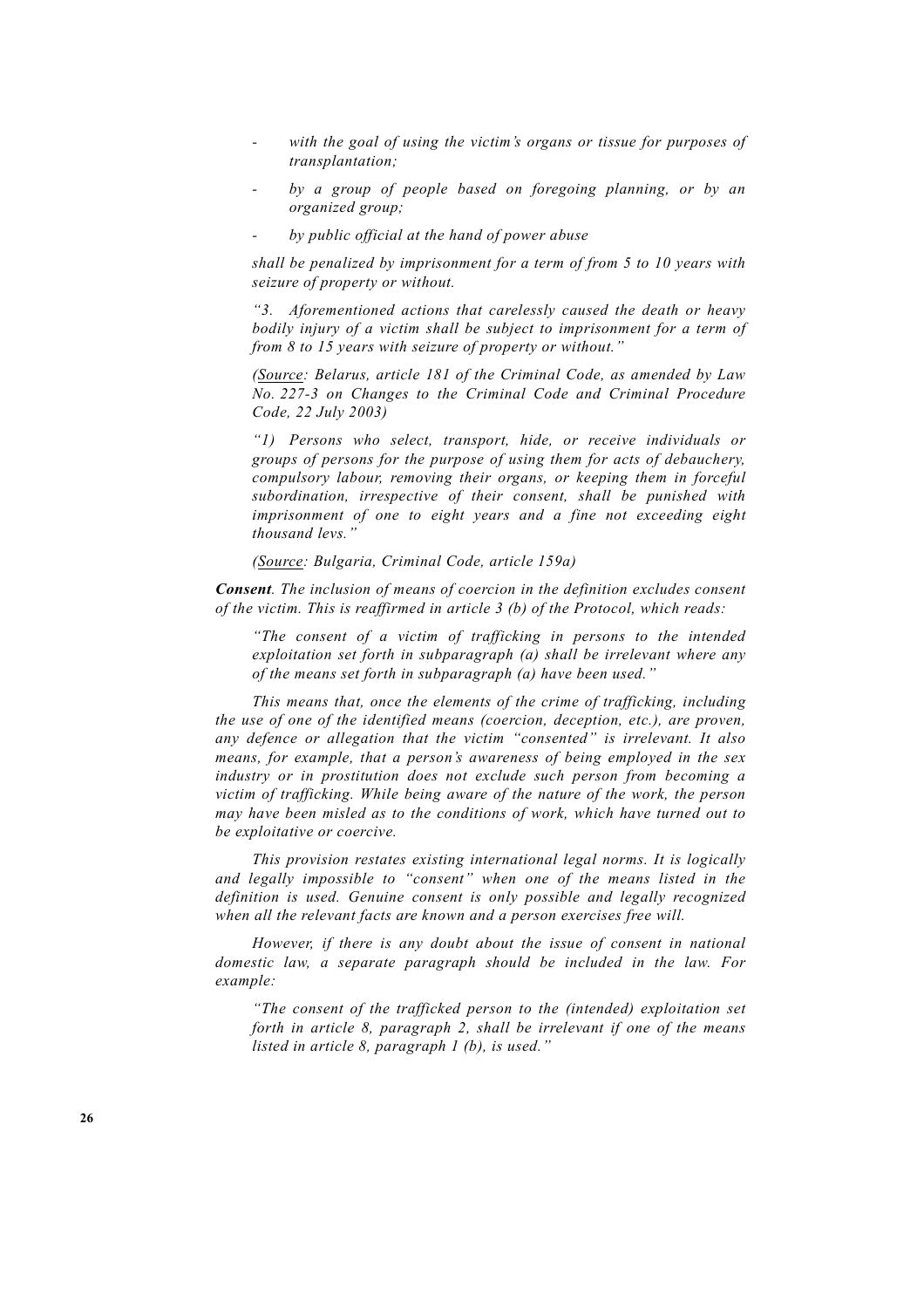*"In a prosecution for trafficking in persons under article 8, the alleged consent of a person to the intended exploitation is irrelevant once any of the means or circumstances set forth in article 8, paragraph 2, is established."* 

 *The above does not remove the right to a defence. According to paragraph 68 of the interpretative notes … (A/55/383/Add.1), the irrelevance of consent if one of the means is used should not be interpreted as imposing any restriction on the right of the accused to a full defence and to the presumption of innocence. It should also not be interpreted as imposing on the defendant the burden of proof. As in any criminal case, the burden of proof is always on the prosecution, in accordance with domestic law, except where the national law provides for specific exceptions to this rule. Furthermore, article 11, paragraph 6, of the Convention reserves applicable legal defences and other related principles of domestic law to the domestic law of the State party.* 

 *Criminalization of trafficking offences within national boundaries and offences that are transnational in nature. The Convention (article 34, paragraph 2) requires the criminalization under the domestic law of each State party of the offences established in accordance with the Convention, independently of the transnational nature or the involvement of an organized criminal group. This is in line with article 1, paragraph 3, of the Protocol, which states that offences established under the Protocol shall be regarded as offences established in accordance with the Convention (see also the commentary on article 4).* 

 *Sanctions. Sanctions should fulfil at least the threshold set for trafficking in persons to constitute a serious crime as defined in the Convention, that is, punishable by a maximum deprivation of liberty of at least four years or a more serious penalty (article 2 (b) of the Convention). Regarding fines, comparative law and practice suggest avoiding setting monetary amounts in the legislative text, as during periods of rapid inflation the fines might quickly become insufficient and lose their deterrent effect. Fines may be referred to in the form of "units" or "categories" and listed in monetary terms in regulations under the principal statute. This drafting method makes it possible for them to be easily and rapidly updated.*

2. Exploitation shall include:

 (a) The exploitation of the prostitution of others or other forms of sexual exploitation;

 (b) Forced or coerced labour or services [including bonded labour and debt bondage];

- (c) Slavery or practices similar to slavery;
- (d) Servitude [including sexual servitude];
- (e) The removal of organs;
- (f) [Other forms of exploitation defined in national law].

 *or*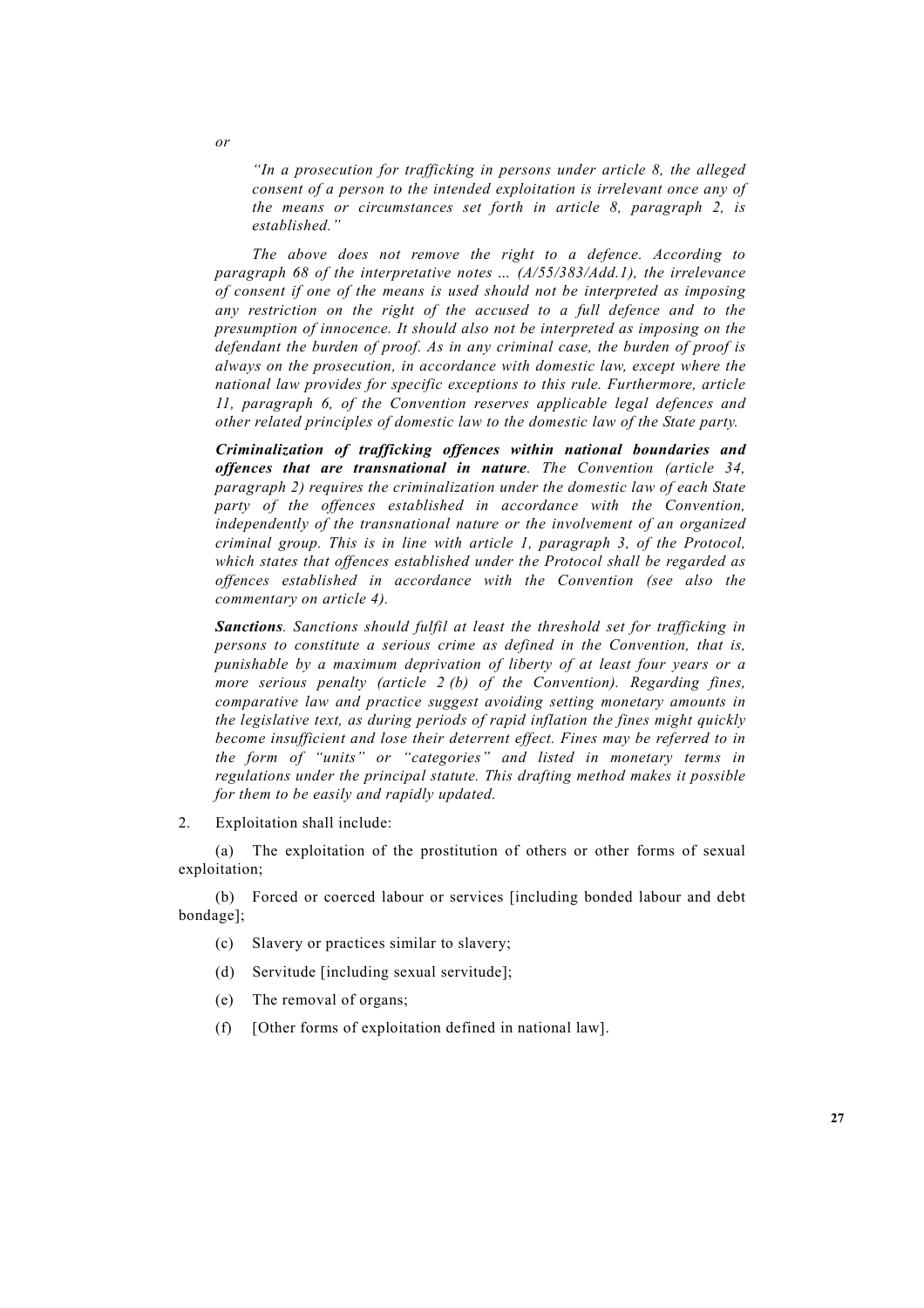# *Commentary*

### *Mandatory provision*

 *Source: Protocol, articles 3 and 5; interpretative notes … (A/55/383/Add.1).* 

 *The definition of exploitation covers the forms of exploitation that, according to the Protocol, shall be included "at a minimum". The list is therefore not exhaustive. The principle of legality, however, requires crimes to be clearly defined. Additional forms of exploitation will have to be spelled out in the law.* 

 *Other forms of exploitation. States may consider including also other forms of exploitation in their criminal law. In that case these should be well defined. Other forms of exploitation that, for example, may be included are:* 

- *"(a) Forced or servile marriage;*
- *"(b) Forced or coerced begging;*

 *"(c) The use in illicit or criminal activities [including the trafficking or production of drugs];* 

 *"(d) The use in armed conflict;* 

 *"(e) Ritual or customary servitude [any form of forced labour related to customary ritual] [exploitative and abusive religious or cultural practices that dehumanize, degrade or cause physical or psychological harm];* 

- *"(f) The use of women as surrogate mothers;*
- *"(g) Forced pregnancy;*
- *"(h) Illicit conduct of biomedical research on a person."*

 *The list of forms of exploitation can be adapted taking into account the national experience with specific forms of exploitation and existing legislation.* 

 *Exploitation. The term "exploitation" is not defined in the Protocol. However, it is generally associated with particularly harsh and abusive conditions of work, or "conditions of work inconsistent with human dignity". The Belgian Penal Code, for example, specifies exploitation in its definition of trafficking in persons as:* 

 *"the intent to put somebody to work or permitting the person to be put into work where conditions are contrary to human dignity."* 

 *(Source: Belgium, Act to Amend Several Provisions with a View to Combating More Effectively Trafficking of Human Beings and the Practices of Abusive Landlords, August 2005, article 433 quinquies)* 

 *The French Penal Code specifies as one of the purposes of trafficking "the imposition of living or working conditions inconsistent with human dignity" (Penal Code, as amended in 2003, section 225-4-1).* 

 *The Penal Code of Germany defines trafficking for labour exploitation by referring to "working conditions that show a crass disparity to the working conditions of other employees performing the same or comparable tasks" (Penal Code, section 231).*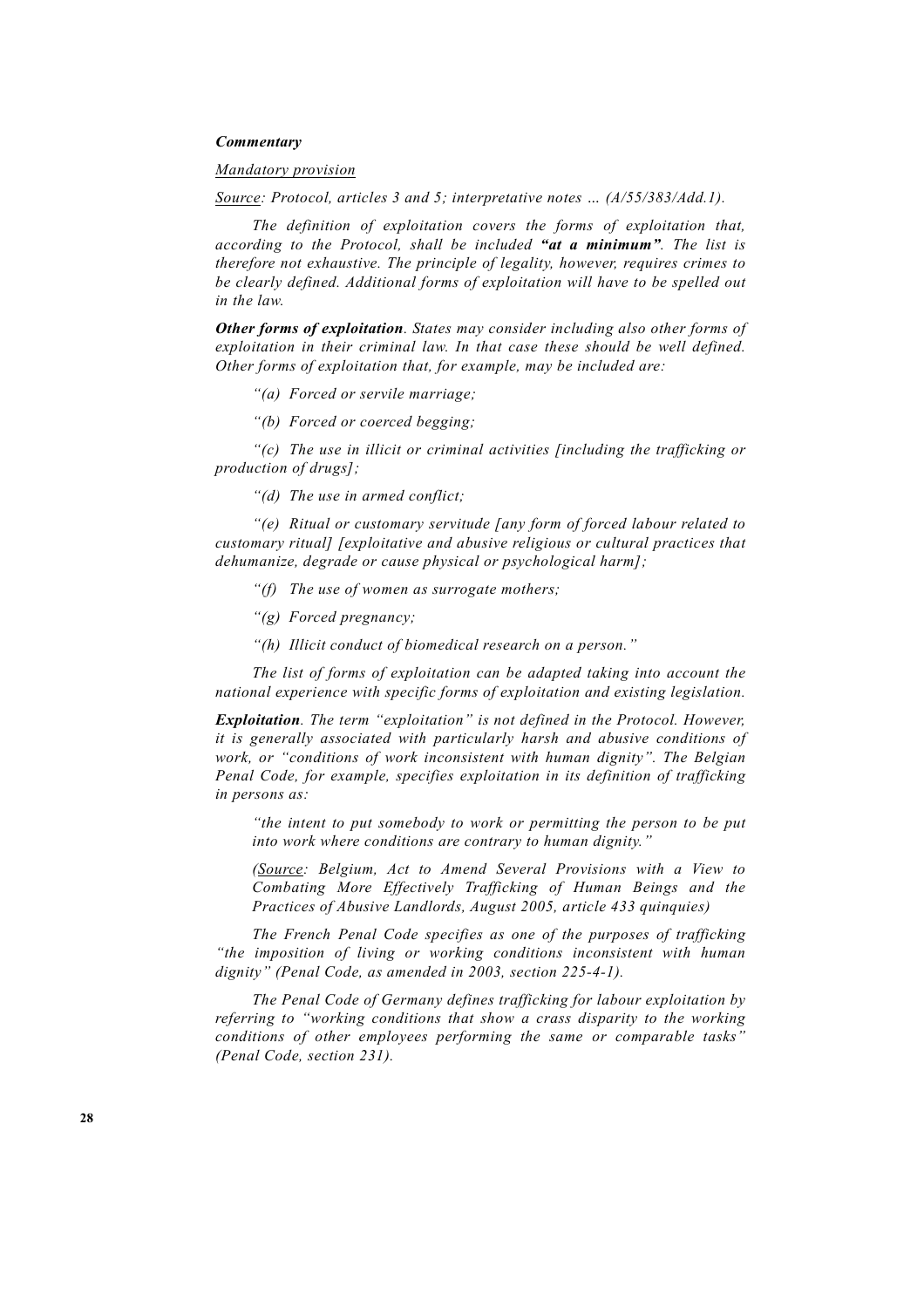3. If the other person mentioned in paragraph 1 (a) is a child, exploitation shall also include:

 (a) The use [procuring or offering of a child] for illicit or criminal activities [including the trafficking or production of drugs and begging];

(b) The use in armed conflict;

 (c) Work that, by its nature or by the circumstances in which it is carried out, is likely to harm the health or safety of children, as determined by [quote the name of the national (labour) legislation or authority, e.g. the Ministry of Labour];

 (d) The employment or use in work, where the said child has not reached the applicable minimum working age for the said employment or work;

(e) [Other forms of exploitation].

### *Commentary*

# *Optional provision*

 *All forms of exploitation listed in article 8, paragraph 2, apply to children. Additionally, States may consider including forms of exploitation specific to children, taking into account their national experiences. Article 8, paragraph 3, lists a number of forms of exploitation specific to children, which may be included in domestic criminal law. The list is based on the internationally accepted meaning of child labour and extends the forms of exploitation listed in the Protocol to those covered by the Worst Forms of Child Labour Convention, the Convention concerning Minimum Age for Admission to Employment (ILO Convention No. 138) and the Optional Protocol to the Convention on the Rights of the Child on the sale of children, child prostitution and child pornography (2002).* 

 *Article 3 of the Worst Forms of Child Labour Convention defines as "worst forms of child labour":* 

 *"(a) All forms of slavery or practices similar to slavery, such as the sale and trafficking of children, debt bondage and serfdom and forced or compulsory labour, including forced or compulsory recruitment of children for use in armed conflict;* 

 *"(b) The use, procuring or offering of a child for prostitution, for the production of pornography or for pornographic performances;* 

 *"(c) The use, procuring or offering of a child for illicit activities, in particular for the production and trafficking of drugs as defined in the relevant international treaties;* 

 *"(d) Work which, by its nature or the circumstances in which it is carried out, is likely to harm the health, safety or morals of children."* 

 *Subparagraph (a) above refers explicitly to "forced or compulsory labour, including forced or compulsory recruitment of children for use in armed conflict". Thus, the issue of child soldiers is a special subcategory of forced labour, while article 2, paragraph 2 (a), of ILO Convention No. 29 concerning Forced or Compulsory Labour excludes from the definition of*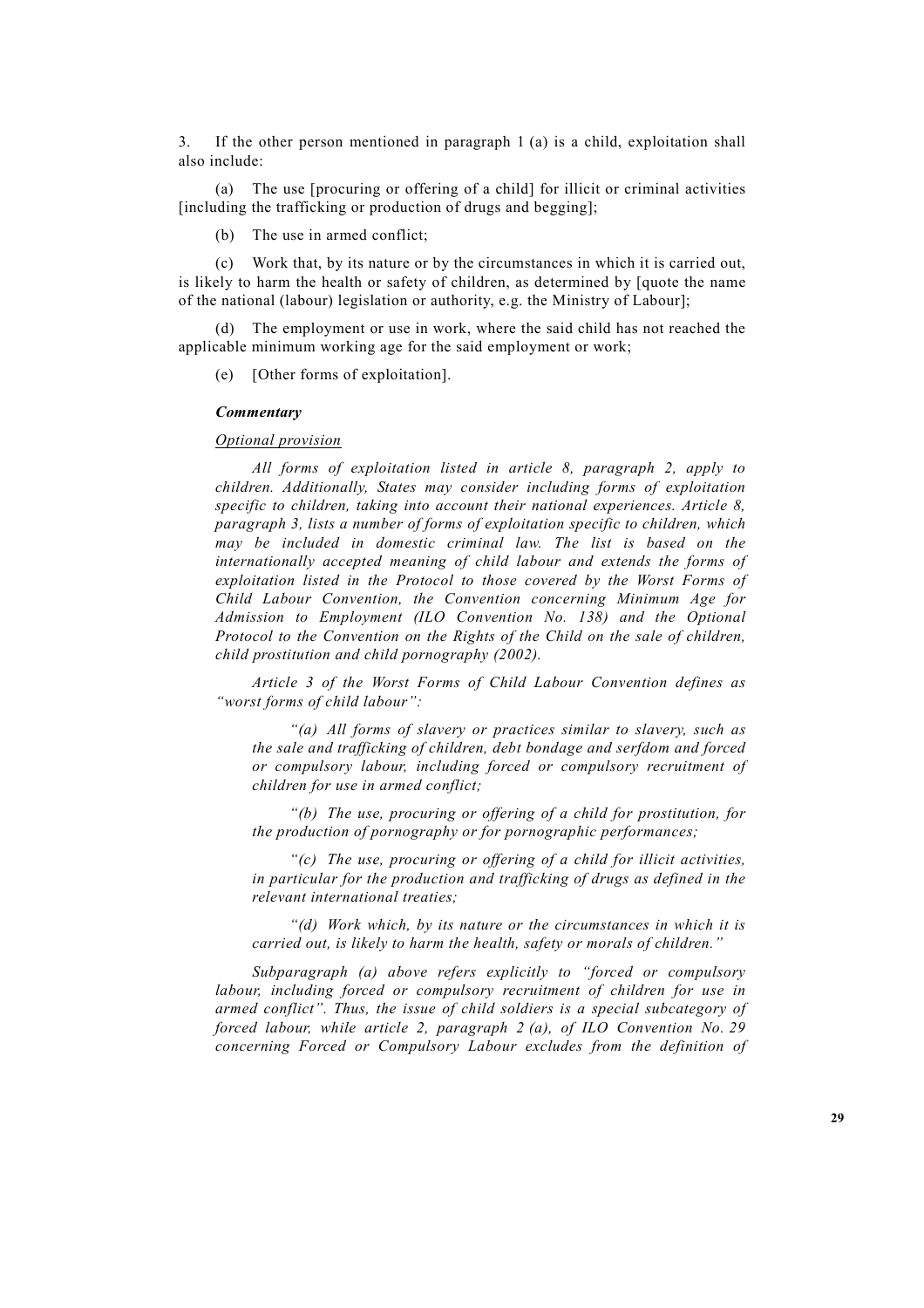*forced labour legal conscription by virtue of military service laws of adults 18 years or above.* 

 *Paragraph 3 (b). If such hazardous work is not determined by national labour legislation, at least some specific types of occupation or sector may be explicitly enumerated for the purpose of defining trafficking in children, taking into account the prevailing problems in the country, for instance, in mining, cotton plantations, carpet making and so on. Alternatively such enumeration could be left to the regulations or a decision by a minister, given the need to be adaptable to the changes in practice.* 

 *Paragraph 3 (c). If no minimum age is set or no special protective provisions for children at work are in place, at least a threshold age may be set for the purpose of defining trafficking in children here, taking into consideration the age for ending compulsory schooling, for instance.* 

4. The recruitment, transportation, transfer, harbouring or receipt of a child for the purpose of exploitation shall be considered trafficking in persons even if this does not involve any of the means set forth in paragraph 1 (b).

### *Commentary*

# *Mandatory provision*

 *Source: Protocol, article 3 (c); interpretative notes … (A/55/383/Add.1).* 

 *This provision follows the Protocol, which states that any recruitment and so on of a child for the purpose of exploitation shall be considered trafficking in persons, even if it does not involve any of the means listed in article 3 (a) of the Protocol.* 

 *According to the interpretative notes (para. 66), illegal adoption will also fall within the scope of the Protocol, where it amounts to a practice as described above.* 

 *Concerning the removal of organs (article 8, paragraph 2 (e) above), it should be noted that, as specified in the interpretative notes (para. 65), the removal of organs from children with the consent of a parent or guardian for legitimate medical or therapeutic reasons should not be considered exploitation.* 

 *Child. According to article 3 (d) of the Protocol, "child" shall mean any person below the age of 18. A higher age limit may be prescribed; however, a lower age limit is not allowed as this gives less protection to children than the Protocol requires.* 

 *Consent. The issue of consent is not relevant in relation to the trafficking of children as the use of one of the means listed in the Protocol is not required in the case of persons below the age of 18. If there is any doubt concerning the issue of consent, a specific paragraph should be included stating that:* 

 *"The consent of the victim or the parent or a person having legal or de facto control of a child victim of trafficking to the intended exploitation set forth in article 8, paragraph 2, shall be irrelevant."* 

 *Exploitation of children and adolescents is defined as:*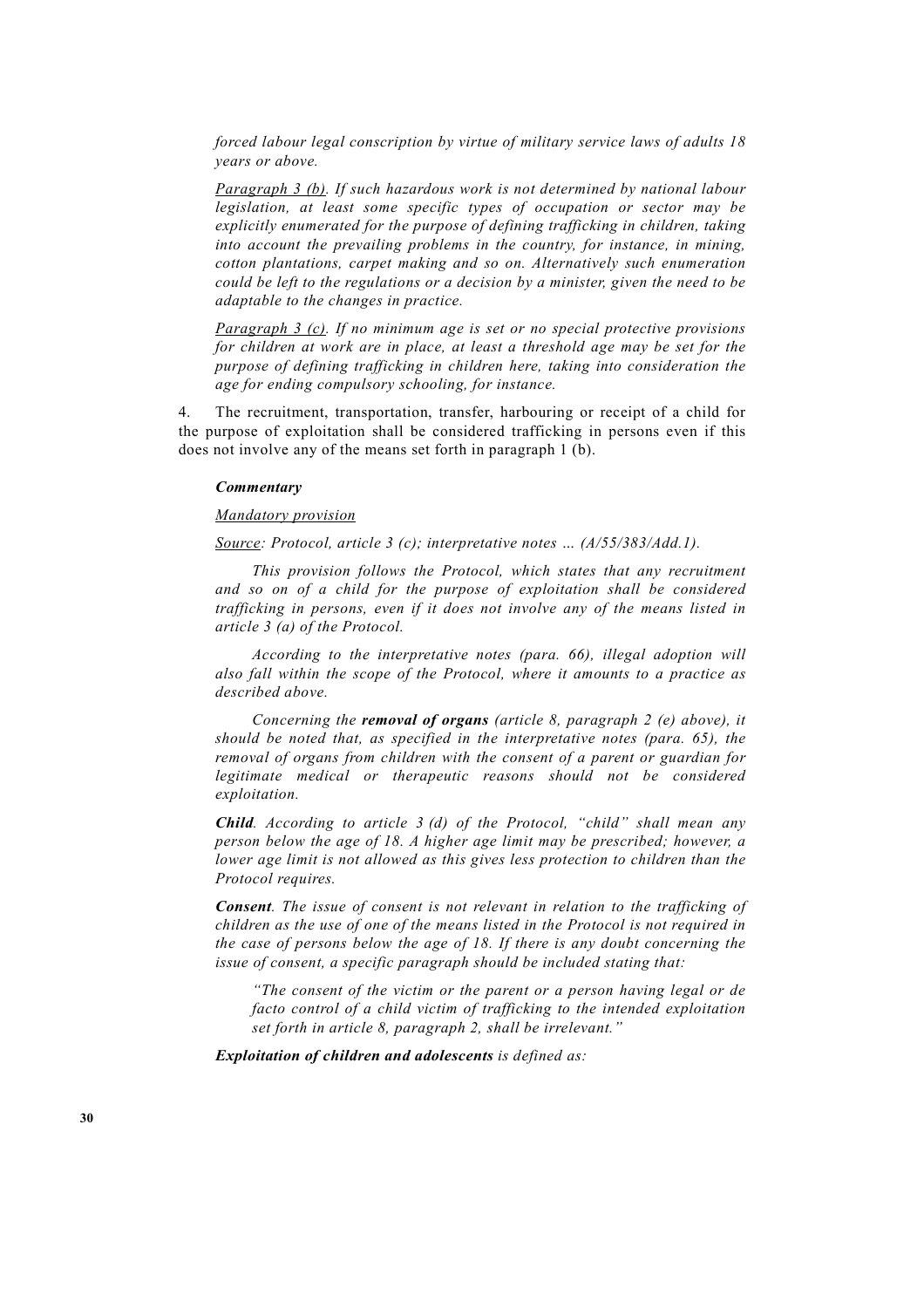*"Any institution or practice whereby a child or young person under the age of eighteen years is delivered by either or both of his natural parents or by his guardian to another person, whether for reward or not, with a view to the exploitation of the child or young person or of his labour."* 

 *(Source: Supplementary Convention on the Abolition of Slavery, articles 1 and 7 (b))* 

### **Article 9. Aggravating circumstances**

# *Commentary*

 *Optional provision*

 *This provision may be included if it is in conformity with domestic law. The use of aggravating circumstances is optional. Article 9 can be added to the law, if and in as far as this is in line with existing aggravating circumstances with regard to other crimes.* 

 *All aggravating circumstances are linked to the offender who knowingly committed the crime of trafficking in persons.* 

 *It is possible to differentiate between sanctions taking into account the nature and number of aggravating circumstances. For example:* 

 *"If two or more of the above circumstances are present, the offences under article 8 shall be punished by imprisonment for … and/or a fine of/up to … [a fine of the … category]."* 

 If any of the following circumstances are present, the offences under article 8 shall be punishable by imprisonment for  $\ldots$  and/or a fine of/up to  $\ldots$  [a fine of the … category]:

 (a) Where the offence involves serious injury or death of the victim or another person, including death as a result of suicide;

 (b) Where the offence involves a victim who is particularly vulnerable, including a pregnant woman;

 (c) Where the offence exposed the victim to a life-threatening illness, including HIV/AIDS;

(d) Where the victim is physically or mentally handicapped;

- (e) Where the victim is a child;
- (f) Where the offence involves more than one victim;

 (g) Where the crime was committed as part of the activity of an organized criminal group;

### *Commentary*

 *See the definition in article 2 (a) of the Transnational Organized Crime Convention.*

 (h) Where drugs, medications or weapons were used in the commission of the crime;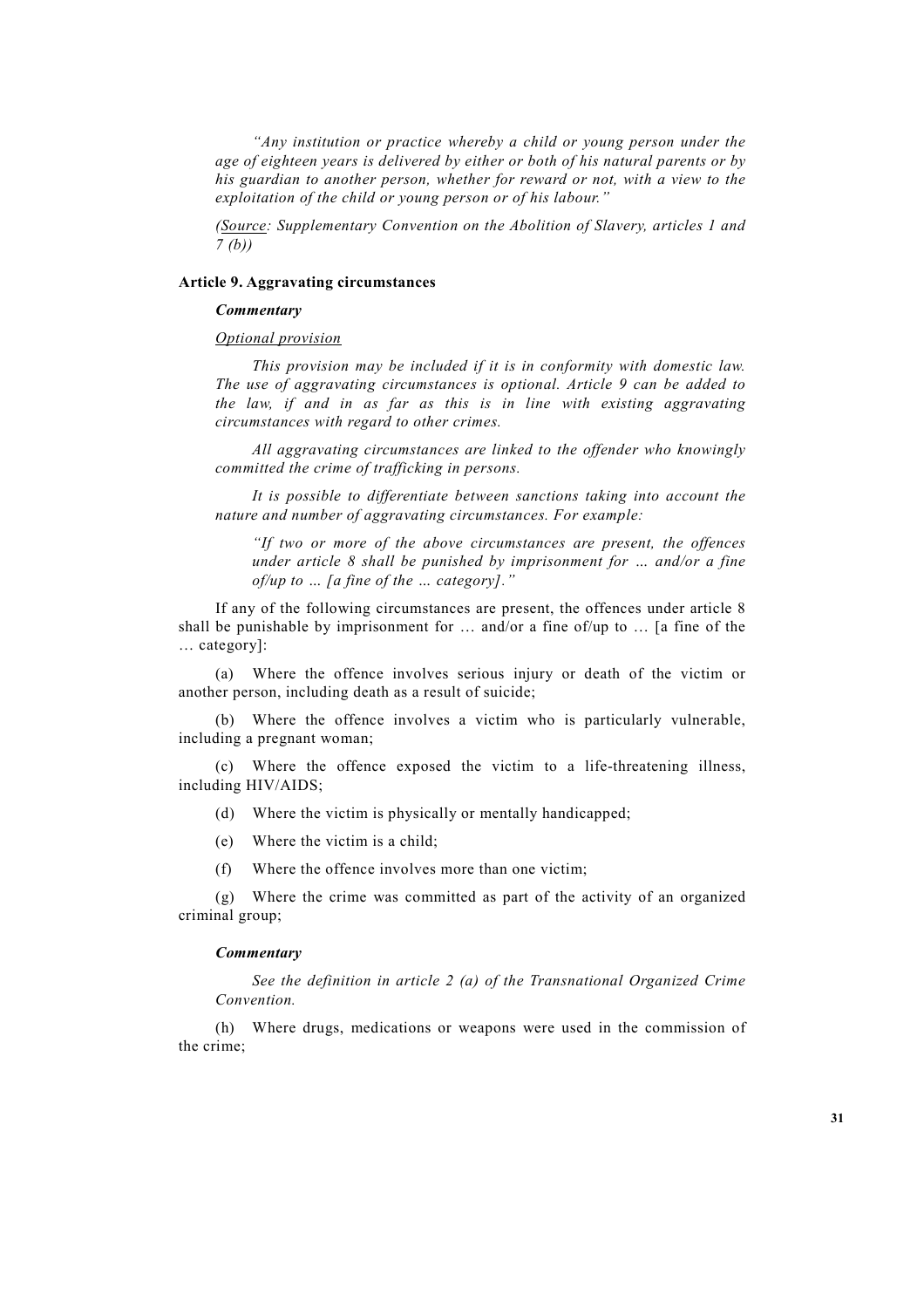(i) Where a child has been adopted for the purpose of trafficking;

 (j) Where the offender has been previously convicted for the same or similar offences;

- (k) Where the offender is a [public official] [civil servant];
- (l) Where the offender is a spouse or the conjugal partner of the victim;

 (m) Where the offender is in a position of responsibility or trust in relation to the victim;

# *Commentary*

 *Examples are a parent or a person having legal or de facto control over the victim, such as a social worker who is responsible for the minor in the course of his or her functions or responsibilities. This aggravating circumstance clearly does not intend to punish a parent who in good faith sends his or her child(ren) abroad or to family members or another person (for example, to ensure that they get a better education), for what in the end turns into a case of trafficking. To be punishable it must be proved under article 9 that the parent knew that the purpose was the exploitation of the child. Only then can the fact that it concerns a parent act as an aggravating circumstance.* 

 (n) Where the offender is in a position of authority concerning the child victim.

# **Article 10. Non-liability [non-punishment] [non-prosecution] of victims of trafficking in persons**

### *Commentary*

### *Optional provision*

 *The Recommended Principles and Guidelines on Human Rights and Human Trafficking of the Office of the United Nations High Commissioner for Human Rights (E/2002/68/Add.1) offer considerations on non-punishment of trafficked persons. Recommended principle 7, concerning protection and assistance, states:* 

 *"Trafficked persons shall not be detained, charged or prosecuted for the illegality of their entry into or residence in countries of transit and destination, or for their involvement in unlawful activities to the extent that such involvement is a direct consequence of their situation as trafficked persons."* 

 *Further, recommended guideline 8 recommends that States consider "ensuring that children who are victims of trafficking are not subjected to criminal procedures or sanctions for offences related to their situation as trafficked persons".* 

 *The Council of Europe Convention on Action against Trafficking in Human Beings states:* 

 *"Each Party shall, in accordance with the basic principles of its legal system, provide for the possibility of not imposing penalties on victims*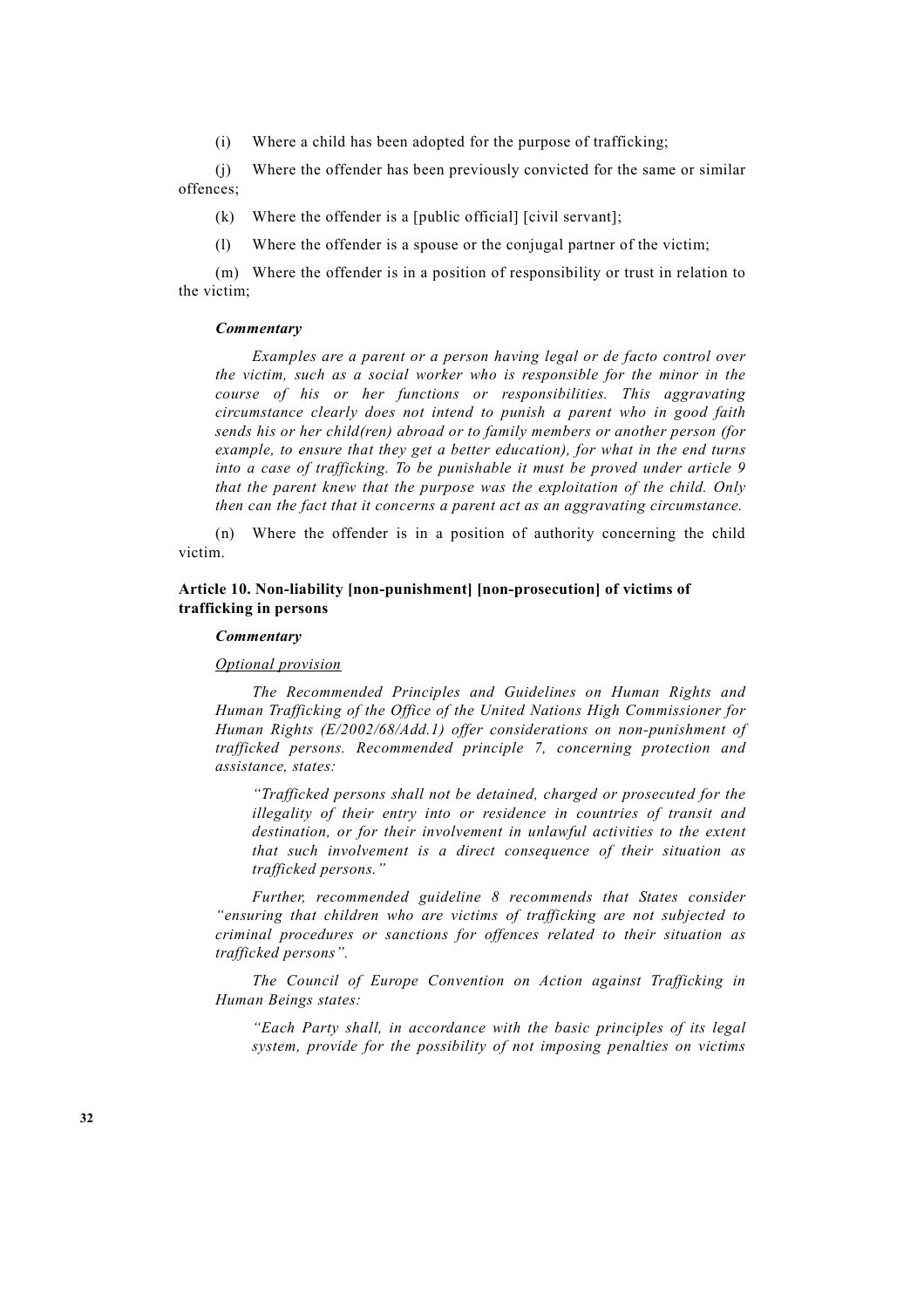*for their involvement in unlawful activities, to the extent that they have been compelled to do so."* 

 *(Source: Council of Europe Convention on Action against Trafficking in Human Beings, Council of Europe Treaty Series, No. 197, article 26)* 

 *The Organization for Security and Cooperation in Europe (OSCE) Action Plan to Combat Trafficking in Human Beings recommends "ensuring that victims of trafficking are not subjected to criminal proceedings solely as a direct result of them having been trafficked".* 

 *(Source: OSCE Action Plan to Combat Trafficking in Human Beings, decision 557/Rev.1, 7 July 2005)* 

 *In paragraph 13 of its resolution 55/67, the General Assembly invited Governments to consider preventing, within the legal framework and in accordance with national policies, victims of trafficking, in particular women and girls, from being prosecuted for their illegal entry or residence, taking into account that they are victims of exploitation.* 

 *The suggested provision ensures that victims of trafficking in persons are not prosecuted or otherwise held responsible for offences, be it criminal or other, committed by them as part of the crime of trafficking, such as, in appropriate cases, working in or violating regulations on prostitution, illegally crossing borders, the use of fraudulent documents and so on.* 

 *Two different criteria are used here: causation (the offence is directly connected/related to the trafficking) and duress (the person was compelled to commit the offences). The proposed provision is without prejudice to general defences such as duress in cases in which the victim was compelled to commit a crime.* 

 *The proposed provision is possible in legal systems with or without prosecutorial discretion (i.e. whether or not the public prosecutor has the discretionary power to prosecute or not).* 

 *In legal systems that have prosecutorial discretion, a similar provision could be included in guidelines for prosecutors. For example:*

 *"A victim of trafficking should not be detained, imprisoned or held liable for criminal prosecution or administrative sanctions for offences committed by him or her as a direct result of the crime of trafficking in persons, including:* 

 *"(a) The person's illegal entry into, exit out of or stay in [State];* 

 *"(b) The person's procurement or possession of any fraudulent travel or identity documents that he or she obtained, or with which he or she was supplied, for the purpose of entering or leaving the country in connection with the act of trafficking in persons;* 

 *"(c) The person's involvement in unlawful activities to the extent that he or she was compelled to do so."*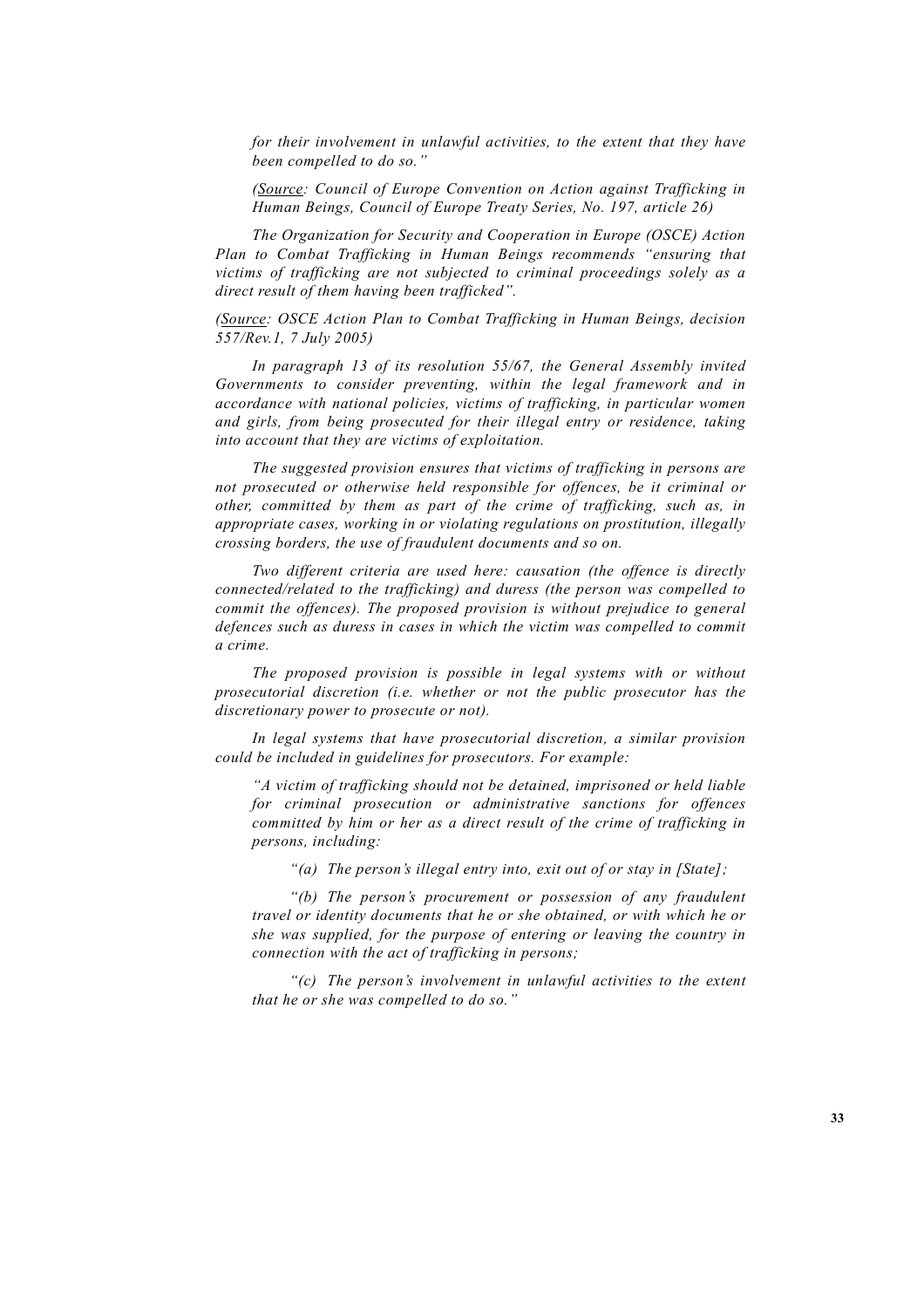*A good practice is not to detain the victims in any case, regardless of their willingness to cooperate with authorities. This may be adopted in regulations on treatment of victims, for example:* 

 *"Victims of trafficking in persons shall not be held in a detention centre, jail or prison at any time prior to, during or after all civil, criminal or other legal or administrative proceedings."* 

 *(See below, article 25, paragraph 4, on victim assistance)* 

*Some national examples include:* 

 *United Nations Interim Administration in Kosovo regulation No. 2001/4 on the Prohibition of Trafficking in Persons in Kosovo, which states that "a person is not criminally responsible for prostitution or illegal entry, presence or work in Kosovo if that person provides evidence that supports a reasonable belief that he or she was the victim of trafficking".* 

 *The United States Trafficking Victims Protection Act acknowledges that victims of trafficking should not be "penalized solely for unlawful acts committed as a direct result of being trafficked, such as using false documents, entering the country without documentation, or working without documentation".* 

 *(Source: Trafficking Victims Protection Act of 2000, 18 U.S.C. § 7101(17), (19)).*

1. A victim of trafficking in persons shall not be held criminally or administratively liable [punished] [inappropriately incarcerated, fined or otherwise penalized] for offences [unlawful acts] committed by them, to the extent that such involvement is a direct consequence of their situation as trafficked persons.

2. A victim of trafficking in persons shall not be held criminally or administratively liable for immigration offences established under national law.

3. The provisions of this article shall be without prejudice to general defences available at law to the victim.

4. The provisions of this article shall not apply where the crime is of a particularly serious nature as defined under national law.

# **Article 11. Use of forced labour and services**

 Anyone who makes use of the services or labour of a person or profits in any form from the services or labour of a person with the prior knowledge that such labour or services are performed or rendered under one or more of the conditions described in article 8, paragraph 1, shall be guilty of an offence and, upon conviction, shall be liable to imprisonment for … and/or a fine of/up to …

### *Commentary*

### *Optional provision*

 *Article 9, paragraph 5, of the Protocol requires Governments to take measures to discourage the demand for exploitation.*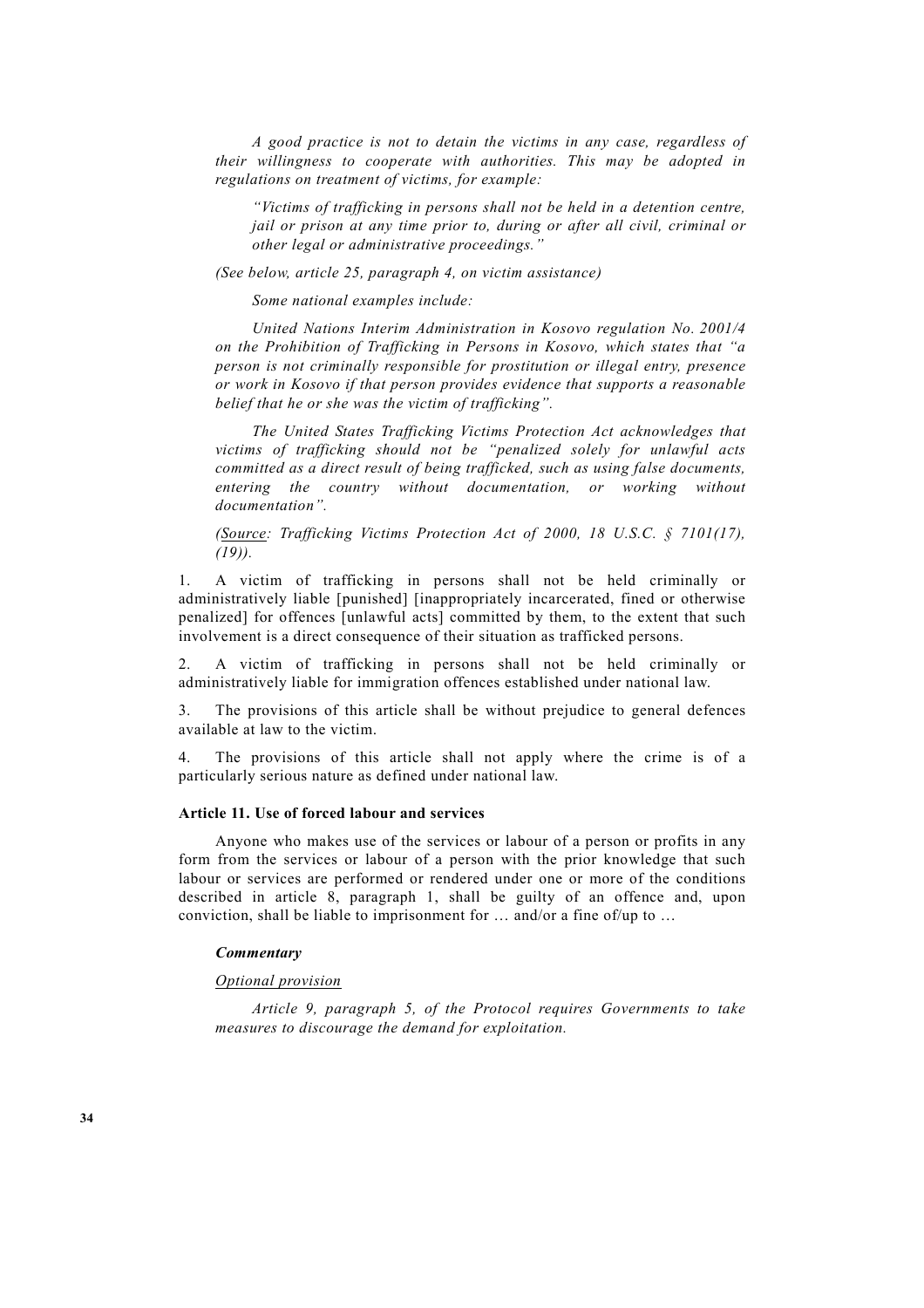*Discouraging the demand for exploitation may include measures such as carrying out awareness-raising campaigns and increasing transparency of enterprises' supply chains. In addition, the use of the services of a victim of trafficking and/or forced labour or services may be penalized in order to deter "users" of services of trafficked victims.* 

 *The* mens rea *required here is "knowingly" to ensure that once a person learns that he or she will be using the services of a victim of trafficking, and nevertheless decides to go ahead and benefit from the exploitation of another person, he or she will be punished. Potential clients of victims should be encouraged to report suspicious cases to the police, without facing threat of prosecution.* 

 *Alternative suggestions for drafting such a provision are:* 

 *"Anyone who knowingly makes use of or profits from labour or services performed or rendered under conditions of exploitation as defined in article 8, paragraph 2, [labour or services performed or rendered by a victim of trafficking in persons] shall be guilty of an offence and, upon conviction, shall be liable to imprisonment for … and/or a fine of/up to … [a fine of the … category]."* 

 *or* 

 *"Anyone who makes use of labour or services that are the object of exploitation as defined in article 8, paragraph 2, with the knowledge that the person is a victim of trafficking shall be guilty of an offence and, upon conviction, shall be liable to imprisonment for … and/or a fine of/up to … [a fine of the … category]."* 

 *The Protocol does not require that the exploitation be made a criminal offence in and of itself (to criminalize forced labour, servitude and slavery-like practices), therefore these were included in this Model Law only in the context of their being a purpose of the trafficking offence. However, many human rights conventions do require criminalization of these acts. Governments may therefore wish to ensure that "exploitation" is always punishable under domestic law even if the other elements of trafficking were not committed.* 

 *In this context it should be noted that not all forced labour results from trafficking in persons: according to ILO, about 20 per cent of all forced labour results from trafficking. Legislation against any exploitation of human beings under forced and/or slavery-like conditions as a specific offence will therefore be needed no matter how people arrive in these conditions, that is, independently of the presence of the other elements (acts and means) in the definition of trafficking. This would be in line with the major human rights treaties, which clearly prohibit the use of forced labour, slavery, servitude and the like.* 

 *Example of such a definition:* 

 *"Anyone who subjects another person to forced labor or services [provides or obtains the labor or services of that person]:* 

 *"(1) by causing or threatening to cause serious harm to a person, or*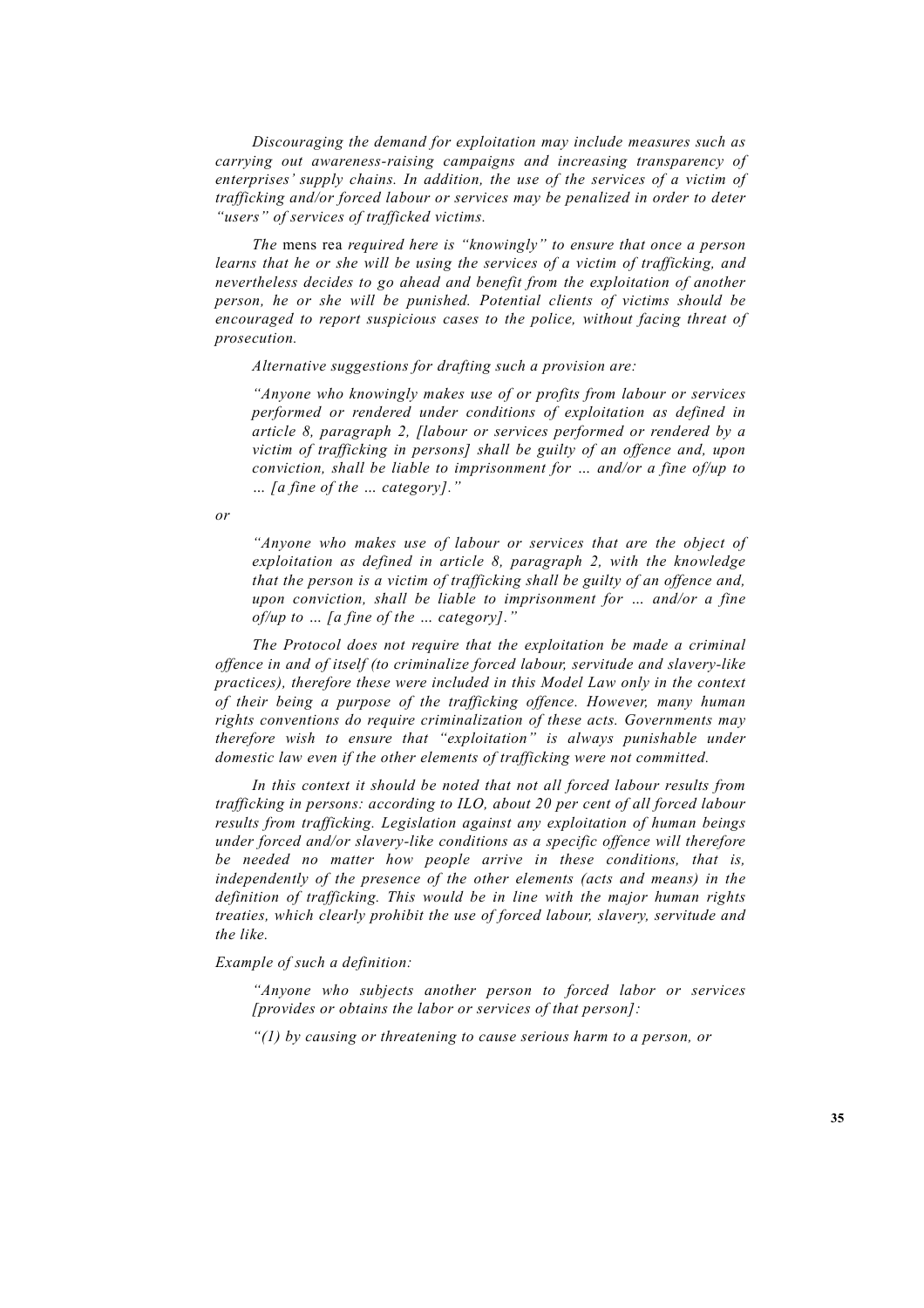*"(2) by physically restraining or threatening to physically restrain a person or another person related to that person, or* 

 *"(3) by abusing or threatening to abuse the law or legal process, or* 

 *"(4) by knowingly destroying, concealing, removing, confiscating, or possessing any travel or identity document of that person, or* 

 *"(5) by using blackmail, or* 

 *"(6) by causing or threatening to cause financial harm to that person or by using his or her financial control over that person or to any other person related to that person, or* 

 *"(7) by means of any scheme, plan, or pattern intended to cause a person to believe that, if the person did not perform such labor or services, that person or another person related to that person would suffer serious harm or physical restraint;* 

 *"shall be guilty of an offence and upon conviction, shall be liable to imprisonment for … and/or a fine of/up to … [a fine of the … category]."* 

 *(Source: State Model Law on Protection for Victims of Human Trafficking, Global Rights, 2005)* 

# **Chapter VI. Criminal provisions: ancillary offences and offences related to trafficking**

#### *Commentary*

 *This chapter contains general provisions not specific to trafficking that only need to be included if not already covered by general provisions in the national criminal code or law that are applicable to all crimes.* 

 *In some cases, alternatives are given in the explanatory section.* 

#### **Article 12. Accomplice**

 Any person who participates as an accomplice in the crime of trafficking is subject to imprisonment for ... and/or a fine of/up to ....

# *Commentary*

 *Mandatory provision*

*Source: Protocol, article 5, paragraph 2 (b).* 

 *This provision need only be included if it is not already included in the national criminal code or law. In some jurisdictions the penalty for an accomplice is less than for the basic crime, while in others it is the same.* 

 *The* mens rea *of the accomplice is an essential element of the crime. It requires intention to assist in the commission of a crime.* 

 *Examples of alternative formulations are:*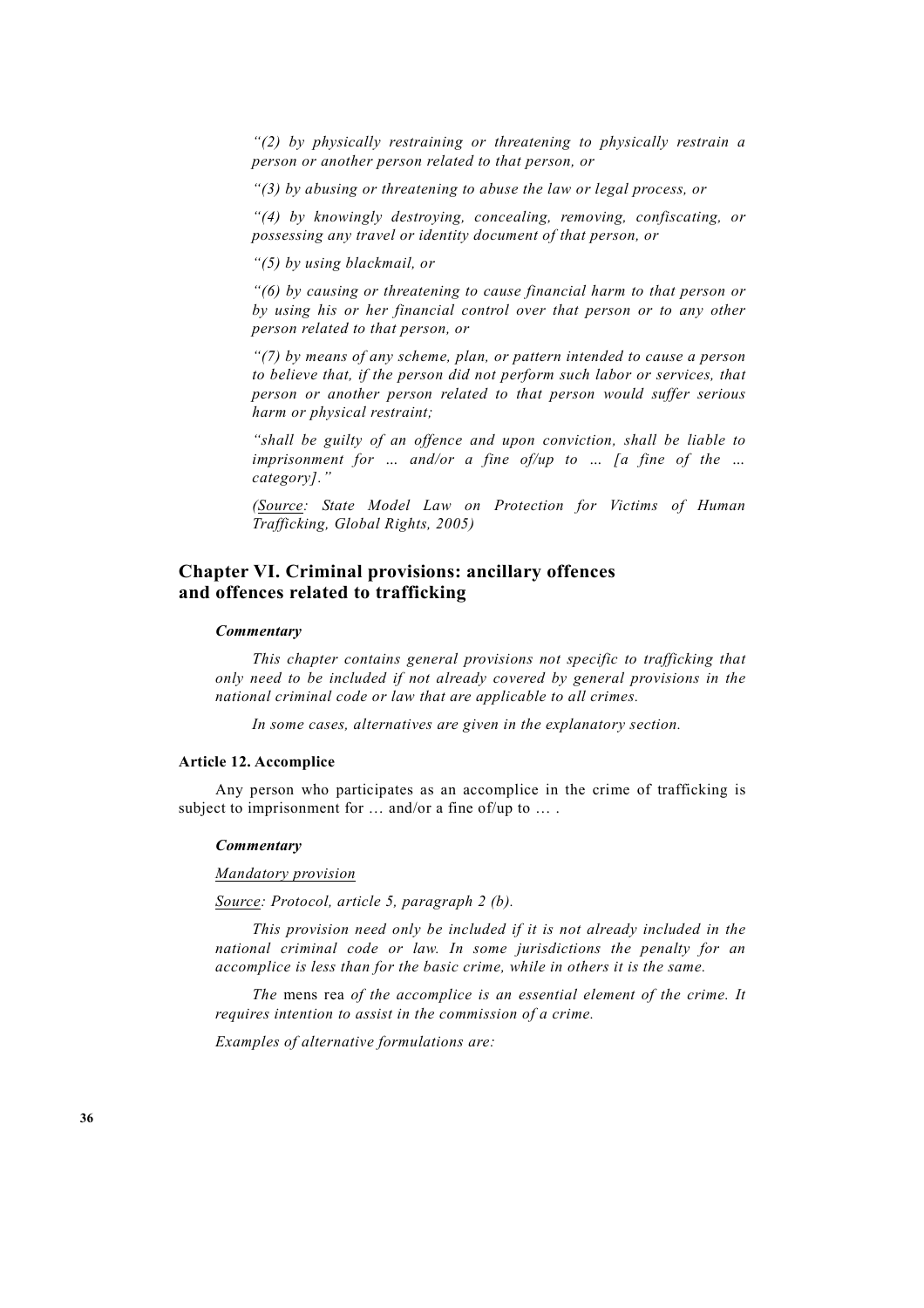*"A person who participates as an accomplice in any of the offences under this Law is considered to have committed the offence and is punishable as if the offence had been committed by that person."* 

 *or* 

 *"A person who aids, abets, counsels, procures or otherwise participates in an offence under this Law is considered to have committed the offence and is punishable as if the offence had been committed by that person."* 

 *In some jurisdictions "accomplice" is further defined. This depends*  entirely upon national criminal practice. An example of a further *differentiation that allows for repentance is:* 

 *"A person does not commit an offence under paragraph 1 if, before the offence was committed, he or she:* 

 *"(a) Terminated his or her involvement; and* 

 *"(b) Took reasonable steps to prevent the commission of the offence."* 

### **Article 13. Organizing and directing to commit an offence**

 Any person who organizes or directs [another person] [other persons] to commit the crime of trafficking is subject to imprisonment for … and/or a fine of/up to … .

#### *Commentary*

 *Mandatory provision*

 *Source: Protocol, article 5, paragraph 2 (c).* 

 *This provision need only be included if it is not already included in the national criminal code or law.* 

# **Article 14. Attempt**

 Any attempt to commit the crime of trafficking in persons is subject to imprisonment for … and/or a fine of/up to … .

#### *Commentary*

### *Mandatory provision*

 *Source: Protocol, article 5, paragraph 2 (a).* 

 *This provision need only be included if it is not already included in the national criminal code or law. In some jurisdictions the penalty for an attempt is less than for the basic crime; in others it is the same.*

 *According to the interpretative notes … (A/55/383/Add.1, para. 70), references to attempting to commit the offences established under domestic law in accordance with article 5, paragraph 2, of the Protocol are understood in some countries to include both acts perpetrated in preparation for a*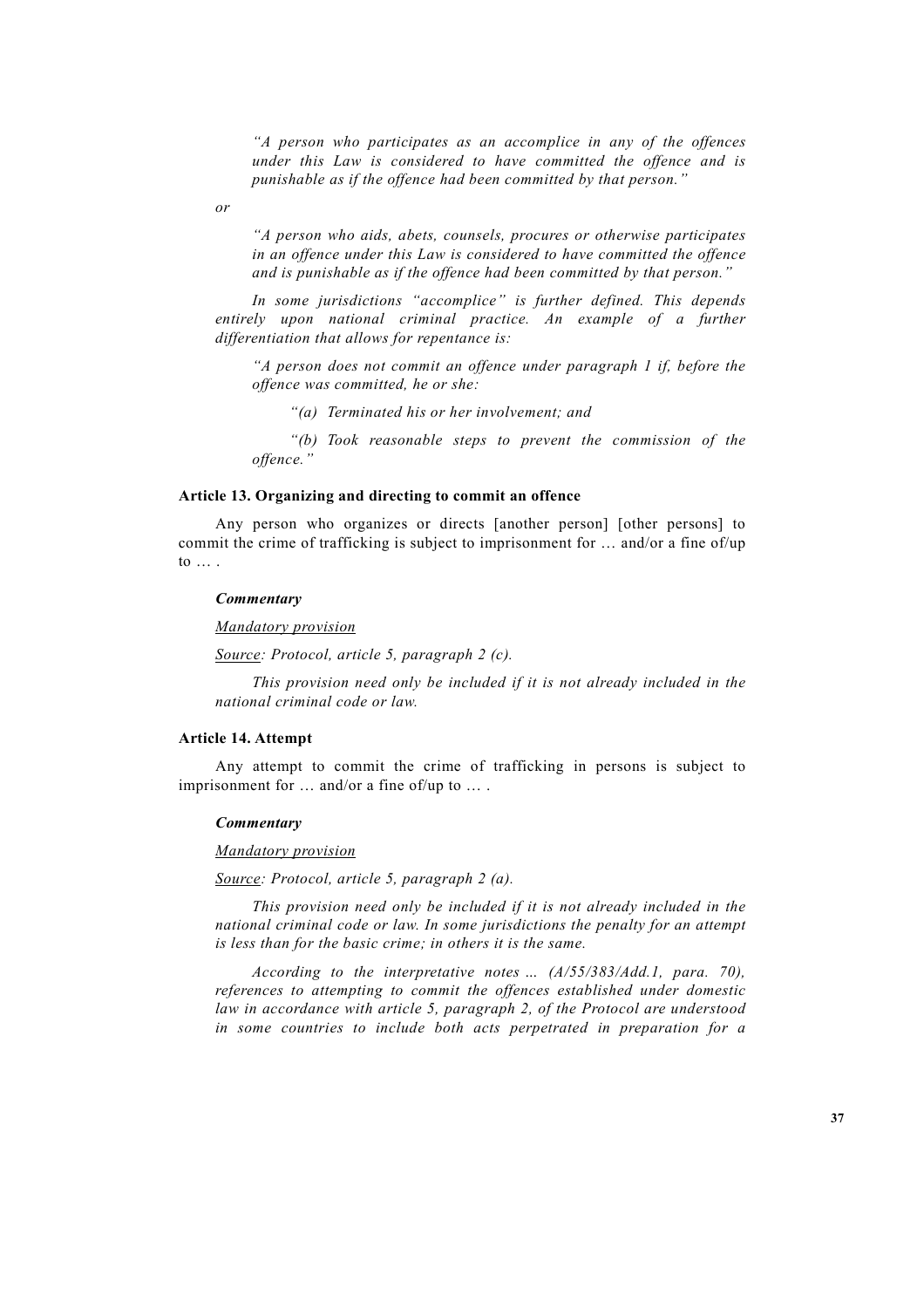*criminal offence and those carried out in an unsuccessful attempt to commit the offence, where those acts are also punishable under domestic law.* 

 *Examples of alternative formulations are:* 

 *"A person who attempts to commit any of the offences under this Law shall be punished as if the offence attempted had been committed. An attempted offence is punishable by the same penalty as is prescribed for the commission of the offence."* 

 *or* 

 *"A person who attempts to commit an offence under this Law commits an offence and is punishable as if the offence attempted had been committed, provided that the person's conduct is more than merely preparatory to the commission of the offence. An attempted offence is punishable by the same penalty as is prescribed for the commission of the offence."* 

 *In some jurisdictions "attempt" is further defined. This depends entirely upon national criminal practice.* 

 *Examples of additional provisions are:* 

 *"2. A person is not guilty of attempting to commit an offence under paragraph 1 if the facts are such that the commission of the offence is impossible.* 

 *"3. A person does not commit an offence under paragraph 1 if, before the offence was committed, he or she:* 

- *"(a) Terminated his or her involvement;*
- *"(b) Took reasonable steps to prevent the commission of the offence; and*

 *"(c) Has no* mens rea*, that is, the intention/knowledge that the act he or she is committing is part of an offence, or has no intention to commit the act that constitutes an offence."* 

# **Article 15. Unlawful handling of travel or identity documents**

#### *Commentary*

### *Optional provision*

#### *Source: Protocol, article 12.*

 *Article 12 (b) of the Protocol obliges States parties to take measures to ensure that travel and identity documents are of such quality that they cannot easily be misused and cannot readily be falsified or unlawfully altered, replicated or issued, and to prevent their unlawful creation, issuance and use. According to paragraph 82 of the interpretative notes … (A/55/383/Add.1), the words "falsified or unlawfully altered, replicated or issued" should be interpreted as including not only the creation of false documents, but also the alteration of legitimate documents and the filling in of stolen blank documents. The intention is to cover both documents that have been forged and genuine documents that have been validly issued but are being used by a person other than the lawful holder.*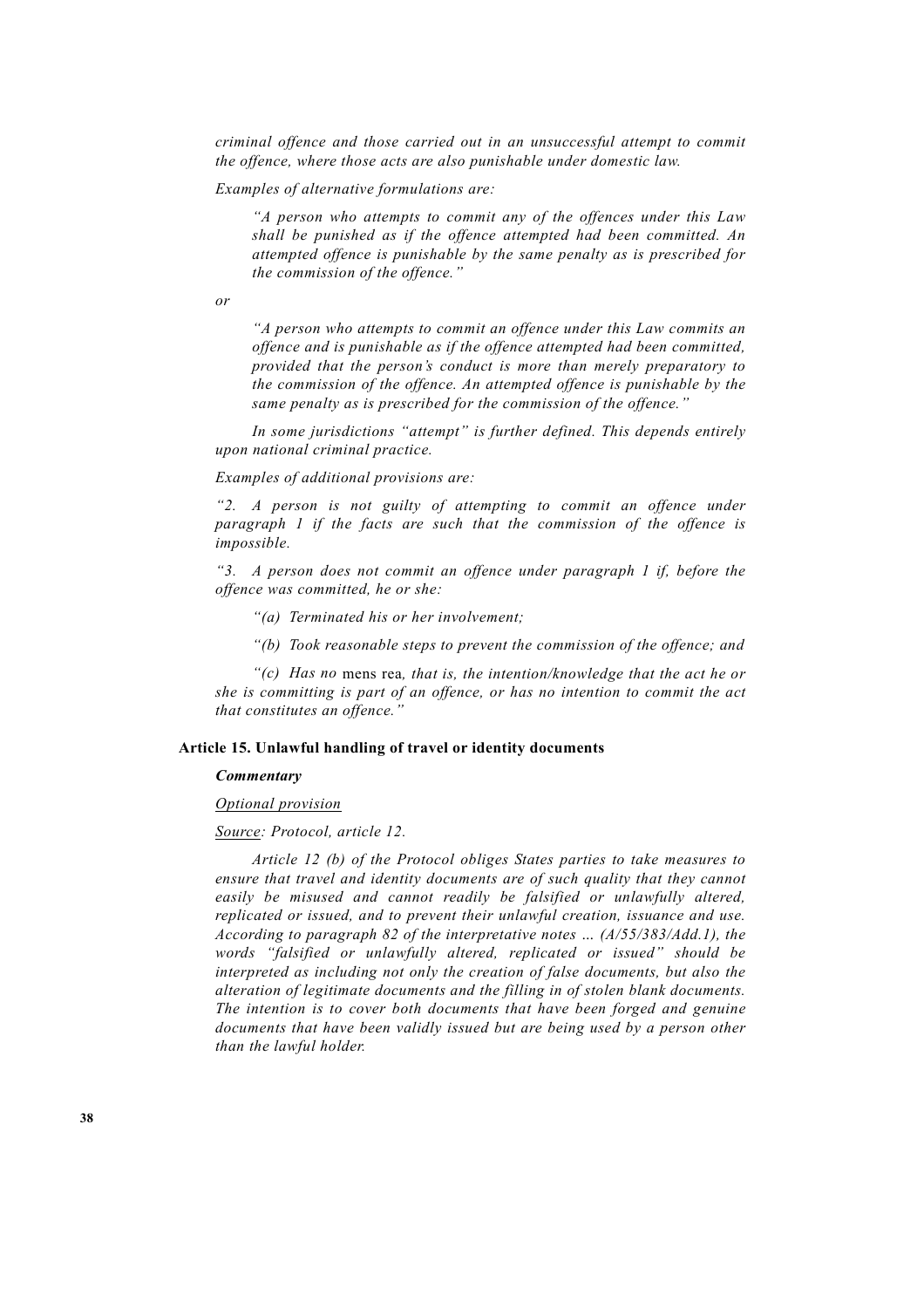*One way to meet this obligation is to include a provision in criminal law, but there are other ways also.* 

 *The proposed article is an example of criminalizing the practices at hand, should a similar provision not already be included in the national criminal code or law or the immigration laws.* 

1. Any person who without lawful authority makes, produces or alters any identity or travel document, whether actual or purported, in the course or furtherance of an offence under this Law, shall be guilty of an offence and, upon conviction, shall be liable to imprisonment … [and/or] a fine of … .

2. Any person who obtains, procures, destroys, conceals, removes, confiscates, withholds, alters, replicates, possesses or facilitates the fraudulent use of another person's travel or identity document, with the intent to commit or to facilitate the commission of an offence under this Law, shall be guilty of an offence and, upon conviction, shall be liable to imprisonment of … [and/or] a fine of … .

# *Commentary*

 *Paragraph 2 is particularly relevant for trafficking as the withholding of documents is a prevalent method of control used by traffickers. It is advisable, in any case, to include paragraph 2 or a similar provision in the criminal law, if not already included.* 

# **Article 16. Unlawful disclosure of the identity of victims and/or witnesses**

 Any person who discloses without lawful authority to another person any information acquired in the course of his or her official duties that enables or leads to the identification of a victim and/or witness of trafficking in persons shall be guilty of an offence and, upon conviction, shall be liable to punishment of … .

#### *Commentary*

#### *Optional provision*

 *Source: Protocol, article 6, paragraph 1; Convention, article 24.* 

### **Article 17. Duty of, and offence by, commercial carriers**

#### *Commentary*

#### *Optional provision*

### *Source: Protocol, article 11.*

 *Article 11 of the Protocol obliges States parties to adopt legislative or other measures to prevent commercial carriers from being used in the commission of trafficking offences, including, where appropriate, establishing the obligation of commercial carriers to ascertain that all passengers are in possession of proper travel documents, as well as to take the necessary measures to provide for sanctions in case of violation of this obligation. According to paragraph 79 of the interpretative notes … (A/55/383/Add.1), legislative or other measures should take into account that victims of trafficking in persons may enter a State legally only to face subsequent*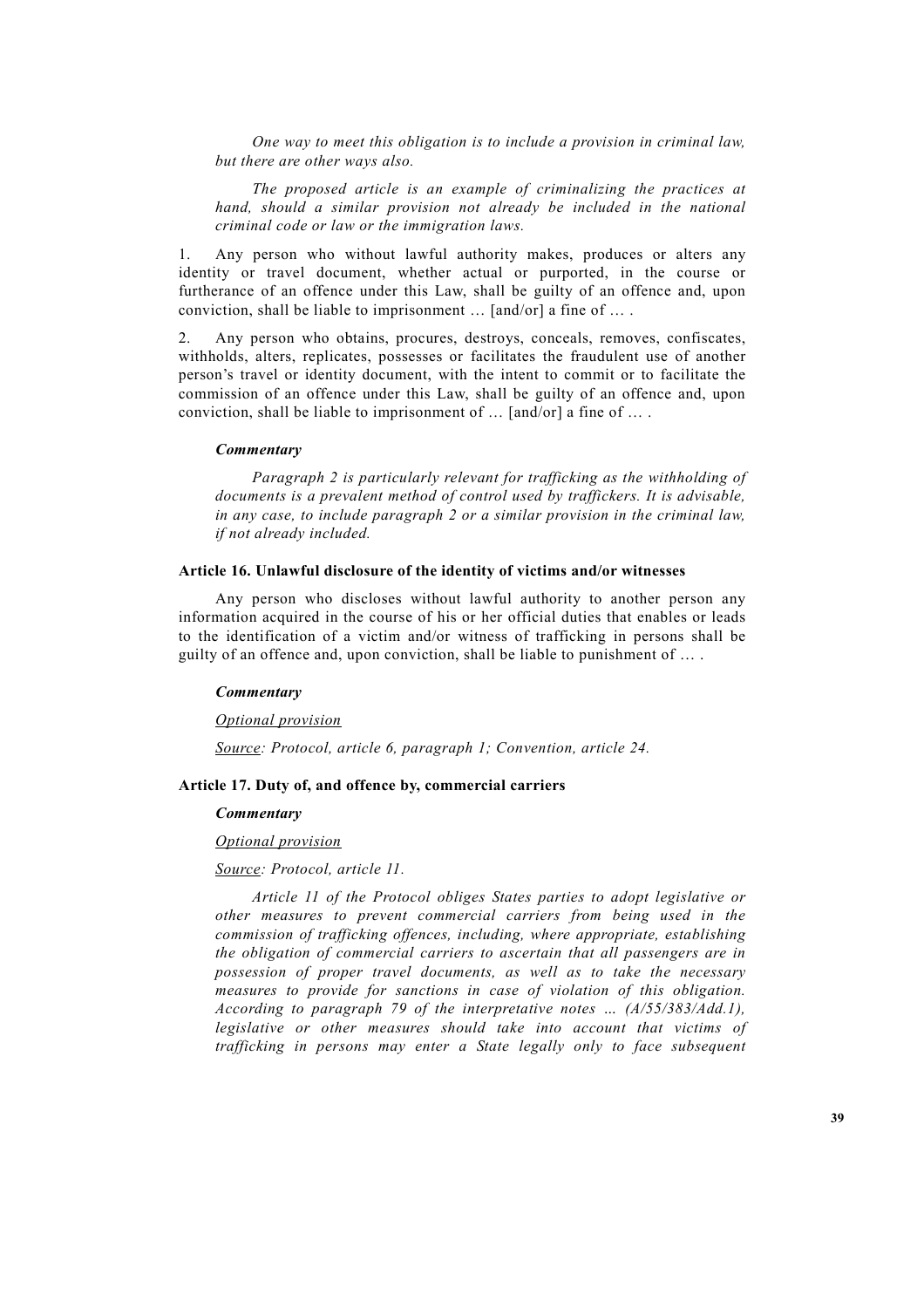*exploitation, whereas in cases of smuggling of migrants, illegal means of entry are more generally used, which may make it more difficult for common carriers to apply preventive measures in trafficking cases than in smuggling cases.* 

 *According to paragraph 80 of the interpretative notes, measures and sanctions should take into account other international obligations of the State party concerned. It should also be noted that article 11 of the Protocol requires States parties to impose an obligation on commercial carriers only to ascertain whether or not passengers have the necessary documents in their possession and not to make any judgement or assessment of the validity or authenticity of the documents. Moreover, the above obligation does not unduly limit the discretion of States parties not to hold carriers liable for transporting undocumented refugees.* 

 *There are several ways to fulfil the obligation under article 11; the inclusion of a provision in criminal law is just one way.* 

 *The proposed article is an example of criminalizing the practices at hand, should a similar provision not already be included in the national criminal code or law or the immigration laws. However, in many countries it may be more appropriate to impose such a duty with a corresponding penalty in civil regulatory law.* 

 *An example of such a regulation is:* 

 *"1. Any [commercial carrier] [person who engages in the international transportation of goods or people for commercial gain] must verify that every passenger possesses the identity and/or travel documents required to enter the destination country and any transit countries.* 

 *"2. A commercial carrier is liable for the costs associated with the person's accommodation in and removal from [State]."* 

### *Another example is:*

 *"Responsibilities of International Transportation Companies* 

 *"(a) International transportation companies must verify that every passenger possesses the necessary travel documents, including passports and visas, to enter the destination country and any transit countries.* 

 *"(b) The requirement in (a) applies both to staff selling or issuing tickets, boarding passes or similar travel documents and to staff collecting or checking tickets prior to or subsequent to boarding.* 

 *"(c) Companies which fail to comply with the requirements of this section will be fined [insert appropriate amount]. Repeated failure to comply may be sanctioned by revocation of licenses to operate in accordance with [applicable law][insert reference to law governing revocation of licenses]."* 

 *(Source: US State Department, Legal Building Blocks to Combat Trafficking in Persons, §400, released by the Office to Monitor and Combat Trafficking in Persons, February 2004.)*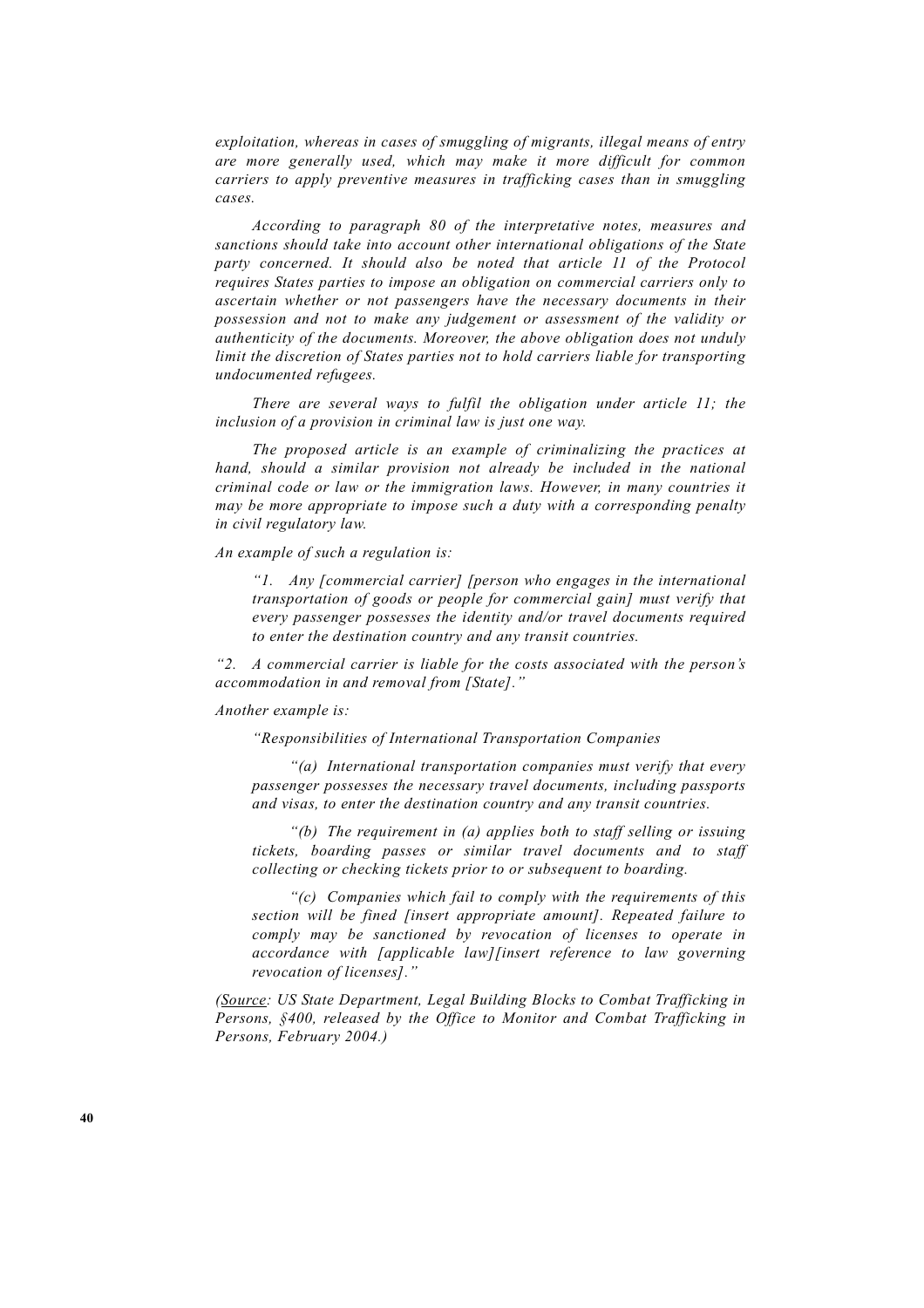*The law of Romania includes a specific provision:* 

 *"(1) International transportation companies have the obligation to verify, on issuing the travel document, whether their passengers possess the required identification for entry in their transit or destination country.* 

 *"(2) The obligation stipulated in paragraph 1 is also shared by the driver of the international road transportation vehicle on admitting passengers on*  board, as well as in the case of staff responsible for verifying travel *documents."* 

 *(Source: Romania, Law on the Prevention and Combat of Trafficking in Human Beings, article 47.)* 

1. Any commercial carrier who fails to verify that every passenger possesses the identity and/or travel documents required to enter the destination country and any transit countries commits an offence and is liable to a fine of/up to … .

Any commercial carrier who fails to report to the competent authorities that a person has attempted to or has travelled on that carrier without the identity and/or travel documents required to enter the destination country or any transit countries, with knowledge or in reckless disregard of the fact that the person was a victim of trafficking in persons, commits an offence and [in addition to any other penalty provided in any other law or enactment] is liable to [a fine not exceeding …].

3. A commercial carrier is not guilty of an offence under subparagraph 2 if:

 (a) There were reasonable grounds to believe that the documents that the transported person had were the travel documents required for lawful entry into [name of State];

 (b) The transported person possessed the lawful travel documents when he or she boarded, or last boarded, the means of transport to travel to [name of State]; or

 (c) The entry into [name of State] occurred only because of circumstances beyond the control of the [commercial carrier] [person who engages in the transportation of goods or people for commercial gain].

# **Chapter VII. Victim and witness protection, assistance and compensation**

# *Commentary*

 *Article 6, paragraph 3, of the Protocol obliges States parties to consider implementing measures to provide for the physical, psychological and social recovery of victims of trafficking in persons, including, in appropriate cases, in cooperation with non-governmental organizations. While this is a general requirement, the Protocol does not specify the forms this must take, leaving the matter to the discretion of States parties.* 

# **Article 18. Identification of victims of trafficking in persons**

*Commentary*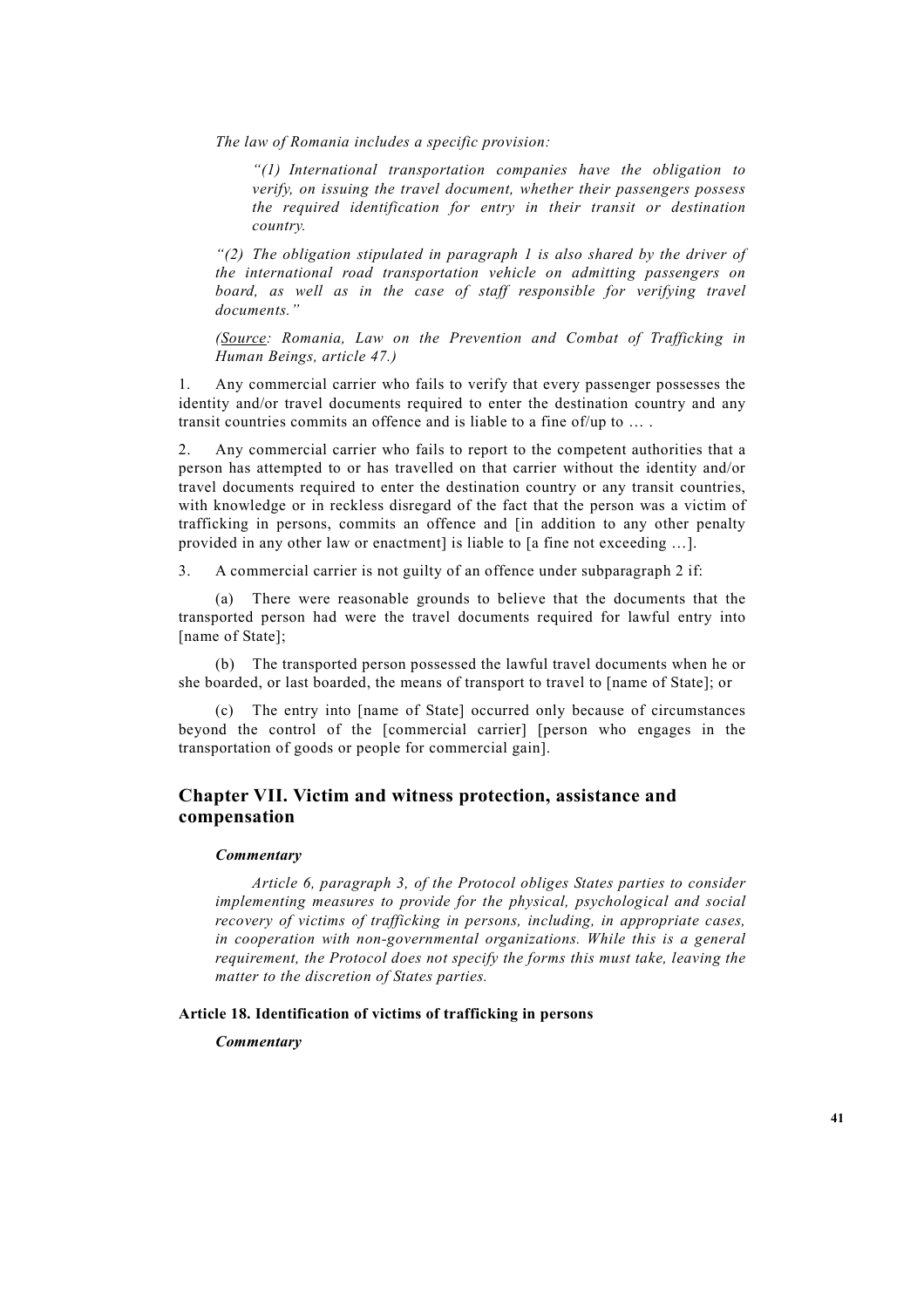### *Optional provision*

 *The timely and proper identification of victims is of paramount importance to ensure that victims receive the assistance they are entitled to, as well as for the effective prosecution of the crime. A person should be considered and treated as a victim of trafficking in persons, irrespective of whether or not there is already a strong suspicion against an alleged trafficker or an official granting/recognition of the status of victim.* 

 *It is advisable to develop guidelines for law enforcement agencies to assist them in the identification of victims and their referral to appropriate assistance agencies. Such guidelines should include a list of indicators that could be reviewed and updated as needed at regular intervals. Part of these guidelines may concern a recovery or reflection period for all victims of trafficking, in which they can begin to recover, consider their options and take an informed decision on whether or not they want to cooperate with the authorities and/or act as witnesses.* 

 *This provision is also applicable to countries of origin, which should endeavour to identify victims among returning nationals.* 

 *An optional provision, which may be included in the guidelines:* 

 *"4. Within [four] days of a state or local official having identified the presence of a victim of trafficking in persons within the State [having determined that there are reasonable grounds to believe that a person is a victim of trafficking in persons], the [competent authority] shall review and evaluate the case of the victim, including any attendant crime report, and issue a letter of certification of eligibility or other relevant document entitling the victim to have access to the rights, benefits and services set forth in chapters VII and VIII of this Law."* 

1. The national coordinating body established in accordance with article 35 shall establish national guidelines/procedures for identification of victims of trafficking.

2. The national coordinating body shall develop and disseminate to professionals who are likely to encounter victims of trafficking information and materials concerning trafficking in persons, including, but not limited to, a procedural manual on the identification and referral of victims of trafficking in persons.

3. With a view to the proper identification of victims of trafficking in persons, the [competent authorities] shall collaborate with relevant state and non-state victim assistance organizations.

### **Article 19. Information to victims**

### *Commentary*

 *Source: Protocol, articles 6 and 7; Convention, article 25, paragraph 2.* 

 *Article 6, paragraph 2 (a), of the Protocol requires States parties to ensure the provision of information to victims on relevant court and administrative proceedings. States parties may consider providing other types of information that are valuable to the victims.*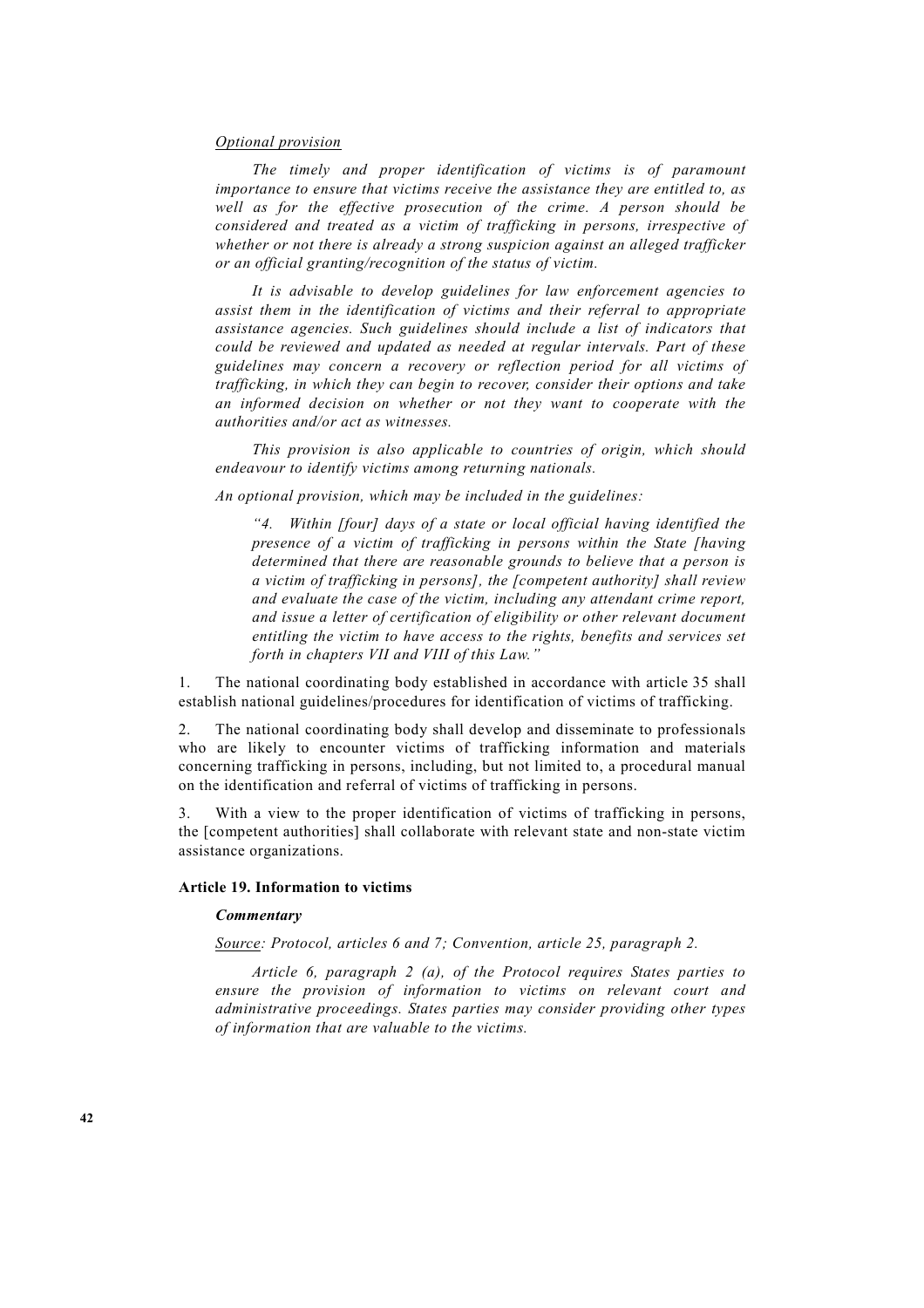*The types of information to be provided to victims could be included in regulations and guidelines. One option could be:* 

 *"2. From their first contact with the justice process and throughout that process the [competent authority] shall inform the victim about:* 

 *"(a) The degree and nature of the available benefits and services, the possibilities of assistance by non-governmental organizations and other victim agencies, and the way such assistance can be obtained;* 

 *"(b) The different stages and the role and position of the victim in court and administrative proceedings;* 

 *"(c) The possibilities of access to [free and/or low-cost] legal services;* 

 *"(d) The availability of protection for victims and witnesses [and their families] faced with threats or intimidation;* 

 *"(e) The right to privacy and confidentiality;* 

 *"(f) The right to be kept informed about the status and progress of the criminal proceedings;* 

 *"(g) The legal remedies available, including restitution and compensation in civil and criminal proceedings;* 

 *"(h) The possibilities of temporary and/or permanent residence status, including the possibilities to apply for asylum or residence on humanitarian and compassionate grounds."* 

1. Victims shall be provided information on the nature of protection, assistance and support to which they are entitled and the possibilities of assistance and support by non-governmental organizations and other victim agencies, as well as information on any legal proceedings related to them.

2. Information shall be provided in a language that the victim understands. If the victim cannot read, he or she shall be briefed by the competent authority.

# **Article 20. Provision of basic benefits and services to victims of trafficking in persons**

# *Commentary*

# *Optional provision*

 *Source: Protocol, article 6, paragraphs 2-4; Convention, article 25, paragraph 1.* 

 *Many countries already have laws, policies, regulations and guidelines in place to ensure victims of (serious) crimes the listed rights, benefits and services. If this is the case, it should be ensured that these rights, benefits and services also apply to victims of trafficking in persons. If this is not the case, it is advisable to extend the listed rights to all victims of (serious) crimes, including victims of trafficking in persons, in order to avoid creating a hierarchy of victims of certain crimes.*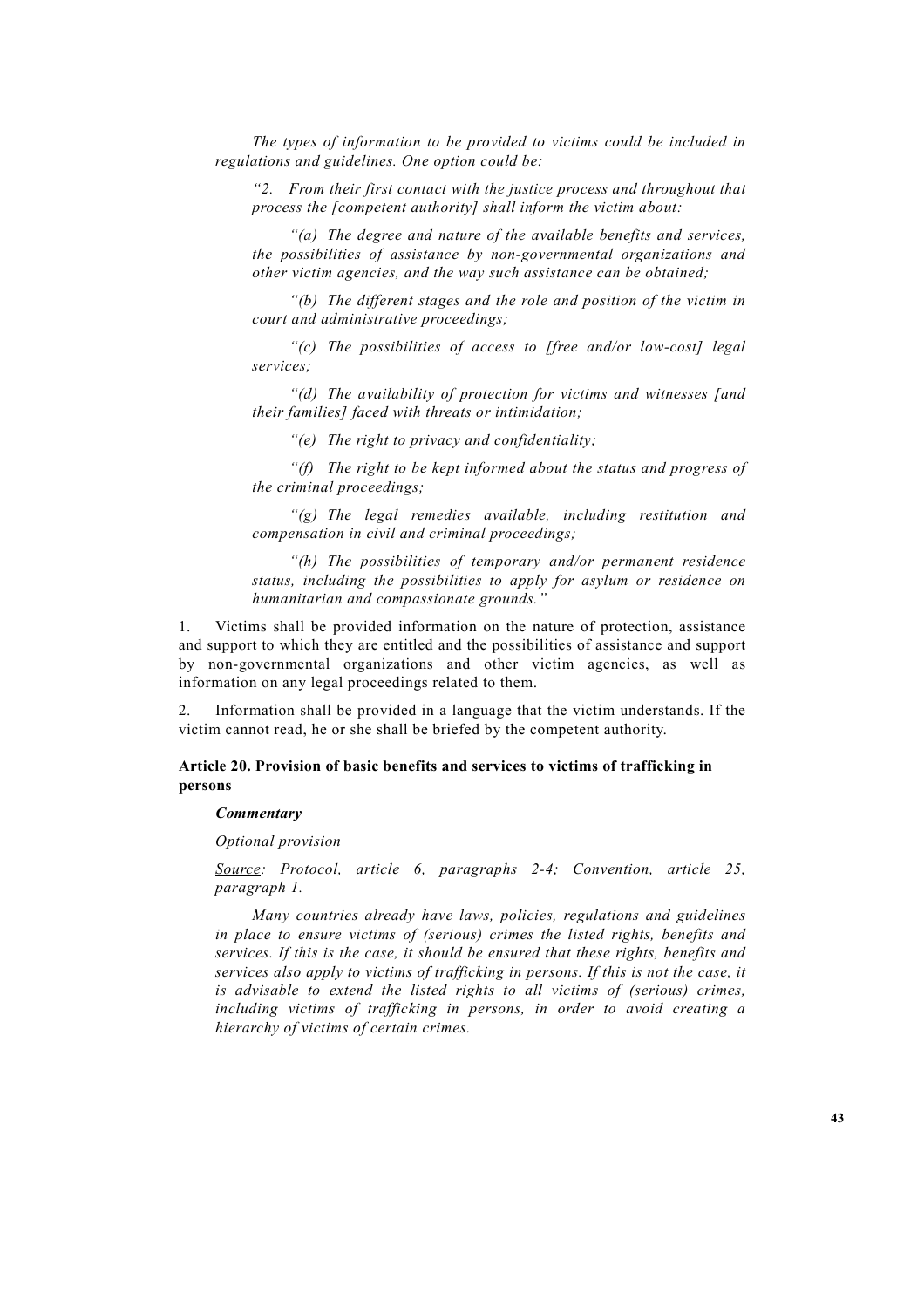*Some of these rights will need to be included in the law, while others may be more suitably implemented through regulations, policies or guidelines, for example, guidelines for the investigation and prosecution of trafficking in persons and the treatment of victims.* 

 *Adequate victim assistance and protection serve the interest both of the victim and of prosecution of the offenders. From a law enforcement perspective, poor victim assistance and protection may discourage victims from seeking assistance from law enforcement officials for fear of mistreatment, deportation or potential risks to their personal safety.* 

 *Article 25, paragraph 1, of the Convention obliges States parties to take appropriate measures to provide assistance and protection to victims, in particular in cases of threat of retaliation or intimidation, which in the case of victims of trafficking will often be the case. Article 6, paragraph 3, of the Protocol obliges States parties to consider implementing measures to provide for the physical, psychological and social recovery of victims of trafficking, in cooperation with non-governmental organizations and other elements of civil society, in particular the provision of appropriate housing, counselling and information, medical, psychological and material assistance and employment, education and training opportunities.* 

 *According to the interpretative notes (A/55/383/Add.1, para. 71), the type of assistance set forth in article 6, paragraph 3, of the Protocol is applicable to both the receiving State and the State of origin of the victims of trafficking in persons, but only as regards victims who are in their respective territory. Article 6, paragraph 3, of the Protocol is applicable to the receiving State until the victim of trafficking in persons has returned to his or her State of origin and to the State of origin thereafter.* 

1. Competent authorities and victim service providers shall provide the basic benefits and services described below to victims of trafficking in persons in [name of State], without regard to the immigration status of such victims or the ability or willingness of the victim to participate in the investigation or prosecution of his or her alleged trafficker.

### *Commentary*

 *Referral to assistance agencies should take place at the earliest moment possible and preferably before the victim makes an official statement. It is advisable that the police and other bodies involved in the identification process establish procedures for adequate assistance to and referral of victims. Article 6, paragraph 3, of the Protocol specifically mentions cooperation with non-governmental organizations and other elements of civil society.* 

- 2. Assistance shall include:
	- (a) Safe and appropriate accommodation;

 (b) Health care and necessary medical treatment, including, where appropriate, free optional confidential testing for HIV and other sexually transmitted diseases;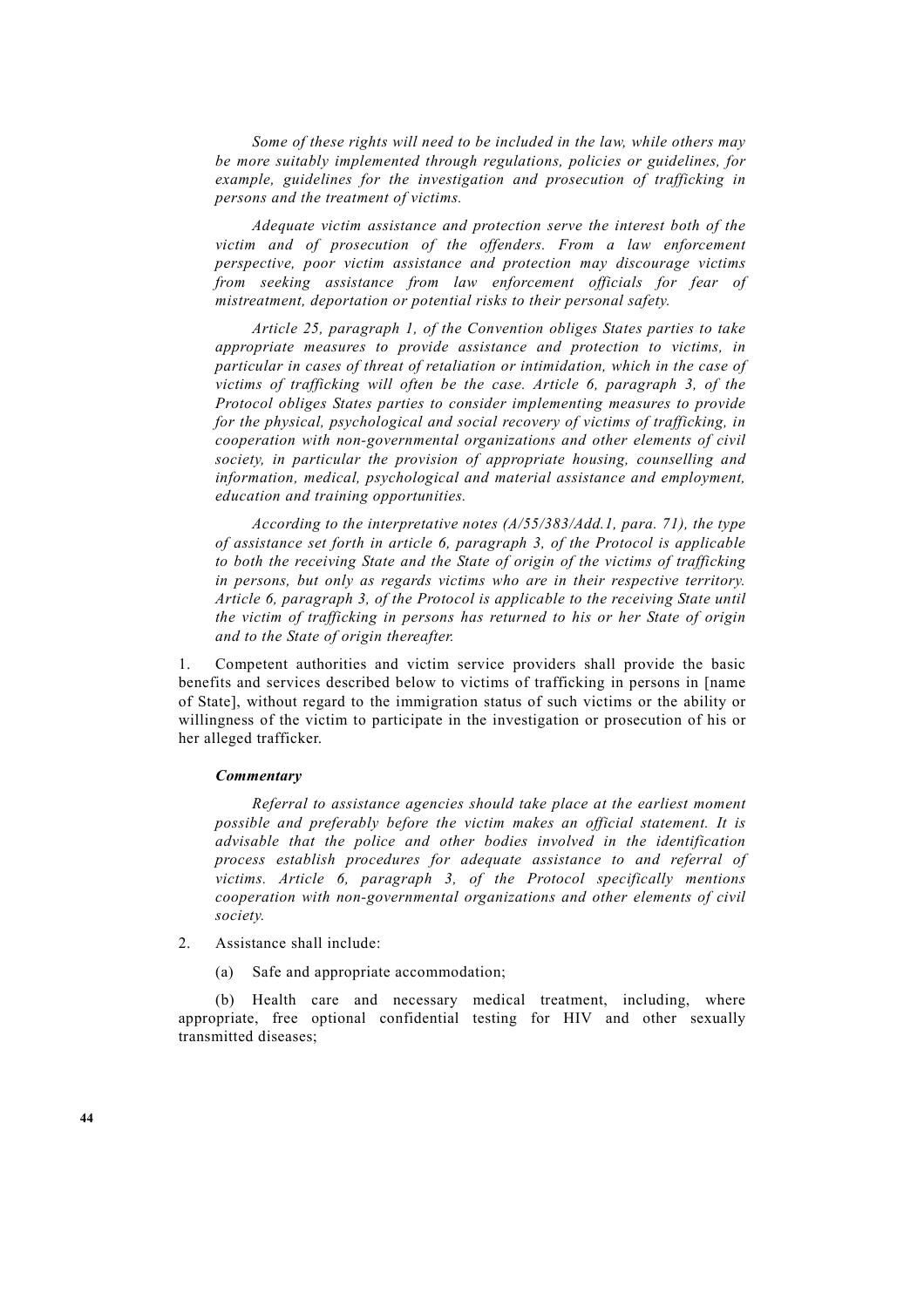(c) Counselling and psychological assistance, on a confidential basis and with full respect for the privacy of the person concerned, in a language that he or she understands;

### *Commentary*

 *Article 6, paragraph 3 (b), of the Protocol obliges States parties to consider implementing measures to provide for the physical, psychological and social recovery of victims of trafficking in persons, including the provision of counselling and information, in particular as regards their legal rights, in a language that the victim understands.* 

 (d) Information regarding [free or low-cost] legal assistance to represent his or her interests in any criminal investigation, including the obtaining of compensation, [to pursue civil actions against his or her traffickers] and [, where applicable, to assist with applications for regular immigration status]; and

#### *Commentary*

 *Article 6, paragraph 2 (a), of the Protocol obliges States parties to ensure that their domestic legal and administrative system contains measures that provide to victims of trafficking in persons, in appropriate cases, information on relevant court and administrative proceedings. Throughout criminal and other relevant judicial and administrative proceedings, the [competent authority] shall inform the victim about:* 

 *(a) The timing and progress of the criminal proceedings and other relevant judicial and administrative proceedings, including claims for restitution and compensation in criminal proceedings;* 

 *(b) The disposition of the case, including any decision to stop the investigation or the prosecution, to dismiss the case or to release the suspect(s).* 

 *Article 6, paragraph 2 (b), of the Protocol obliges States parties to ensure that their domestic legal or administrative system contains measures that provide to victims of trafficking in persons assistance to enable their views and concerns to be presented and considered at appropriate stages of criminal proceedings against offenders, in a manner not prejudicial to the rights of the defence. Together they strongly underline the importance of legal assistance to victims of trafficking, provided for by the State. If a system of free legal aid exists, this should also apply to victims of trafficking. If free legal aid is not possible, the victim should have the possibility to be assisted by a support person of his or her choice, for example from a non-governmental organization or a legal aid institution that provides victim assistance. In addition, workers' organizations may play an important role in assisting (alleged) victims to bring complaints.* 

(e) Translation and interpretation services, where applicable.

3. In appropriate cases and to the extent possible, assistance shall be provided to the accompanying dependants of the victim.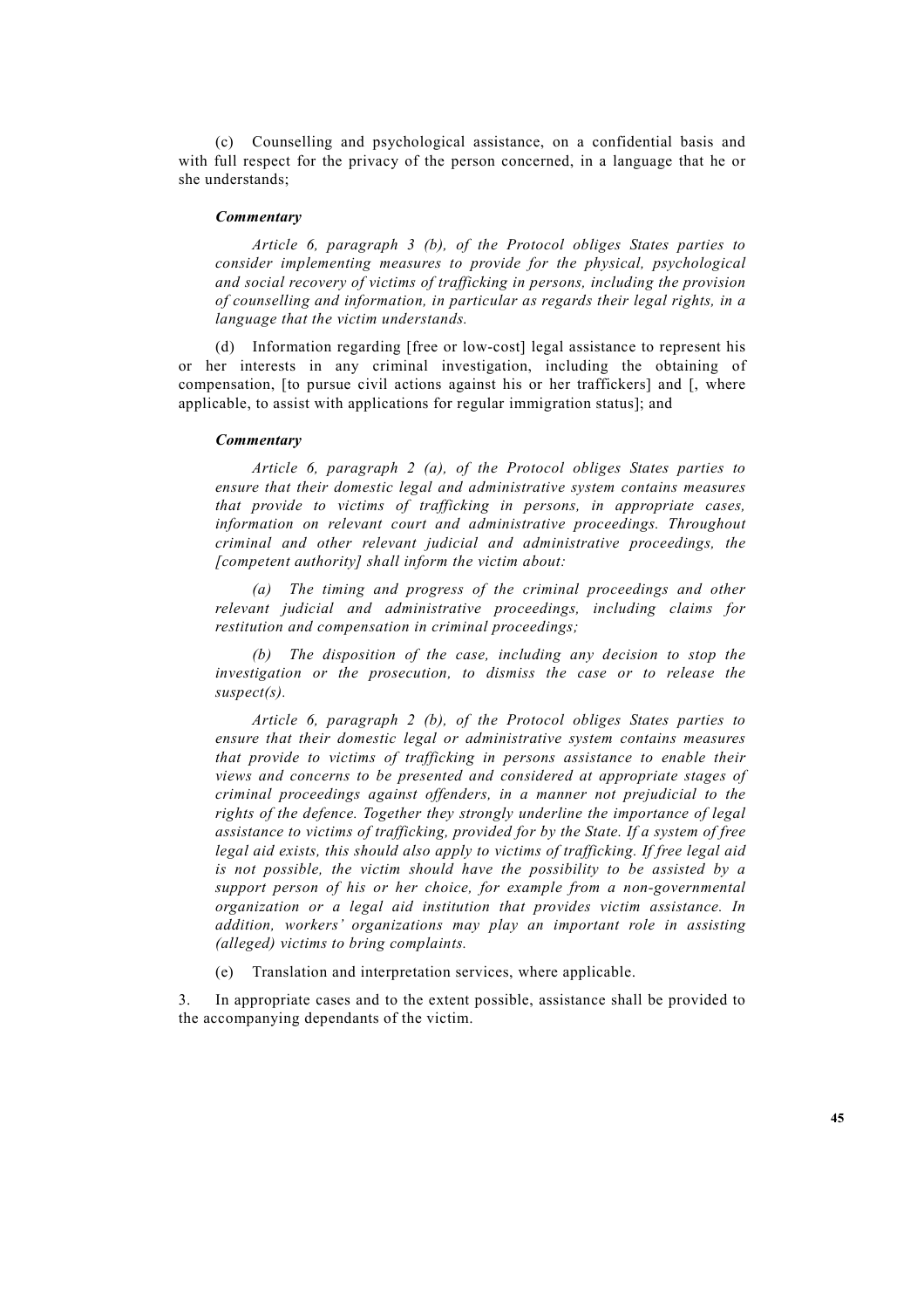# *Commentary*

 *Assistance to dependants of the victim may be deemed appropriate, for example, when the victim has children.* 

4. Victims of trafficking in persons shall not be held in any detention facility as a result of their status as victims or their immigration status.

### *Commentary*

 *According to article 6, paragraph 3 (a) of the Protocol, holding victims of trafficking in prisons or other detention centres can by no means be considered to be appropriate housing.* 

5. All assistance services shall be provided on a consensual and informed basis and while taking due account of the special needs of children and other persons in a vulnerable position.

6. The assistance services set forth in paragraph 2 shall also be available for victims who are repatriated from another State to [name of State].

### *Commentary*

 *It is important to ensure that all victims have access to assistance in order to enable them to recover and to make an informed decision about their options, including the decision to assist in criminal proceedings and/or to pursue legal proceedings for compensation claims. Those victims who do not want or do not dare to act as witnesses—or are not required as witnesses because they do not possess any relevant information or because the perpetrators cannot be identified or taken into custody—require adequate assistance and protection on an equal footing with victims who are willing and able to testify. Some forms of long-term assistance may be dependent on whether the victim remains in the country and assists the authorities in the investigation and prosecution of the traffickers.* 

# **Article 21. General protection of victims and witnesses**

#### *Commentary*

 *The Model Law addresses witness protection issues only to the extent that they are unique to trafficking in persons. For general provisions on witness protection, see UNODC,* Good Practices for the Protection of Witnesses in Criminal Proceedings involving Organized Crime *(available at http://www.unodc.org/documents/organized-crime/Witness-protection-manual-Feb08.pdf).* 

# *Optional provision*

 *Source: Protocol, article 6, paragraph 1; Convention, article 24.* 

 *Article 6, paragraph 1, of the Protocol obliges States parties, in appropriate cases and to the extent possible under its domestic law, to protect the privacy and identity of victims of trafficking in persons, including, inter alia, by making legal proceedings relating to such trafficking confidential. Article 24, paragraph 1, of the Convention pertains specifically to the*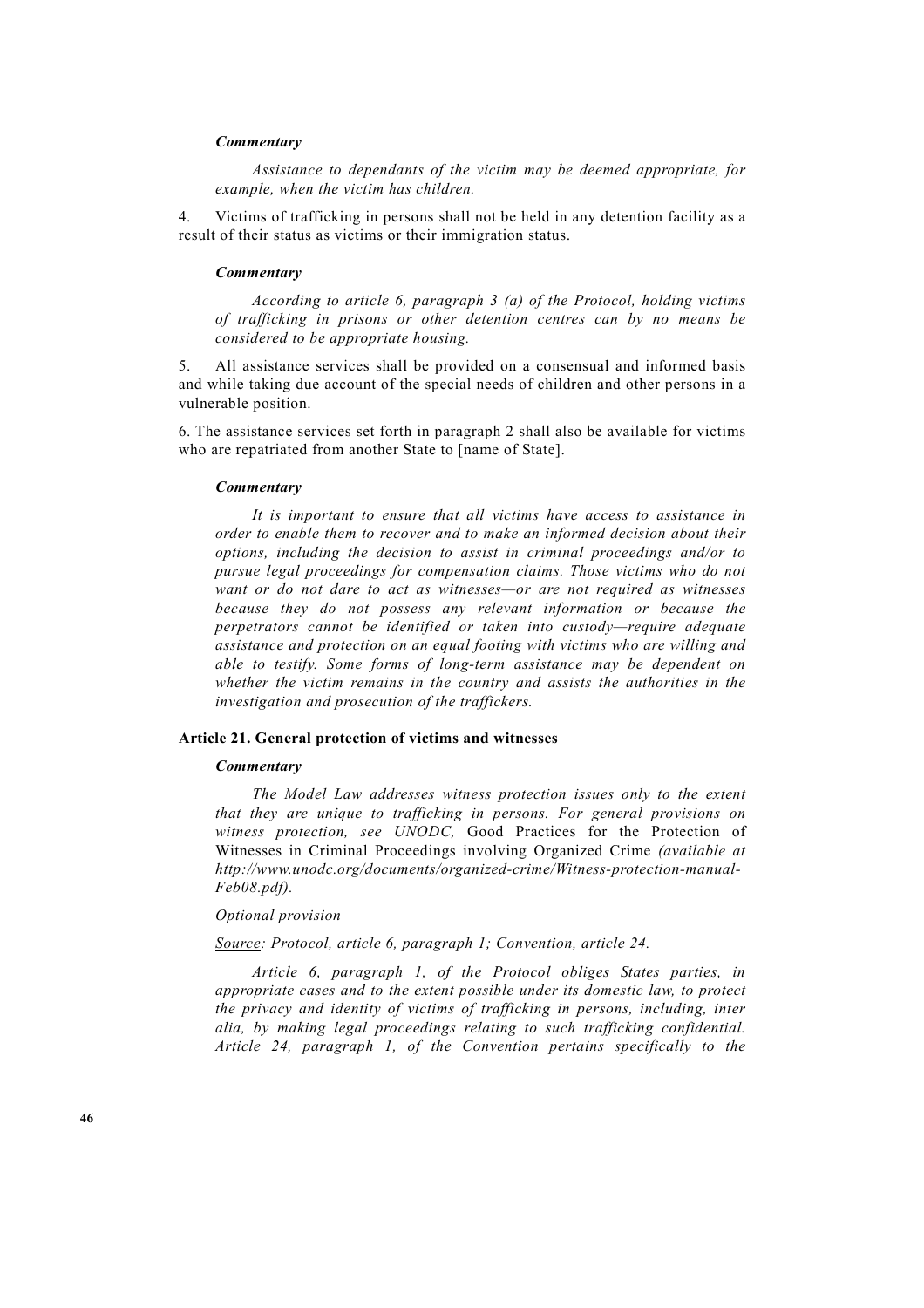*protection of witnesses, stating that each State party shall take appropriate measures within its means to provide effective protection from potential retaliation or intimidation for witnesses in criminal proceedings who give testimony and, as appropriate, for their relatives and other persons close to them. This may include establishing procedures for the physical protection of such persons, such as relocating them and permitting, where appropriate, non-disclosure or limitations on the disclosure of information concerning the identity and whereabouts of such persons (article 24, paragraph 2 (a)). According to article 24, paragraph 4, of the Convention, this article also applies to victims insofar as they are witnesses.* 

 *The proposed article specifically applies to pretrial criminal investigations. The various provisions are examples of how to provide for the protection of the privacy and identity of the victim and/or witness during such investigations. The applicability of the various provisions will depend on the national legal system.* 

1. The [competent authority] shall take all appropriate measures to ensure that a victim or witness of trafficking in persons, and his or her family, is provided adequate protection if his or her safety is at risk, including measures to protect him or her from intimidation and retaliation by traffickers and their associates.

2. Victims and witnesses of trafficking in persons shall have access to any existing witness protection measures or programmes.

# **Article 22. Child victims and witnesses**

### *Commentary*

# *Optional provision*

 *A statement of principle such as the following could be inserted:* 

 *"All actions undertaken in relation to child victims and witnesses shall be based on the principles set out in the Convention on the Rights of the Child and the Guidelines on Justice in Matters involving Child Victims and Witnesses of Crime, in particular the principle that the best interests of the child must be a primary consideration in all actions involving the child and the principle that the child's view must be considered and taken into account in all matters affecting him or her."* 

 *This provision addresses the special status of child victims, on the basis of article 6 of the Protocol, as well as the Convention on the Rights of the Child. The Guidelines on Justice in Matters involving Child Victims and Witnesses of Crime also provide guidance on this matter.* 

In addition to any other guarantees provided for in this Law:

 (a) Child victims, especially infants, shall be given special care and attention;

 (b) When the age of the victim is uncertain and there are reasons to believe that the victim is a child, he or she shall be presumed to be a child and shall be treated as such, pending verification of his or her age;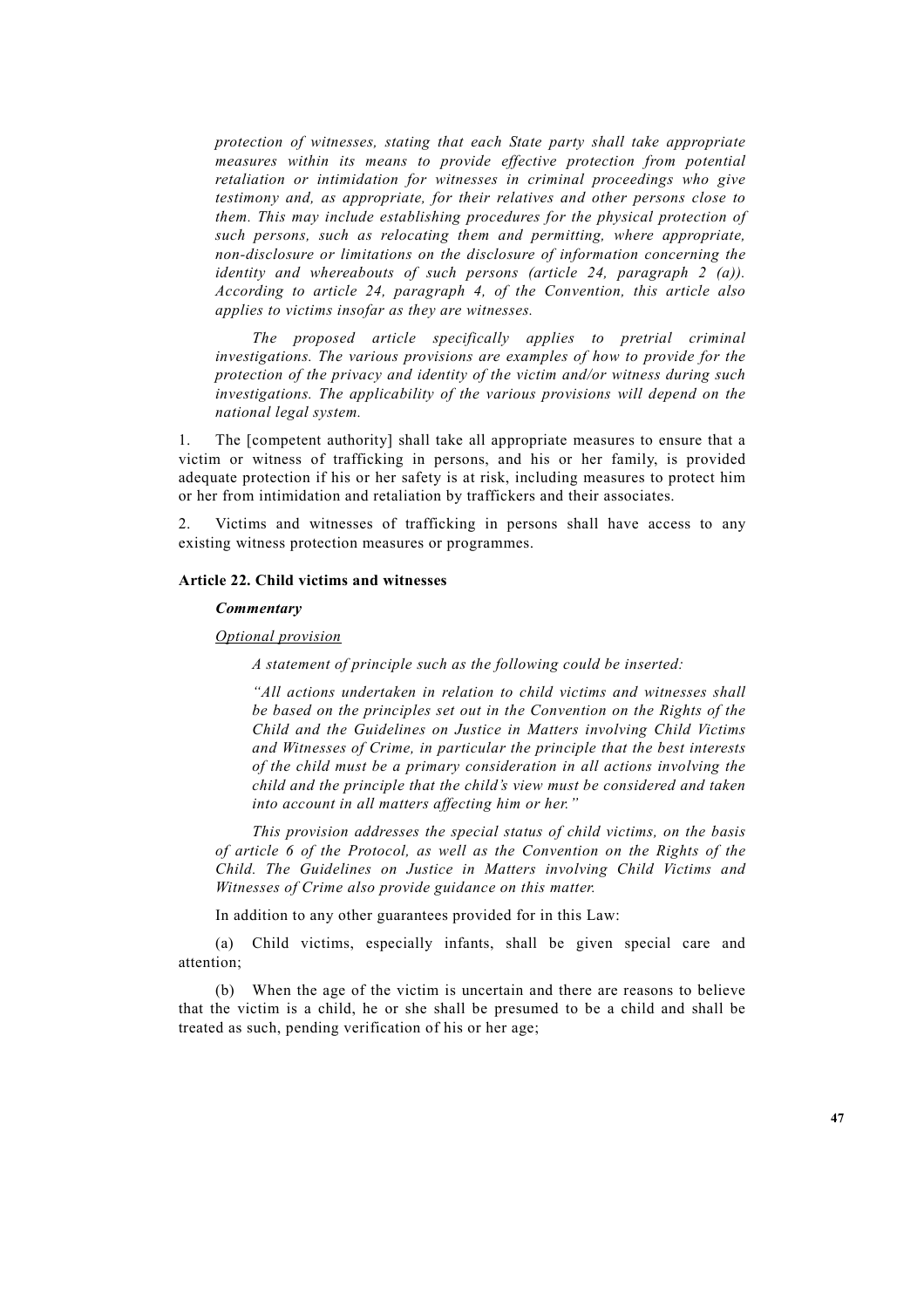(c) Assistance to child victims shall be provided by specially trained professionals and in accordance with their special needs, especially with regard to accommodation, education and care;

### *Commentary*

# *Mandatory provision*

 *According to article 6, paragraph 4, of the Protocol, States parties shall take into account the age, gender and special needs of victims of trafficking, in particular the special needs of children.* 

(d) If the victim is an unaccompanied minor the [competent authority] shall:

(i) Appoint a legal guardian to represent the interests of the child;

(ii) Take all necessary steps to establish his or her identity and nationality;

 (iii) Make every effort to locate his or her family when this is in the best interest of the child;

# *Commentary*

# *Optional provision*

 *This in line with the obligations under the Convention on the Rights of the Child. See also General Comment No. 6 of the Committee on the Rights of the Child.* 

 (e) Information may be provided to child victims through their legal guardian or, in case the legal guardian is the alleged offender, a support person;

# *Commentary*

#### *Optional provision*

 *This is in line with the Convention on the Rights of the Child and the Guidelines on Justice in Matters involving Child Victims and Witnesses of Crime.* 

 (f) Child victims shall be provided with information in a language that they use and understand and in a manner that is understandable to them:

### *Commentary*

# *Optional provision*

 *Source: Protocol, article 6, paragraphs 3 (b) and 4; Guidelines on Justice in Matters involving Child Victims and Witnesses of Crime.* 

 *Article 6, paragraph 4, of the Protocol obliges States parties to take into account the age, gender and special needs of victims of trafficking, in particular the special needs of children.* 

 (g) In the case of child victims or witnesses, interviews, examinations and other forms of investigation shall be conducted by specially trained professionals in a suitable environment and in a language that the child uses and understands and in the presence of his or her parents, legal guardian or a support person;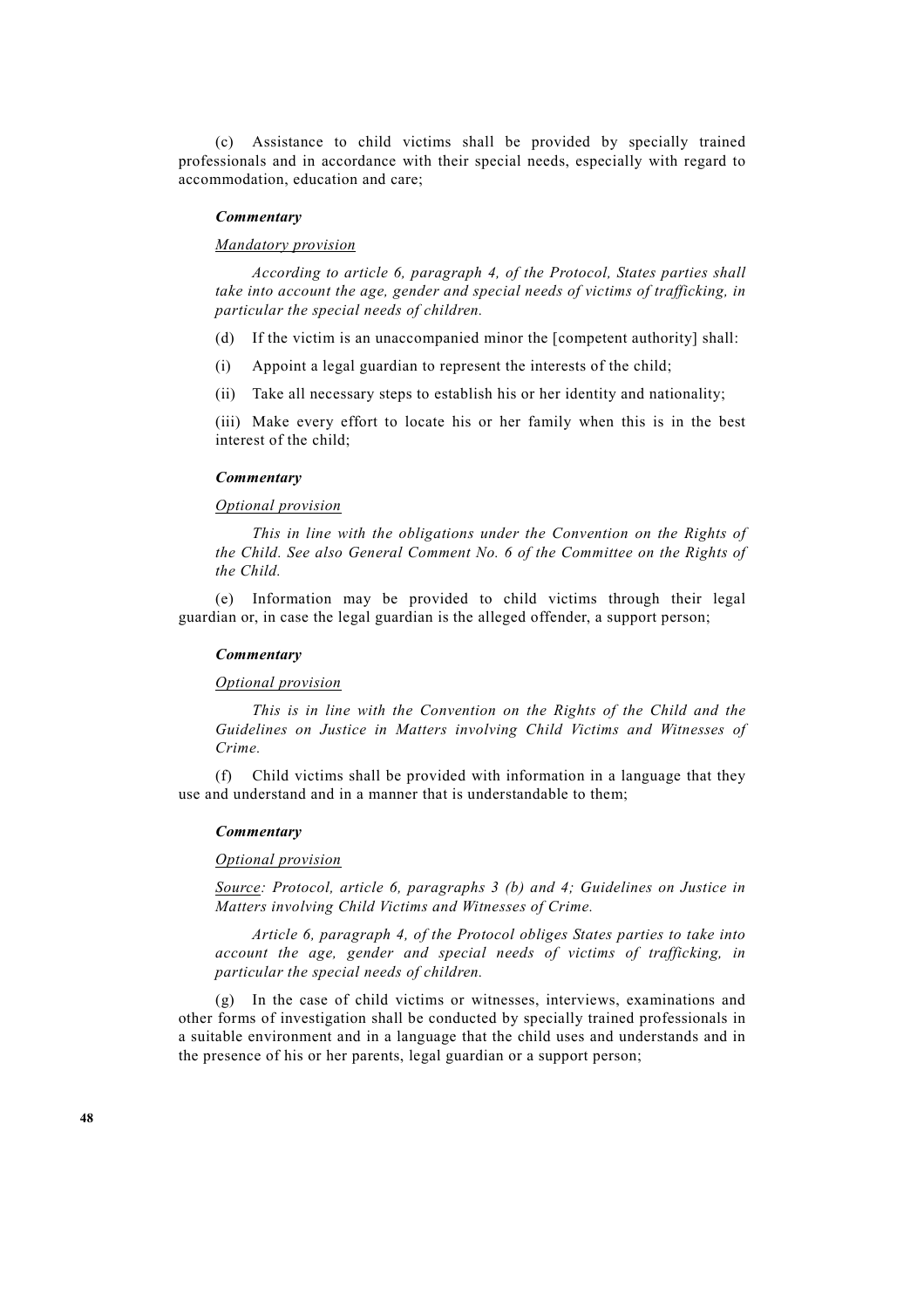# *Commentary*

 *Optional provision*

 *Source: Guidelines on Justice in Matters involving Child Victims and Witnesses of Crime.* 

 *A support person may be a specialist, a representative of a non-governmental organization specialized in working with children or an appropriate family member.*

In the case of child victims and witnesses, court proceedings shall always be conducted in camera away from the presence of media and public. Child victims and witnesses shall always give evidence [testify] in court out of sight of the accused.

# **Article 23. Protection of victims and witnesses in court**

#### *Commentary*

 *Optional provision*

 *Source: Protocol, article 6, paragraph 1; Convention, article 24, paragraphs 1 and 2 (a); Guidelines on Justice in Matters involving Child Victims and Witnesses of Crime.* 

 *The proposed article applies specifically to in-court proceedings. The various provisions are examples of how to provide for the protection of the privacy and identity of the victim during court proceedings. The applicability of the various provisions will depend on the national legal system.*

 *Some of these provisions are dependent on the criminal system or jurisprudence of the State concerned and may not be possible in jurisdictions that require the right of the accused to defend him- or herself by having all proceedings carried out/recorded in his or her presence so that he or she has the benefit of cross-examination and clarification.* 

 *\* "In camera" is a legal term of art meaning "in private" and refers to a closed hearing, where the public and press are not allowed.* 

1. A judge may order on application, or where the judge determines it is necessary in the interest of justice, and without prejudice to the rights of the accused, that:

 (a) Court proceedings be conducted in camera,\* away from the presence of media and public;

(b) Records of the court proceedings be sealed;

 (c) Evidence of a victim or a witness be heard through a video link [or the use of other communications technology] [behind a screen] or similar adequate means out of view of the accused; and/or

#### *Commentary*

 *Article 24, paragraphs 1 and 2 (b), of the Convention determines that measures to protect a victim or witness from retaliation or intimidation may*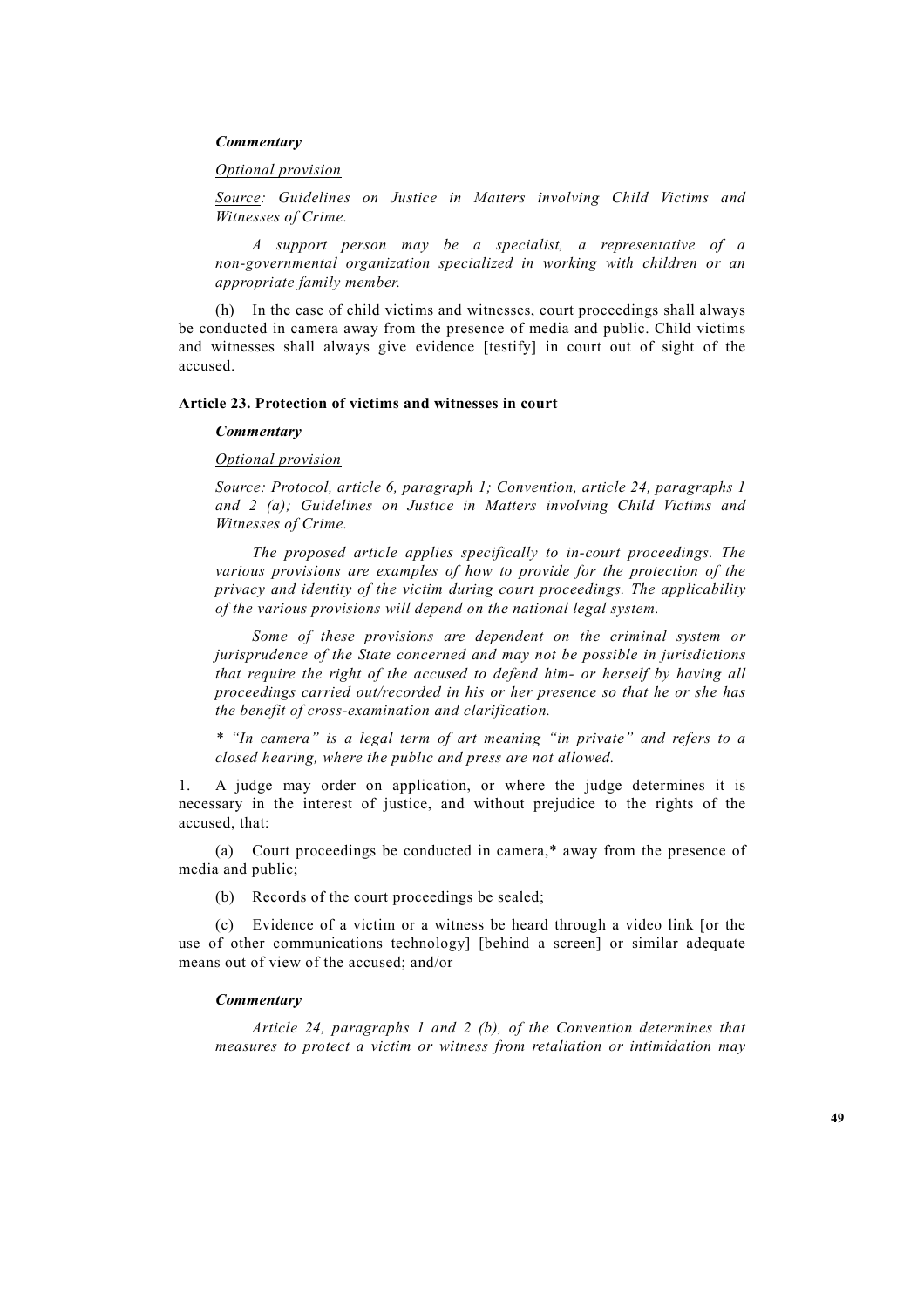*include rules to permit witness testimony to be given in a manner that ensures the safety of the witness, such as permitting testimony to be given through the use of communications technology such as video links or other adequate means. The victim or witness may testify in court without public disclosure of his or her name, address or other identifying information.* 

(d) The victim or witness use a pseudonym. [, and/or]

 [(e) The statement of a victim or a witness made during the pretrial phase in front of a judge be admitted as evidence.]

# *Commentary*

 *This is optional for legal systems that allow the submission of non-oral evidence or allow for exceptions (e.g. when the witness is dead or incapable of giving testimony).* 

2. The judge shall restrict questions asked to the victim or witness, in particular, but not limited to, questions related to the personal history, previous sexual behaviour, the alleged character or the current or previous occupation of the victim.

#### *Commentary*

 *An additional provision may be included here to allow for in camera proceedings in order to assess the relevancy of such questions, if the judge deems appropriate.* 

 *An alternative option is the inclusion of a provision in the criminal law with regard to the inadmissibility of certain evidence in trafficking cases, for example:* 

 *"The following evidence is not admissible in any criminal proceedings:* 

 *"(a) Evidence offered to prove that the alleged victim engaged in other sexual behaviour;* 

 *"(b) Evidence offered to prove any alleged trafficking victim's sexual predisposition."* 

 *(Source: State Model Law on Protection for Victims of Human Trafficking, Global Rights, 2005)* 

 *or* 

 *"In a prosecution for trafficking in persons under article 8, evidence of a victim's past sexual behaviour is irrelevant and inadmissible for the purpose of proving that the victim engaged in other sexual behaviour, or to prove the victim's sexual predisposition."* 

 *(Source: US State Department Model Law to Combat Trafficking in Persons, 2003)* 

 *The competent authorities should also take all measures possible to avoid a direct confrontation of the victim with the accused inside or outside the courtroom.*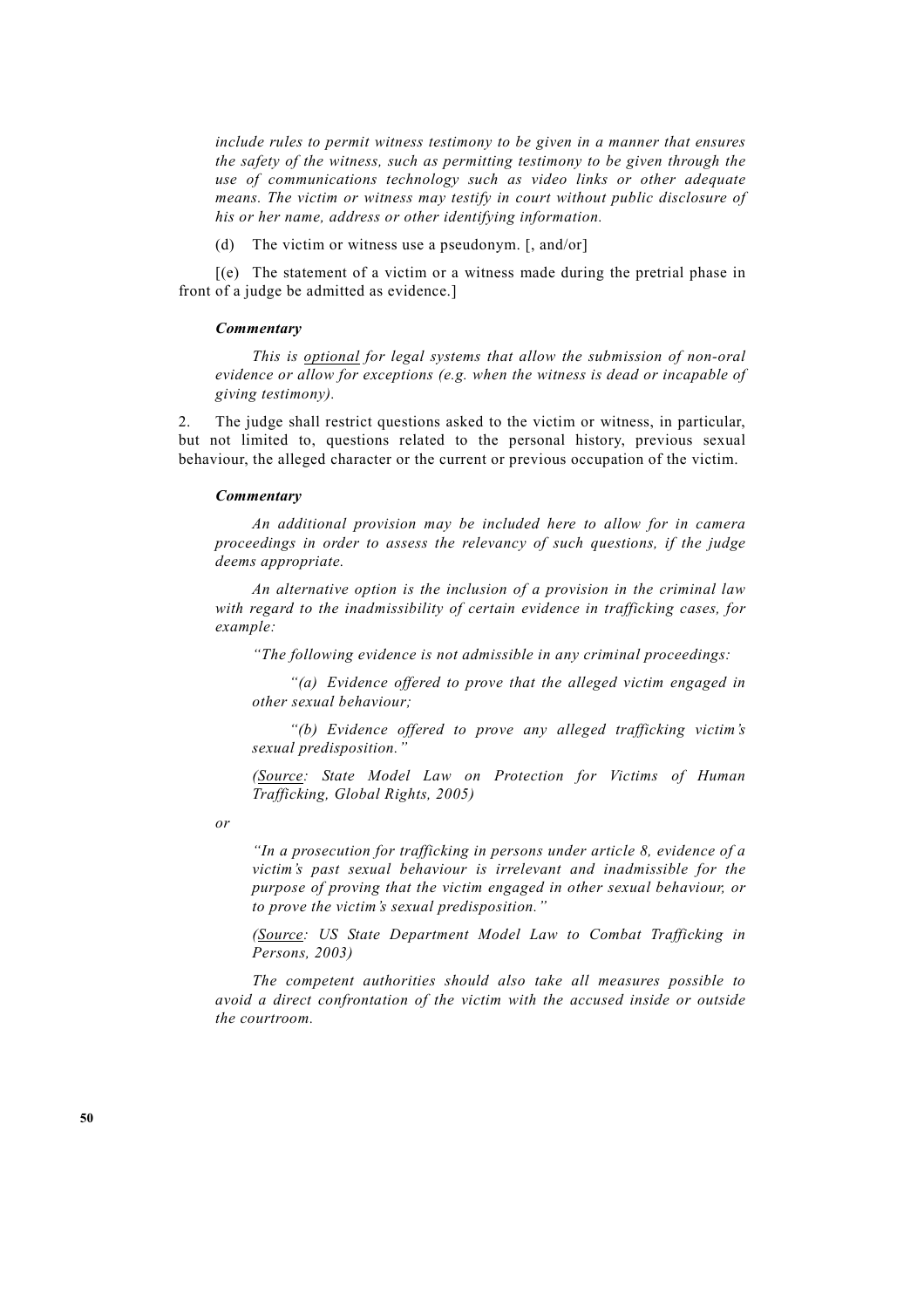### **Article 24. Participation in the criminal justice process**

 The [Ministry of Justice] [prosecutor] and/or [court] and/or [other competent authority] shall provide the victim with the opportunity to present his or her views, needs, interests and concerns for consideration at appropriate stages of any judicial or administrative proceedings relating to the offence, either directly or through his or her representative, without prejudice to the rights of the defence.

#### *Commentary*

# *Mandatory provision*

 *Source: Protocol, article 6, paragraph 2 (b); Convention, article 25, paragraph 3.* 

 *Article 25, paragraph 3, of the Convention obliges States parties, subject to their domestic law, to enable views and concerns of victims to be presented and considered at appropriate stages of criminal proceedings against offenders in a manner not prejudicial to the rights of the defence. Article 6, paragraph (2) b, of the Protocol obliges States parties to ensure that their domestic legal or administrative system contains measures that provide victims of trafficking in persons assistance to enable their views and concerns to be presented and considered at appropriate stages of criminal proceedings against offenders, in a manner not prejudicial to the rights of the defence.* 

 *Judicial and administrative proceedings may include, where applicable, proceedings before labour courts.* 

 *Participation of victims in criminal proceedings can take different forms. In some civil law countries, victims may enjoy the status of participants (and they should be informed of this possibility under article 24). In common law countries, they may be allowed to participate at certain stages (for example, to present their views on plea bargains) or give a victim impact statement.*

### **Article 25. Protection of data and privacy**

# *Commentary*

### *Optional provision*

 *Source: Protocol, article 6, paragraph 1; Convention, article 24, paragraph 2 (a).* 

 *Procedures that regulate the exchange of personalized and/or operationally sensitive information are particularly important in the case of victims of trafficking, as the misuse of information may directly endanger the life and safety of the victim and his or her relatives or lead to stigmatization or social exclusion. Moreover, it should be taken into account that trafficking in persons is a crime that is apt to lead to corruption and is often committed by organized criminal groups and networks. Increased cooperation and data exchange also lead to greater risk of misuse of information.* 

 *One way to protect data is the practice of so-called "restricted notes", meaning that data of victims of trafficking are marked with a number, the*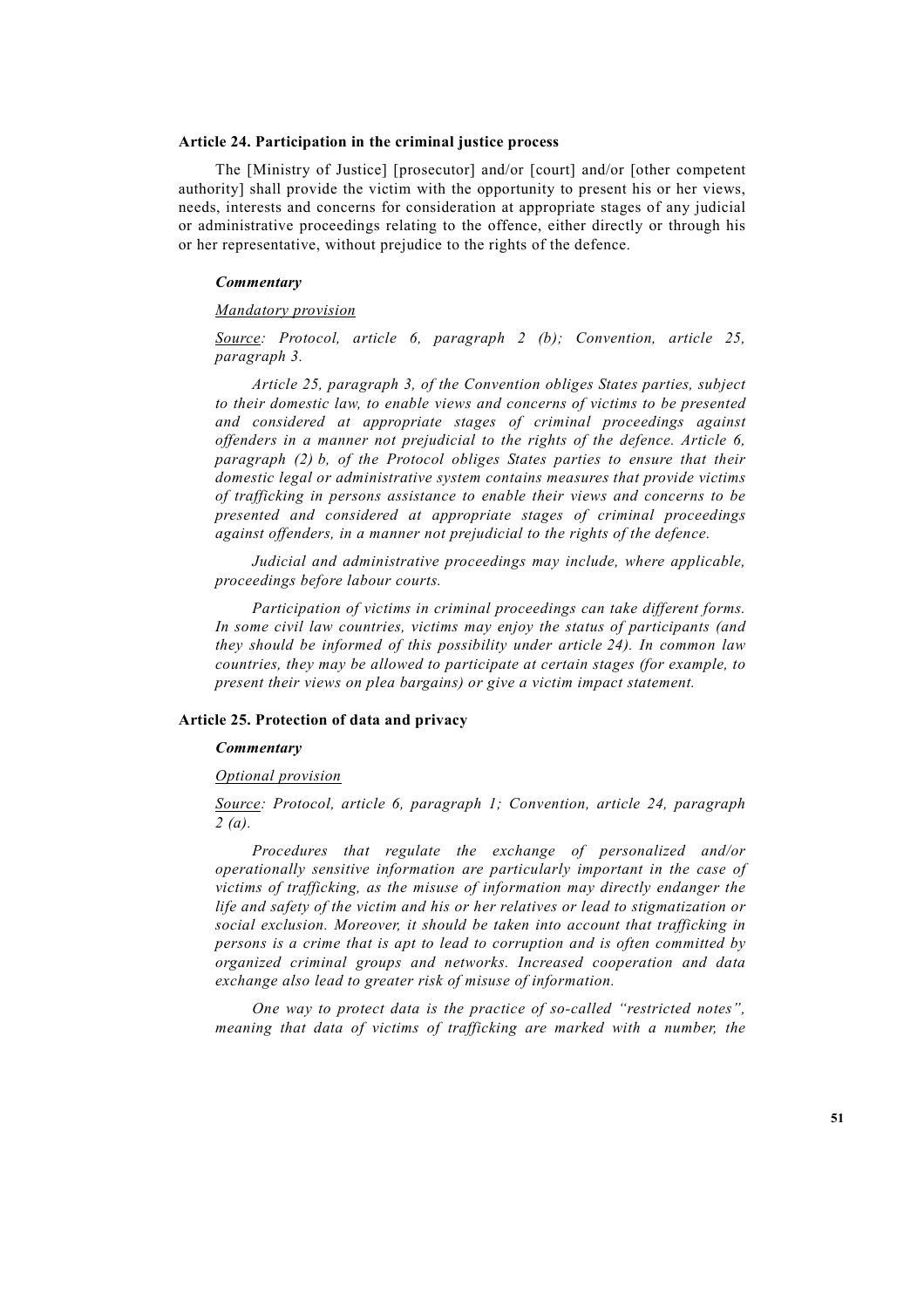# *identity of which is only known to selected officials. Furthermore, individuals who have access to such data should be bound by a duty of confidentiality.*

1. All personal data regarding victims of trafficking shall be processed, stored and used in conformity with the conditions provided for by the [national legislation regarding the protection of personal data] and shall be used exclusively for the purposes for which they were originally compiled.

2. In accordance with [relevant national legislation], a protocol shall be established for the exchange of information between agencies concerned in victim identification and assistance and criminal investigation with full respect for the protection of the privacy and safety of victims.

3. All information exchanged between a victim and a professional [counsellor] providing medical, psychological, legal or other assistance services shall be confidential and shall not be exchanged with third persons without the consent of the victim.

# *Commentary*

# *Optional provision*

 *In order to gain access to help and support, victims of trafficking must have a protected space in which they can talk about their experiences. It is therefore crucial for regulations to be in place to ensure the confidentiality of the client-counsellor relationship and protect counsellors from any obligation to pass on information to third parties against the will and without the consent of the trafficked person. If regulations protecting the confidentiality of clientcounsellor relationships are already in place, it should be ensured that counsellors of trafficking victims fall within the scope of those regulations. Counsellors should include persons employed by non-governmental organizations providing assistance services to victims of trafficking.* 

4. Interviews [questioning] of the victim and/or witness during criminal [judicial and administrative] proceedings shall take place with due respect for his or her privacy, and away from the presence of the public and media.

5. The results of any medical examination of a victim of trafficking in persons shall be treated confidentially and shall be used for the purpose of the criminal investigation and prosecution only.

The name, address or other identifying information (including pictures) of a victim of trafficking in persons shall not be publicly disclosed or published [by the media].

7. A violation of paragraphs 3, 5 or 6 shall be punishable by a fine of […].

# **Article 26. Relocation of victims and/or witnesses**

 The [competent authority] may, when necessary to safeguard the physical safety of a victim or witness, at the request of the victim or witness or in consultation with him or her, take all necessary measures to relocate him or her and to limit the disclosure of his or her name, address and other identifying personal information to the extent possible.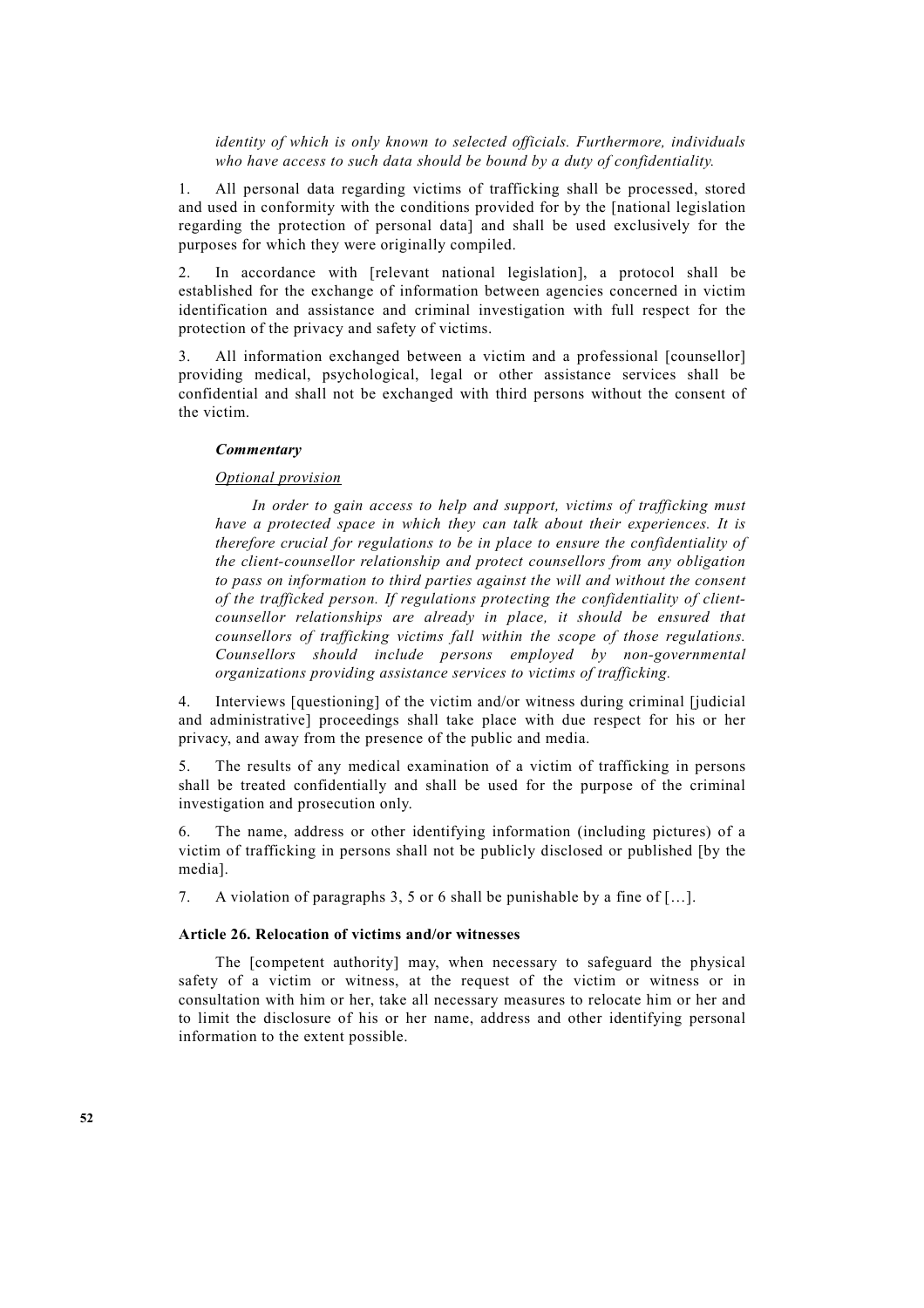# *Commentary*

### *Optional provision*

 *Source: Protocol, article 6, paragraph 1; Convention, article 24.* 

 *Article 24, paragraph 2 (a), of the Convention provides that measures to protect a victim or witness from retaliation or intimidation may include relocating victims or witnesses and permitting non-disclosure or limitations on the disclosure of information on the identity. Article 24, paragraph 3, states that States parties shall consider entering into agreements with other States for the relocation of victims and witnesses.*

### **Article 27. Right to initiate civil action**

### *Commentary*

 *This provision needs only be included if it is not already included in the national criminal code or law. If it is already included in the criminal code or*  law, it needs to be ensured that it also applies to victims of trafficking in *persons.* 

 *See also the commentary on articles 28 and 29.* 

1. A victim of trafficking in persons shall have the right to initiate civil proceedings to claim material and non-material damages suffered by him or her as a result of acts specified as criminal offences by this Law.

2. The right to pursue a civil claim for material or non-material damages shall not be affected by the existence of criminal proceedings in connection with the same acts from which the civil claim derives.

The immigration status or the return of the victim to his or her home country or other absence of the victim from the jurisdiction shall not prevent the court from ordering payment of compensation under this article.

# **Article 28. Court-ordered compensation**

### *Commentary*

# *Mandatory provision*

# *Source: Protocol, article 6, paragraph 6.*

 *Article 6, paragraph 6, of the Protocol obliges States parties to ensure that their domestic legal system contains measures that offer victims the possibility of obtaining compensation for damages suffered. Article 25, paragraph 2, of the Convention states that States parties shall establish appropriate procedures to provide access to compensation and restitution for victims. The proposed articles 28 and 29 are an example of such a provision.* 

 *This provision need only be included if it is not already included as a general rule in the domestic criminal code or law. If it is already included in the criminal code or law, it needs to be ensured that it also applies to victims of trafficking in persons.*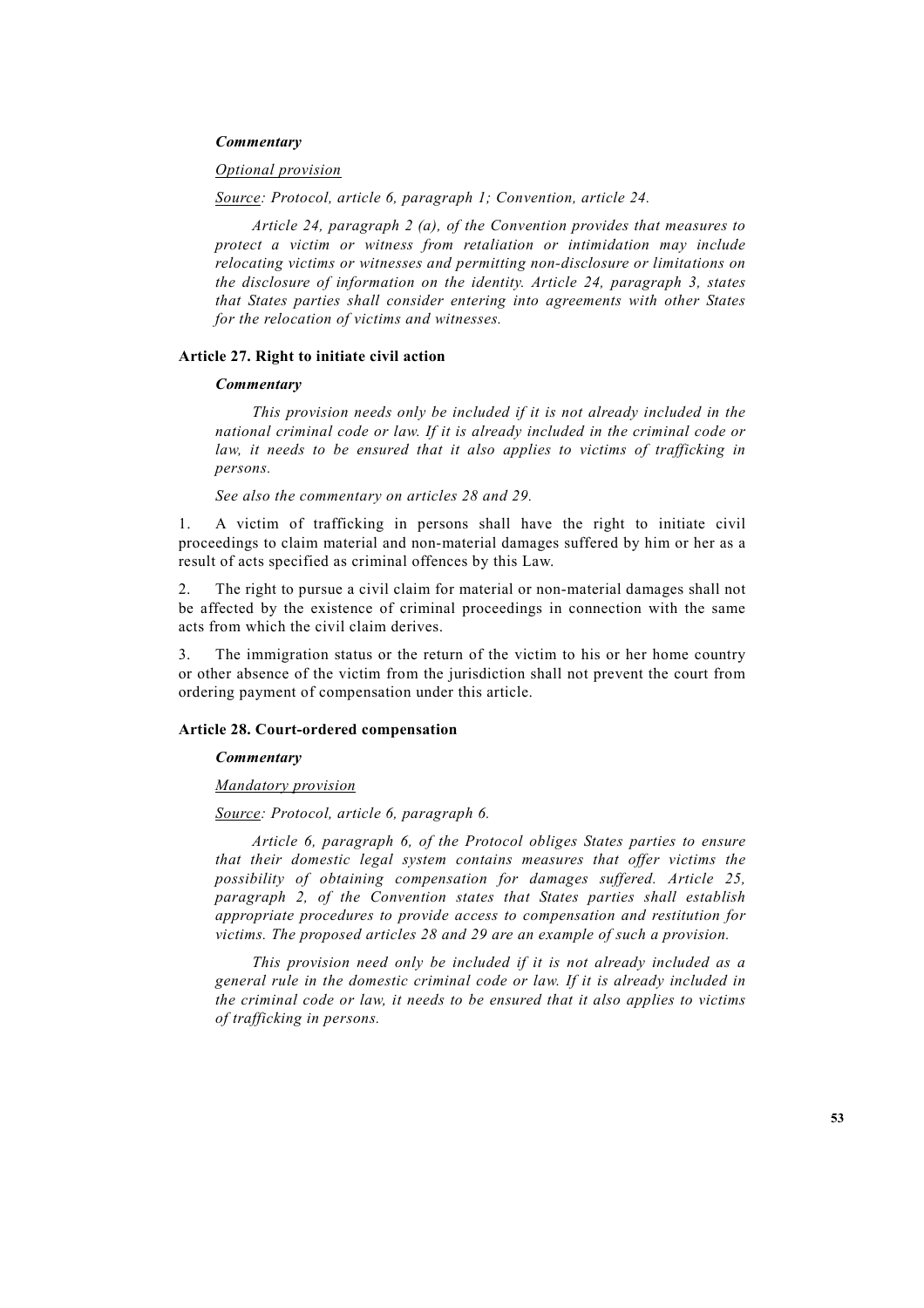*Apart from the criminal procedure, in some countries and in appropriate cases, the victim may benefit from bringing the case to a labour court. Workers' organizations may play an important role here and in assisting victims to obtain restitution and/or compensation. Any civil/labour proceedings should follow criminal proceedings, since if they are started before them they will invariably be adjourned until the criminal case has concluded.* 

 *The Declaration of Basic Principles of Justice for Victims of Crime and Abuse of Power (General Assembly resolution 40/34, annex) states, with regard to restitution and compensation:* 

# *"Restitution*

 *"8. Offenders or third parties responsible for their behaviour should, where appropriate, make fair restitution to victims, their families or dependants. Such restitution should include the return of property or payment for the harm or loss suffered, reimbursement of expenses incurred as a result of the victimization, the provision of services and the restoration of rights.* 

 *"9. Governments should review their practices, regulations and laws to consider restitution as an available sentencing option in criminal cases, in addition to other criminal sanctions.* 

 *"10. In cases of substantial harm to the environment, restitution, if ordered, should include, as far as possible, restoration of the environment, reconstruction of the infrastructure, replacement of community facilities and reimbursement of the expenses of relocation, whenever such harm results in the dislocation of a community.* 

 *"11. Where public officials or other agents acting in an official or quasiofficial capacity have violated national criminal laws, the victims should receive restitution from the State whose officials or agents were responsible for the harm inflicted. In cases where the Government under whose authority the victimizing act or omission occurred is no longer in existence, the State or Government successor in title should provide restitution to the victims.* 

# *"Compensation*

 *"12. When compensation is not fully available from the offender or other sources, States should endeavour to provide financial compensation to:* 

 *"(a) Victims who have sustained significant bodily injury or impairment of physical or mental health as a result of serious crimes;* 

 *"(b) The family, in particular dependants of persons who have died or become physically or mentally incapacitated as a result of such victimization.* 

 *"13. The establishment, strengthening and expansion of national funds for compensation to victims should be encouraged. Where appropriate, other funds may also be established for this purpose, including in those*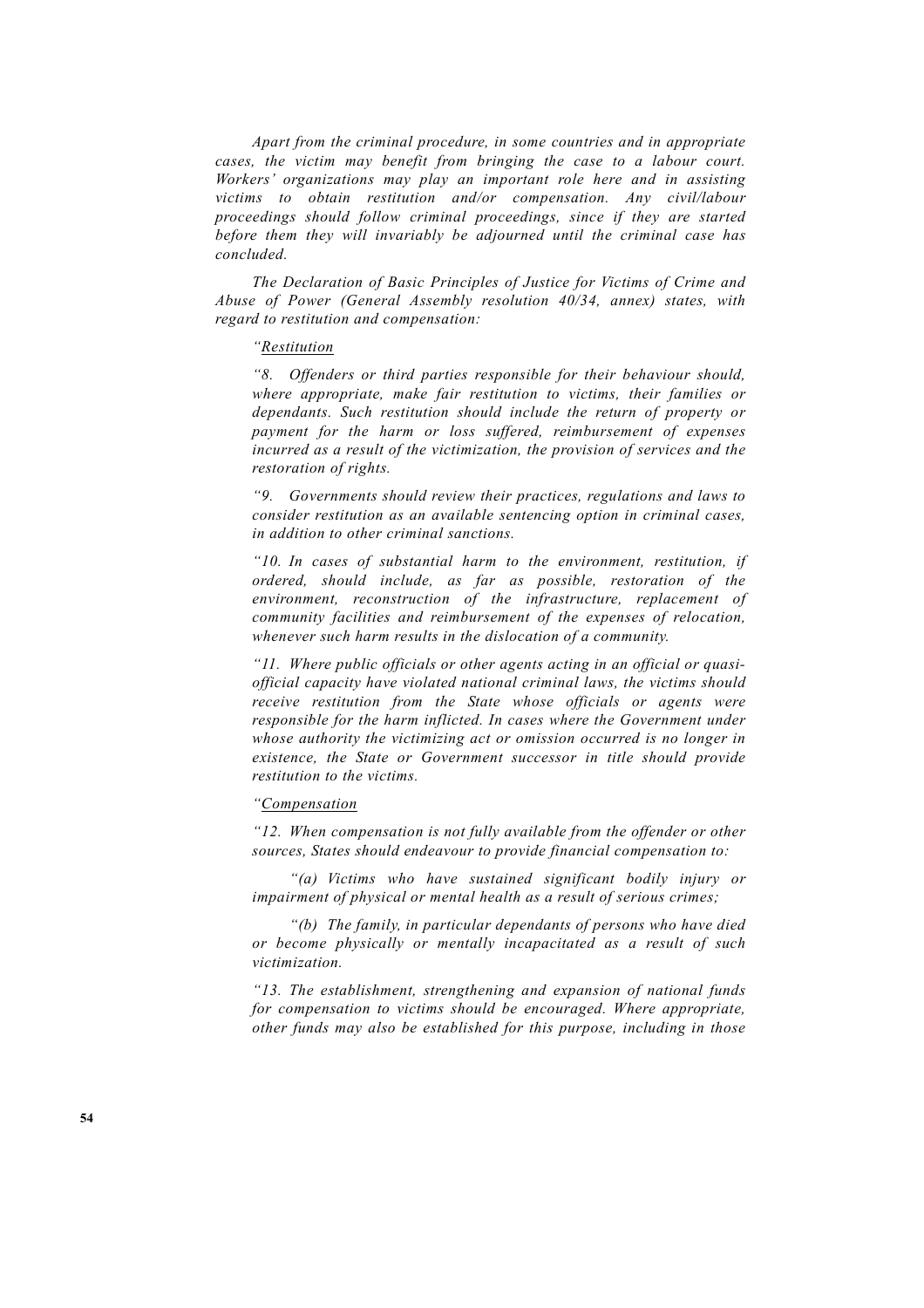*cases where the State of which the victim is a national is not in a position to compensate the victim for the harm."*

1. Where an offender is convicted of an offence under the present Law, the court may order the offender to pay compensation to the victim, in addition to, or in place of, any other punishment ordered by the court.

2. When imposing an order for compensation, the court shall take the offender's means and ability to pay compensation into account and shall give priority to a compensation order over a fine.

3. The aim of an order for compensation shall be to make reparation to the victim for the injury, loss or damage caused by the offender. An order for compensation may include payment for or towards:

 (a) Costs of medical, physical, psychological or psychiatric treatment required by the victim:

 (b) Costs of physical and occupational therapy or rehabilitation required by the victim;

 (c) Costs of necessary transportation, temporary childcare, temporary housing or the movement of the victim to a place of temporary safe residence;

 (d) Lost income and due wages according to national law and regulations regarding wages;

 (e) Legal fees and other costs or expenses incurred, including costs incurred related to the participation of the victim in the criminal investigation and prosecution process;

 (f) Payment for non-material damages, resulting from moral, physical or psychological injury, emotional distress, pain and suffering suffered by the victim as a result of the crime committed against him or her; and

Any other costs or losses incurred by the victim as a direct result of being trafficked and reasonably assessed by the court.

4. An order for compensation under this article may be enforced by the State with all means available under domestic law.

5. The immigration status or the return of the victim to his or her home country or other absence of the victim from the jurisdiction shall not prevent the court from ordering payment of compensation under this article.

6. Where the offender is a public official whose actions constituting an offence under this Law were carried out under actual or apparent State authority, the court may order the State to pay compensation to the victim [in accordance with national legislation]. An order for State compensation under this article may include payment for or towards all or any of the items under paragraph 3 (a) to (g) above.

# **Article 29. Compensation for victims of trafficking in persons**

### *Commentary*

 *Mandatory provision*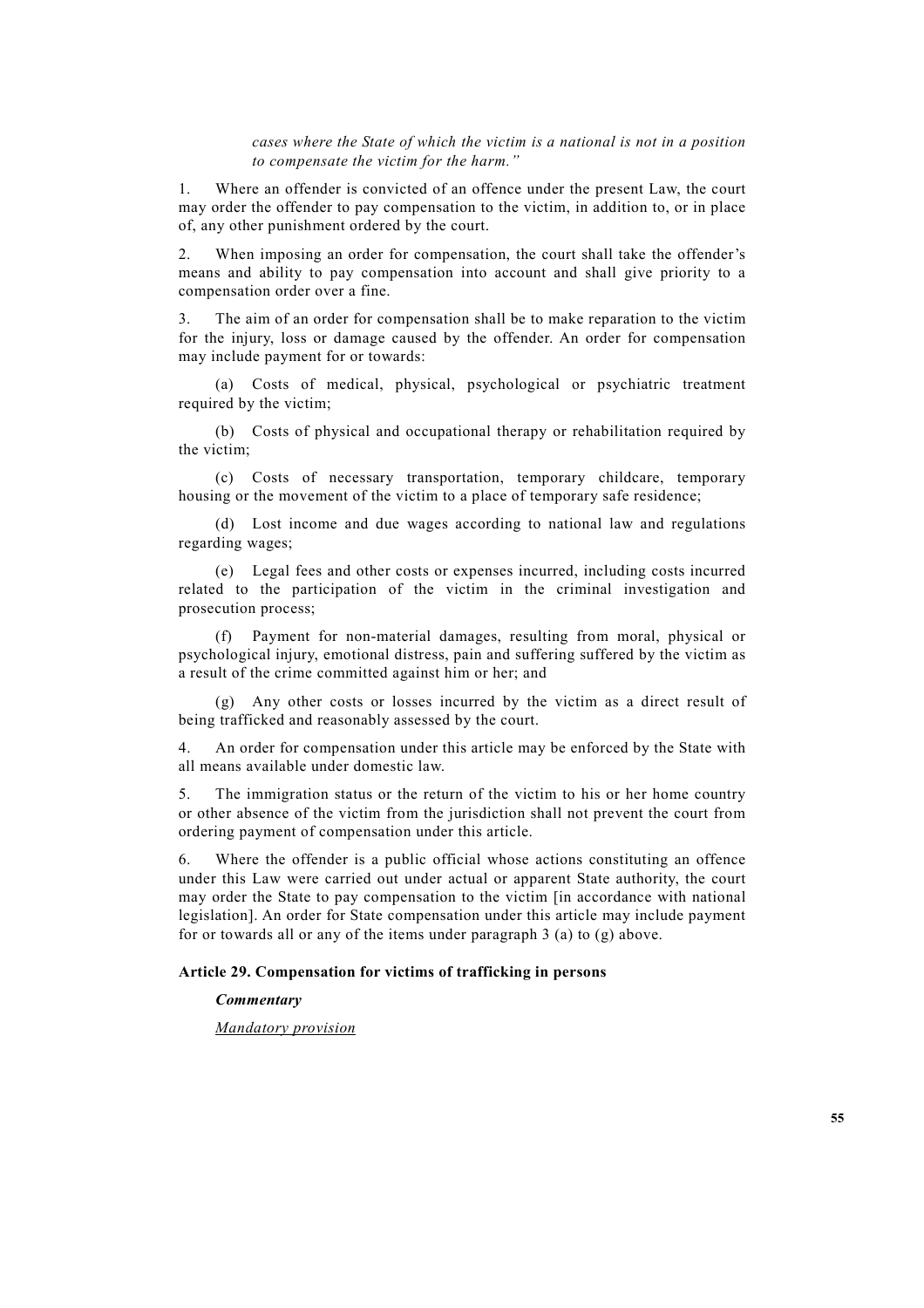*One way to ensure compensation to the victim for damages caused, independently of a criminal case and whether or not the offender can be identified, sentenced and punished, is the establishment of a victim fund, to which victims can apply for compensation for the damages suffered by them.* 

 *Paragraphs 12 and 13 of the Declaration of Basic Principles of Justice for Victims of Crime and Abuse of Power state:* 

 *"12. When compensation is not fully available from the offender or other sources, States should endeavour to provide financial compensation to:* 

 *"(a) Victims who have sustained significant bodily injury or impairment of physical or mental health as a result of serious crimes;* 

 *"(b) The family, in particular dependants of persons who have died or become physically or mentally incapacitated as a result of such victimization.* 

 *"13. The establishment, strengthening and expansion of national funds for compensation to victims should be encouraged. Where appropriate, other funds may also be established for this purpose, including in those cases where the State of which the victim is a national is not in a position to compensate the victim for the harm."* 

 *A victim fund can be established specifically for victims of trafficking or (as is the case in a number of countries) for victims of serious crimes in general (see, for example, article 11 of the Victim Support Act (1991, last amended in 2005) of Switzerland). The latter option is preferable as it will be*  easier to administer a single fund than several different funds for different *types of crime. Its objectives can be limited to assistance to and compensation of victims or to wider costs related to the prevention and combating of trafficking in persons.* 

 *The administration of the fund should be established in accordance with existing structures, for example, in regulations or secondary legislation.* 

 *Regulations may include detailed provisions for the management of the fund, for example:* 

 *"The moneys and assets of the Fund shall be applied as follows [options to be chosen by the State]:* 

 *"(a) For compensation for material and non-material damages suffered by victims of trafficking in persons;* 

 *"(b) For any matter connected to the protection of, assistance to and reintegration and prevention of revictimization and/or compensation for damages to victims of trafficking in persons;* 

 *"(c) Towards the basic material support of victims of trafficking in persons;* 

 *"(d) For the education and vocational training of victims of trafficking in persons;* 

 *"(e) For the establishment of shelters and other assistance services for victims of trafficking in persons;*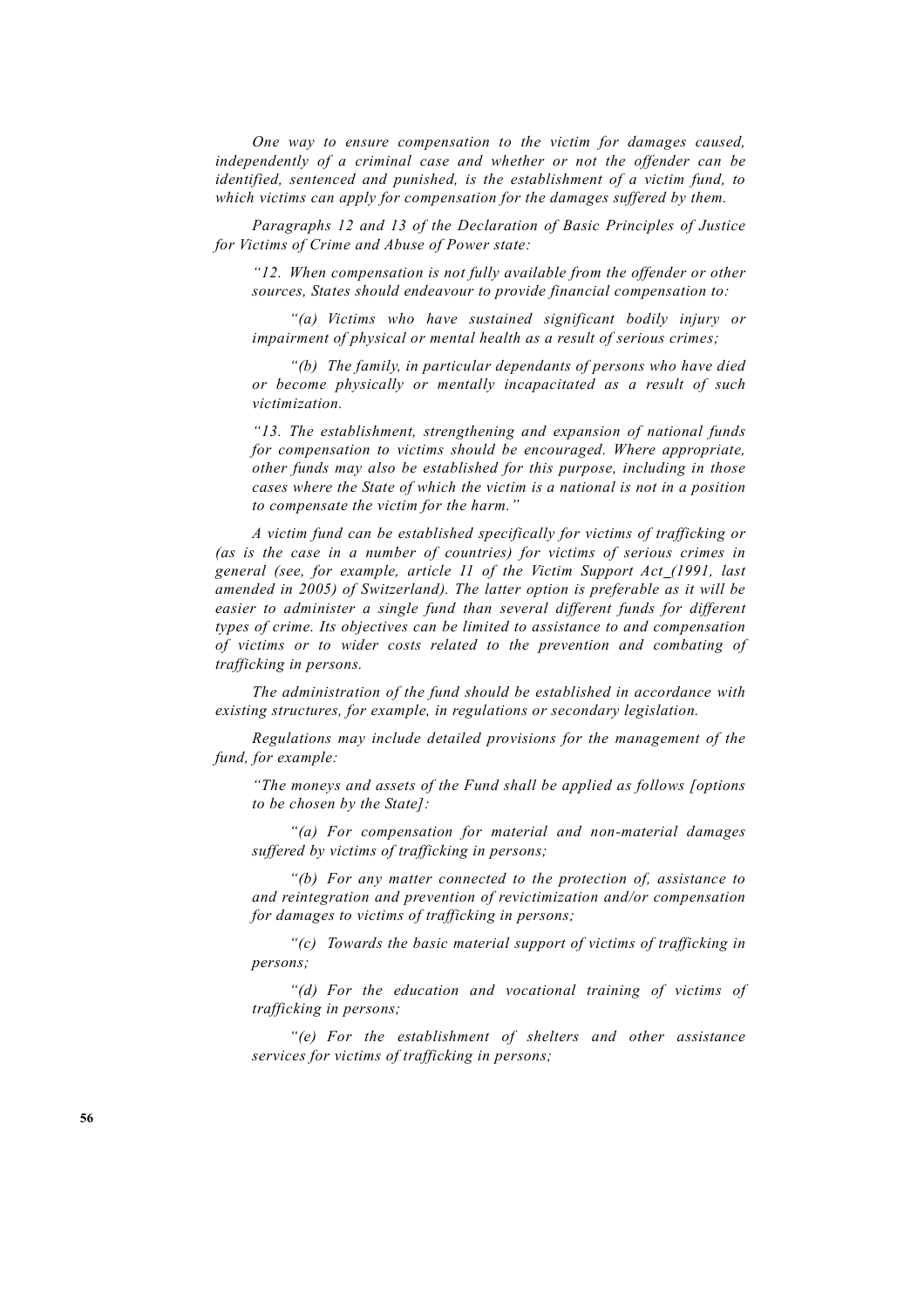*"(f) For training and capacity-building of persons connected with the protection of, assistance to and reintegration of victims of trafficking in persons;* 

 *"(g) For any act relating to the victims' participation in criminal proceedings against the offenders (such as travel costs, residential costs if the victim has to stay in a place other than his or her normal residence, incidental costs thereto and so on).* 

 *"The Fund shall be administered by a board of trustees appointed by the [Minister].* 

 *"The Board of Trustees shall organize its own procedures by regulations, including for the consideration and approval of applications for assistance from victims of trafficking in persons, which shall be approved by governmental decree."* 

 *One example for including such a fund in the criminal code or law is:* 

 *"Special Fund.* 

 *"(a) The decision of the court on forfeiture according to section 377D shall serve as a basis for the Administrator General to seize the forfeited property; property that has been forfeited, or the consideration thereof, shall be transferred to the Administrator General and deposited by him in a special fund that shall be administered in accordance with the regulations that shall be promulgated according to subsection (d) (in this section – the Fund).* 

 *"(b) A fine imposed by the court for an offence shall be deposited in the Fund.* 

 *"(c) Where a victim of an offence presents, to an entity determined by the Minister of Justice for this purpose, a judgment for compensation and shows that he has no reasonable possibility to realize all or part of the judgment, according to any law, the victim of the offence shall be paid from the Fund the compensation set forth in the judgment that has not been paid, all or part thereof; for the purposes of this section, 'judgment' means a judgment that may no longer be appealed.* 

 *"(d) The Minister of Justice, with the approval of the Constitution, Law and Justice Committee of the Knesset, shall promulgate in regulations the methods of administering the Fund, the use to be made of the Fund's assets, and the manner of their distribution for these purposes:* 

 *"(1) rehabilitation, treatment, and protection of victims of an offence; for this purpose, there shall be allocated annually an amount not less than one half of the Fund's assets in one year;* 

 *"(2) payment of compensation awarded in a judgment to a victim of an offence, in accordance with the provisions of subsection (c);* 

 *"(3) prevention of the commission of an offence;*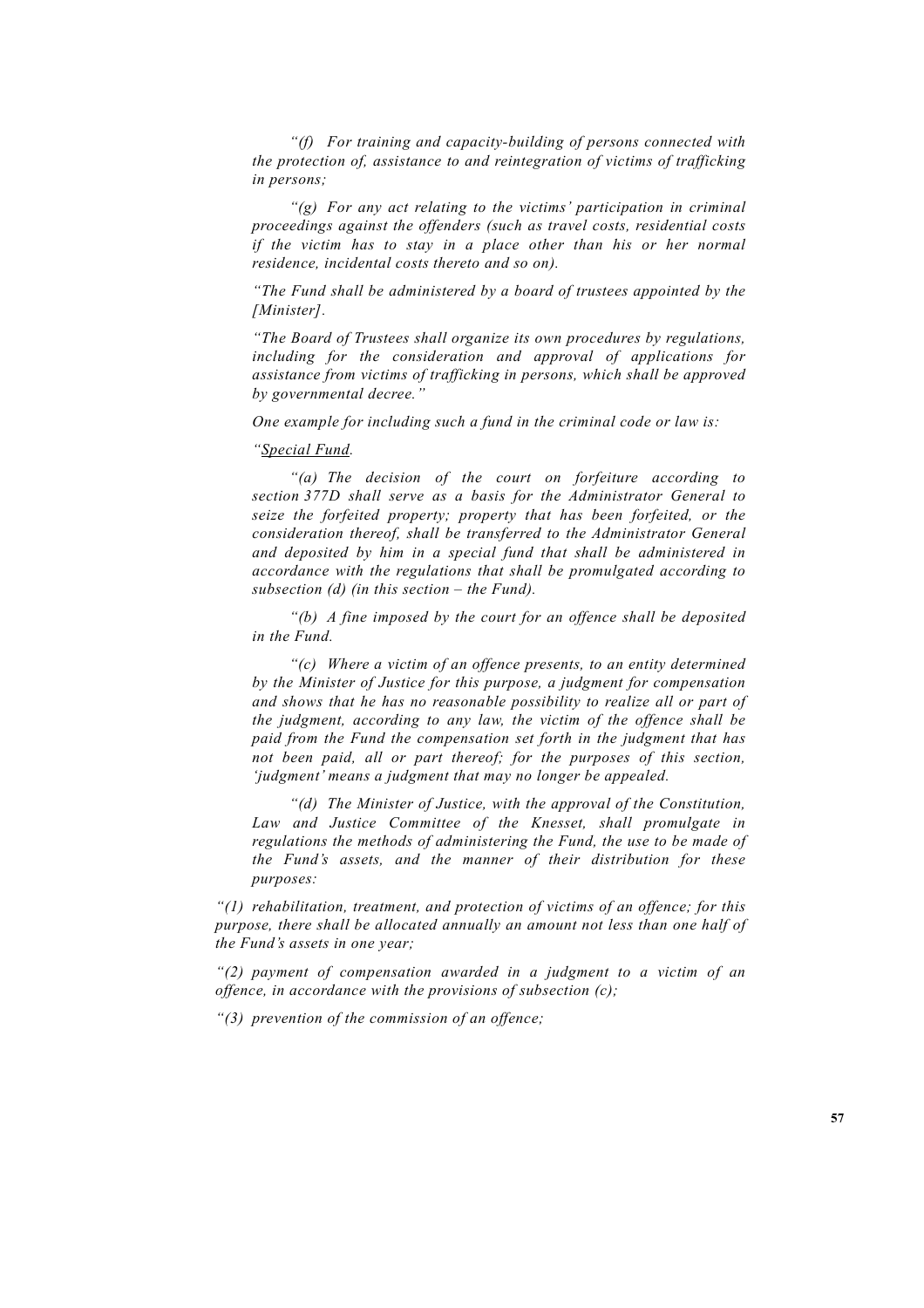*"(4) carrying out the functions of law enforcement authorities in enforcing the provisions of this Law in respect to an offence."* 

 *(Source: Israel, Penal Code, section 377E)* 

 *In Romania, compensation to victims of certain offences (not including trafficking, but including rape and assault) is regulated by the Law on Certain Measures to Ensure the Protection of Victims of Crime, chapter V, Financial compensation from the State for the victims of certain offences.* 

1. Without prejudice to the power of the court to order an offender to pay compensation to a victim of trafficking in persons under article 28 of this Law, the [competent authority] shall make arrangements for the payment of compensation to, or in respect of, persons who have been identified as victims of trafficking in accordance with the procedures established under article 18 of this Law. Such arrangements shall specify, inter alia:

(a) The circumstances under which compensation may be paid;

 (b) The basis on which compensation is to be calculated and the amount of compensation payable taking into account any compensation received or sums recovered under article 28 of this Law;

(c) The fund from which payments shall be made;

(d) The application procedure for payment of compensation; and

 (e) A procedure for review and appeal of decisions with respect to claims for compensation.

2. The [competent authority] shall ensure that victims of trafficking are able to apply for payment of compensation under this article even where the offender is not identified, caught or convicted.

3. [*For use where a specific fund must be established*] For the purpose of making compensation payments to victims of trafficking in accordance with this article, the [competent authority] shall establish a fund for victims and designate administrators of the fund. Administrators of the fund shall accept payments to the fund from:

(a) Moneys allocated to the fund in accordance with [relevant fiscal law];

 (b) Moneys confiscated and proceeds from the sale of goods or assets confiscated under the provisions of national law;

- (c) Voluntary payments, grants or gifts to the fund;
- (d) Income, interest or benefits deriving from investments of the fund; and
- (e) Any other source designated by the administrators of the fund.

4. [*For use where an appropriate victim compensation fund already exists*] The [competent authority] shall ensure that the administrators responsible for [the fund] have authority to make payments to victims of trafficking in accordance with this article.

5. The immigration status or the return of the victim to his or her home country or other absence of the victim from the jurisdiction shall not prevent the court from ordering payment of compensation under this article.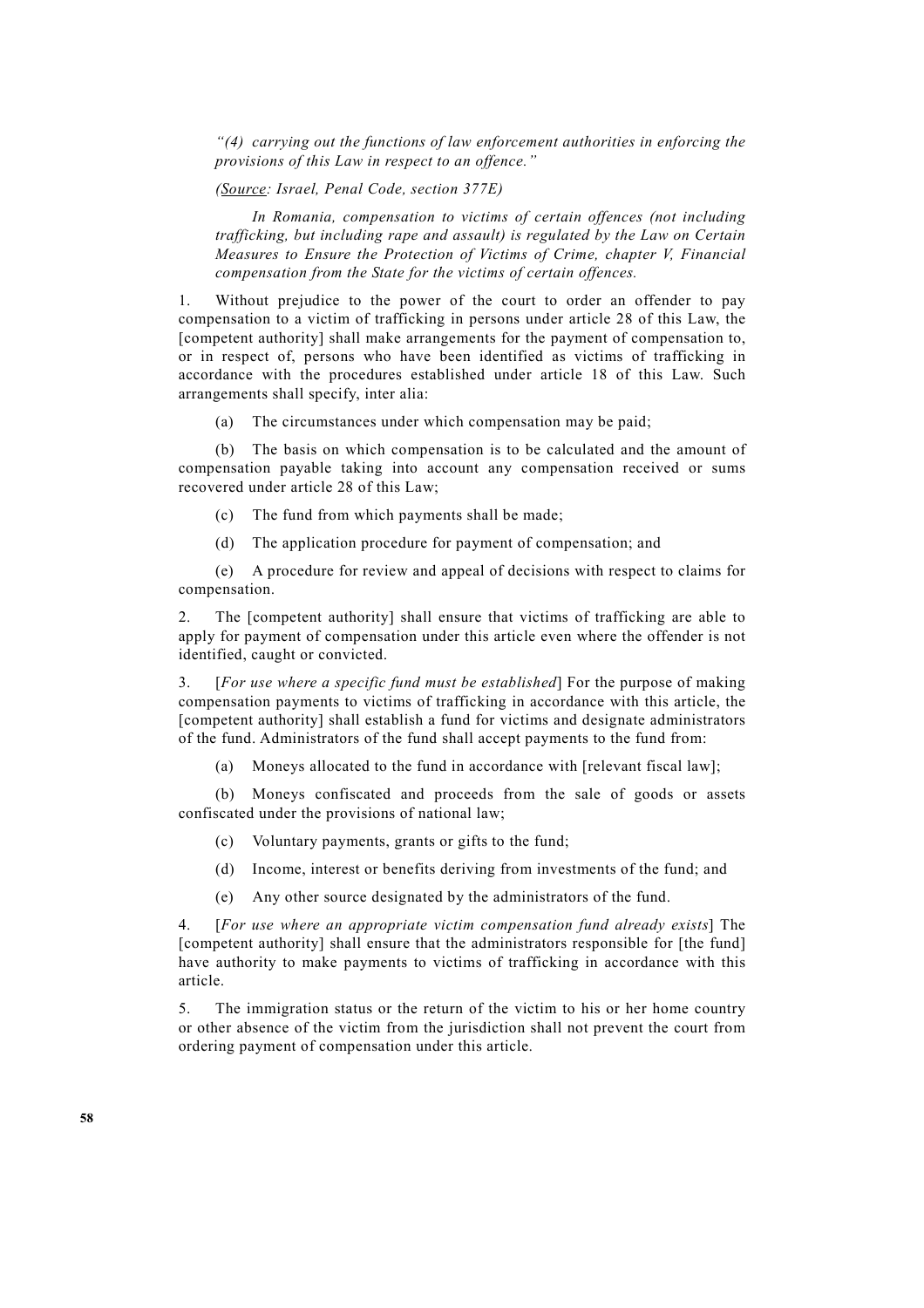# **Chapter VIII. Immigration and return**

### *Commentary*

 *The provisions on immigration and repatriation of victims of trafficking in persons derive from articles 7 and 8 of the Protocol. The manner in which these articles may be implemented much depends upon the specific migration laws and regulations of the particular State. In some cases they may be included in the law, while in others it may be more appropriate to implement them through guidelines and regulations.* 

#### **Article 30. Recovery and reflection period**

# *Commentary*

#### *Optional provision*

### *Source: Protocol, articles 6 and 7.*

 *Article 7 of the Protocol obliges States parties to consider adopting legislative or other appropriate measures that permit victims of trafficking in persons to remain in their territory, temporarily or permanently, in appropriate cases, and with appropriate consideration being given to humanitarian and compassionate factors. Article 7 should be read in conjunction with article 6.* 

 *It is important that States strike a balance between their need to properly identify victims of trafficking in persons and the burden that lengthy bureaucratic procedures of identification and adjudication of status will place on a victim of trafficking in persons.* 

 *Although optional, it is important that States recognize that trafficked persons who face immediate deportation or arrest will not be encouraged to come forward, report the crime or cooperate with the competent authorities. Granting a recovery and reflection period, including corresponding rights, and regardless of whether or not there is prior agreement to give evidence as a witness, assists States in the protection of the human rights of trafficked persons. The protection of basic rights also serves to raise the victim's confidence in the State and its ability to protect his or her interests. A victim with confidence in the State is more likely to make an informed decision and to cooperate with the authorities in the prosecution of traffickers. If a victim is put under pressure to press charges immediately, the risk increases that he or she will withdraw the statement at a later stage. A recovery and reflection period is in the interest of both the victim and the authorities to enable proper identification and to start or proceed with investigations.*

1. A victim of trafficking in persons shall, where applicable, not be removed from the territory of [name of State] until the identification process established in accordance with article 18, paragraph 1, has been completed by the [competent authority].

2. The [competent authority] shall, within […] days of having reasonable grounds to believe, based on the national guidelines/procedures established pursuant to article 18, paragraph 1, of this Law, that a person is a victim of trafficking in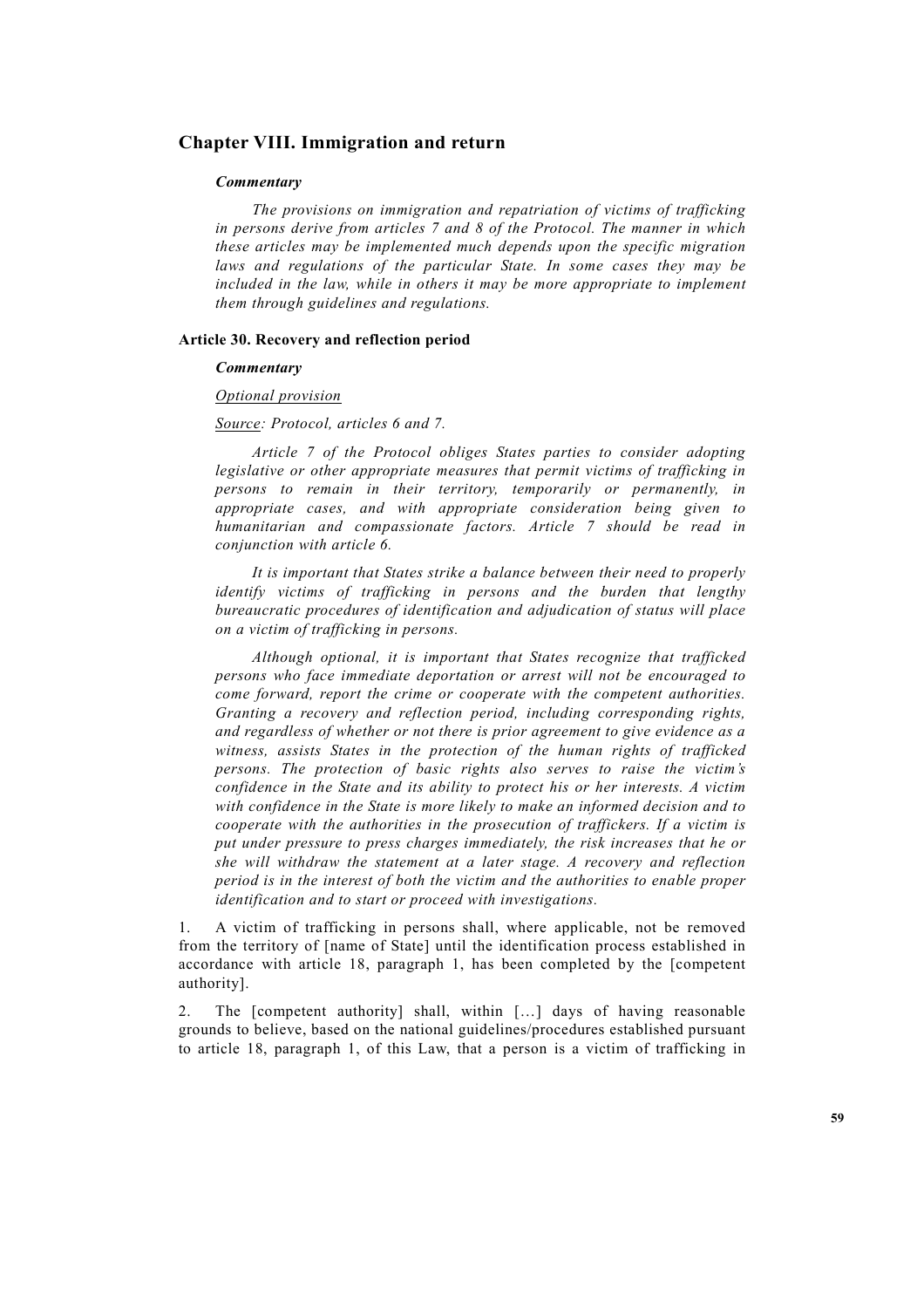persons, submit a written request to the [competent immigration authority] that the victim be granted a recovery and reflection period of not less than ninety days in order to make an informed decision on whether to cooperate with the competent authorities.

3. Any [natural] person who believes he or she is a victim of trafficking in persons shall have the right to submit a written request to the [competent immigration authority] to be granted a recovery and reflection period of not less than 90 days in order to make an informed decision on whether to cooperate with the competent authorities.

4. The [competent immigration authority] shall grant a recovery and reflection period where it has established that there are reasonable grounds to believe a person is a victim of trafficking in persons within […] days of the submission of a written request.

5. The decision of the [competent immigration authority] regarding the granting of a recovery and reflection period shall be appealable by the [competent authority] or any natural person who believes he or she has been a victim of trafficking in persons.

6. Until the [competent immigration authority] decides whether to grant a recovery and reflection period, a victim of trafficking in persons shall not be deported from [name of State] (and shall be entitled to the rights, benefits, services and protection measures set forth in chapter VII). Where deportation proceedings have been initiated, they shall be stayed, or where an order of deportation has been made, it shall be suspended.

7. Paragraph 1 shall not prevent or prejudice the competent authorities from carrying out any relevant investigative activities.

# **Article 31. Temporary or permanent residence permit**

*Commentary* 

 *Optional provision*

 *Source: Protocol, article 7.* 

# *Option 1*

1. If the competent authorities [name the authority] have identified a person as a victim of trafficking, he or she shall be issued a temporary residence permit for at least a period of six months, irrespective of whether he or she cooperates with the [competent authority], with the possibility of renewal.

### *Commentary*

 *Relevant legal proceedings include not only criminal but also civil proceedings, for instance in order to claim damages. It is in the interest of both the victim and the prosecution to allow the victim at least a temporary residence permit during criminal proceedings. Without the presence of the victim it will be impossible or very difficult to prosecute the suspects successfully. Moreover, the victim should be enabled to initiate a civil*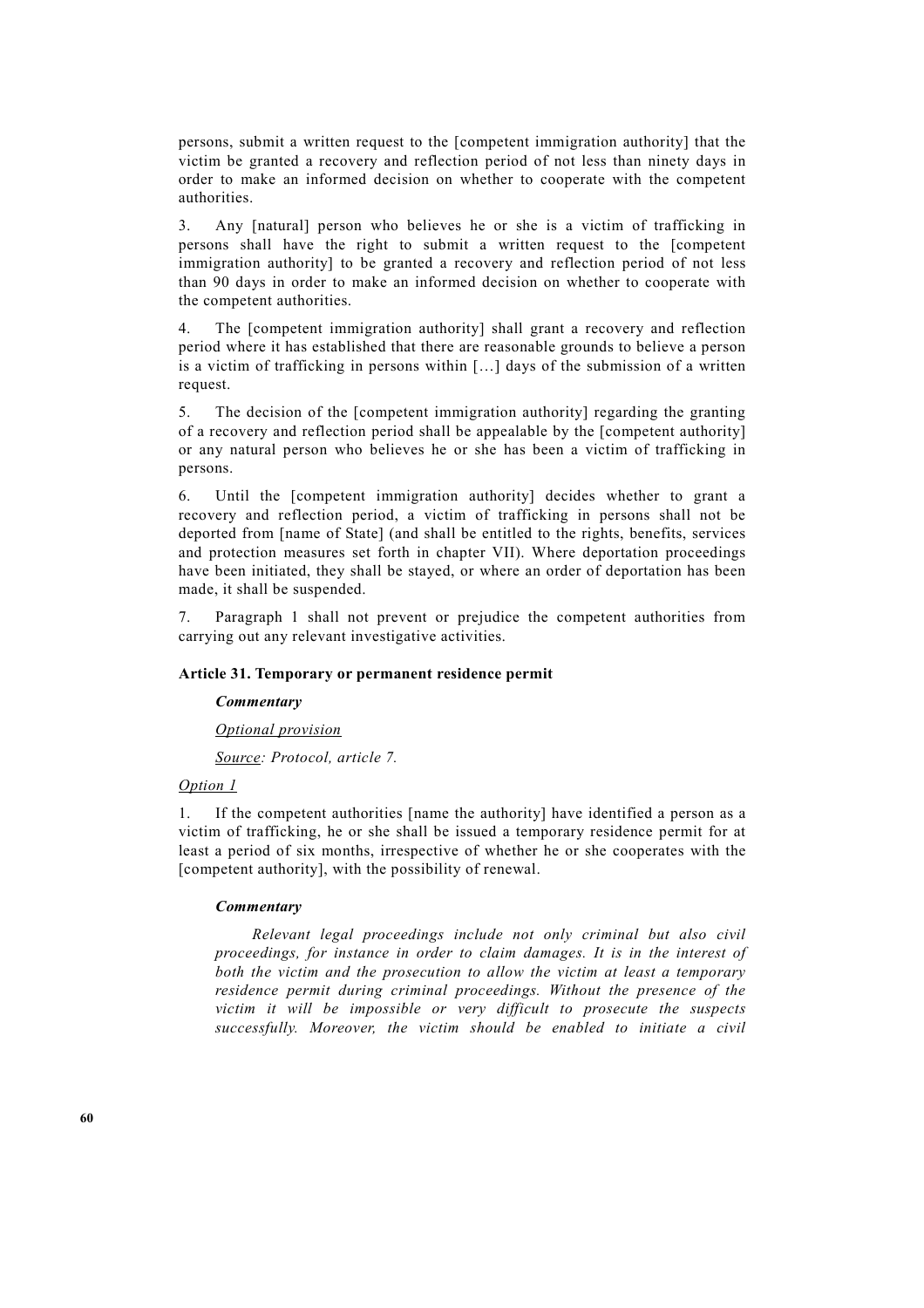*procedure for damages or to bring his or her case before any other relevant court, for example, a labour court.* 

### *Option 2*

#### *Commentary*

 *Trafficked persons who do not wish or do not dare to make a declaration as witnesses—or are not required as witnesses because they possess no relevant information or because the perpetrators cannot be taken into custody in the destination country—require equally adequate protection measures as trafficked persons who are willing and able to testify.* 

 *Though witnesses who are not themselves victims are not mentioned in article 7 of the Protocol, it is advisable, in order to ensure the effective prosecution of trafficking cases, to extend the possibility of a temporary residence permit to witnesses who are willing and able to testify against the suspect.* 

1. If the victim cooperates with the competent authorities, and upon the request of the victim, the [competent immigration authority] shall issue a [renewable] temporary residence permit to the victim [and accompanying dependants] for the duration of any relevant legal proceedings [for a period of at least six months].

2. On the basis of the temporary or permanent residence permit the victim [and accompanying dependants] shall be entitled to the assistance, benefits, services and protection measures set forth in chapter VII.

3. If the victim is a child, the [competent immigration authority] shall issue the child victim a temporary or permanent residence permit, including the corresponding rights, if this is in the best interest of the child.

4. The victim [and his or her accompanying dependants] may apply for refugee status or permanent [long-term] residence status on humanitarian [and compassionate] grounds.

### *Commentary*

 *The immigration authority or immigration judge considering the application of a victim of trafficking in persons for permanent or long-term residence status on humanitarian and compassionate grounds in the light of the principle of non-refoulement and the prohibition of inhuman or degrading treatment should keep the following in mind:* 

 *(a) The risk of retaliation against the victim or his or her family;* 

 *(b) The risk of prosecution in the country of origin for traffickingrelated offences;* 

 *(c) The prospects for social inclusion and an independent, sustainable and humane life in the country of origin;* 

 *(d) The availability of adequate, confidential and non-stigmatizing support services in the country of origin;* 

 *(e) The presence of children.*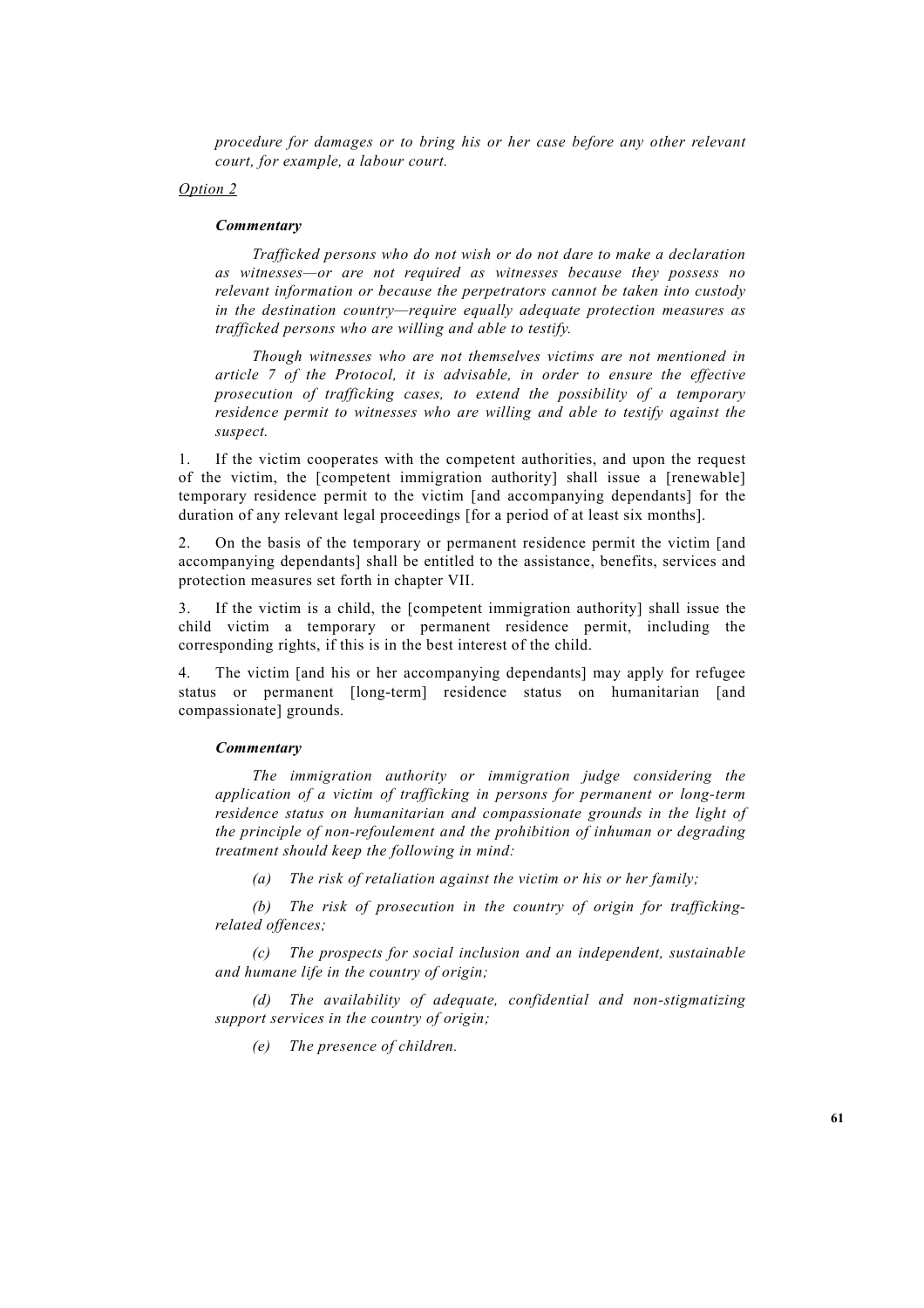*Article 7, paragraph 2, of the Protocol expressly states that in implementing the provision on temporary or permanent residence status, States parties shall give appropriate consideration to humanitarian and compassionate factors.* 

 *"Permanent residence" should be interpreted to mean long-term residence, but not necessarily indefinite residence. Moreover, the paragraph should be understood as being without prejudice to any domestic legislation regarding either the granting of the right of residence or the duration of residence (interpretative notes … (A/55/383/Add.1), para. 72).* 

5. The non-fulfilment of standard requirements (for the application for temporary/permanent residence status) as a consequence of the person being a victim of trafficking, such as a lack of a valid passport or other identity documents, shall not be a reason to refuse him or her temporary or permanent residence status.

#### *Commentary*

 *Requirements that in normal situations are necessary in order to obtain residence status, such as valid identity documents and language proficiency, but that are not fulfilled because the person has been trafficked, hence outside his or her power, shall not be considered a reason to refuse residence status, as would be the case under normal circumstances.*

 *It is good practice for countries of origin and countries of destination to enter into bilateral or regional agreements/arrangements that provide for the reintegration of repatriated victims of trafficking in persons and minimize the risk of such victims being re-trafficked.*

# **Article 32. Return of victims of trafficking in persons to [name of State]**

1. The [competent authority] shall facilitate and accept the return of a victim of trafficking in persons, who is a national of [name of State] or had the right of permanent residence in [name of State] at the time he or she was trafficked, without undue or unreasonable delay and with due regard for his or her rights and safety [privacy, dignity and health].

#### *Commentary*

### *Mandatory provision*

 *Source: Protocol, article 8, paragraphs 1 and 2; interpretative notes … (A/55/383/Add.1).* 

 *Article 8, paragraph 1, of the Protocol obliges States parties to facilitate and accept the return of a national "with due regard for the safety of that person". This imposes a positive obligation upon Governments to ensure that there is no danger of retaliation or other harm the trafficked person could face upon returning home, such as arrest for leaving the country or working in prostitution abroad, when these are actions criminalized in the country of origin.*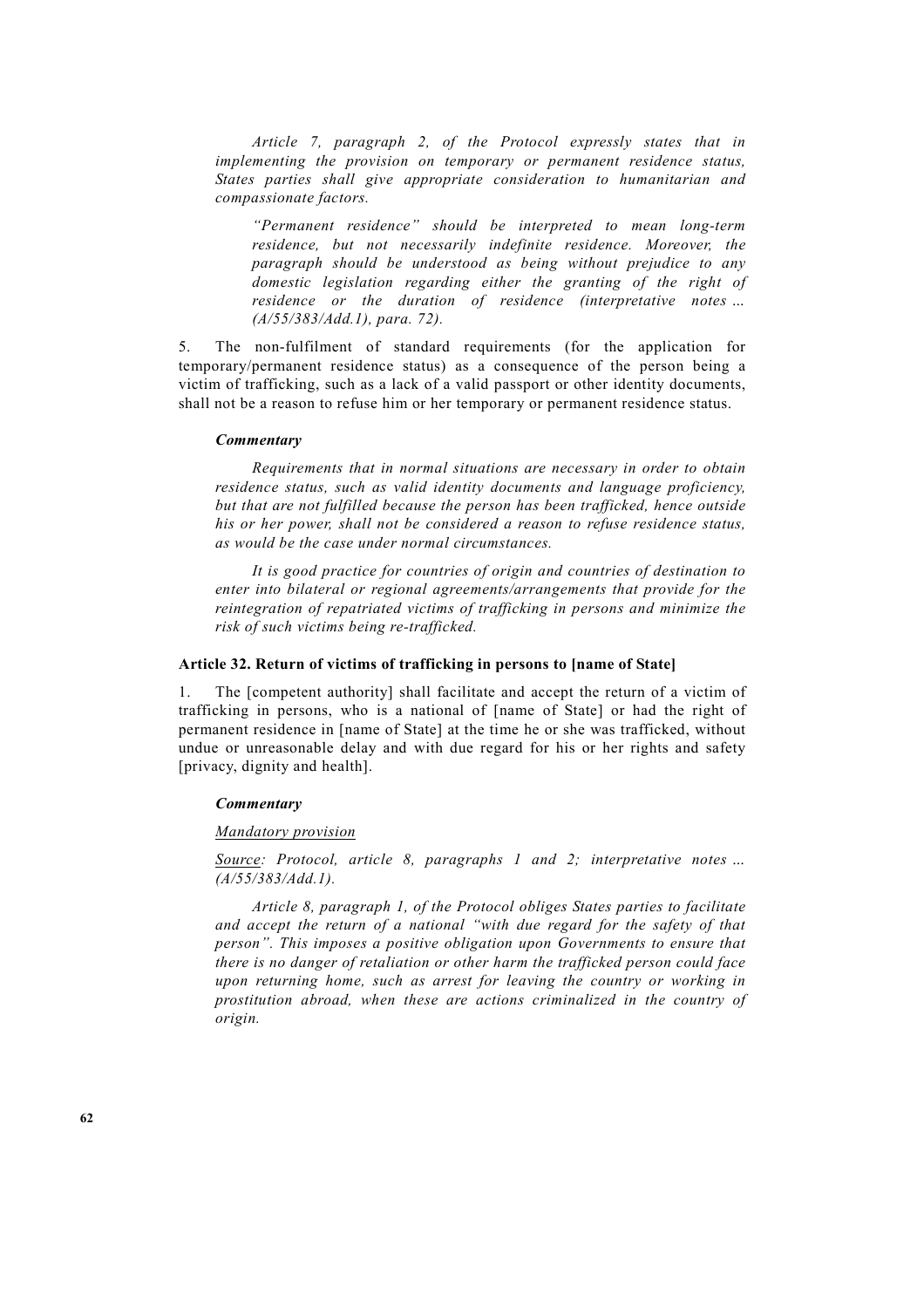*"Without undue or unreasonable delay" does not mean that Governments can immediately deport all trafficked persons. Governments should arrange for the return of the trafficked person only after they have had an opportunity to assess that all of their legal rights to justice and their safety upon return are assured.*

2. If the victim is without proper documentation the [competent authority] shall issue, at the request of the victim or the competent authorities of the State to which the person was trafficked, such travel documents or other authorization as may be necessary to enable the person to travel to and re-enter the territory of [name of State].

# *Commentary*

# *Optional provision*

3. In case of the return of a victim of trafficking in persons to [name of State], no record shall be made in the identity papers of that person relating to the reason for his or her return and/or to the person having been a victim of trafficking in persons, nor shall personal data to that effect be stored in any database that may affect his or her right to leave the country or enter another country or that may have any other negative consequences.

### *Commentary*

# *Optional provision*

# **Article 33. Repatriation of victims of trafficking in persons to another State**

1. When a victim of trafficking who is not a national of [name of State] requests to return to his or her country of origin or the country in which he or she had the right of permanent residence at the time he or she was trafficked, the [competent authorities] shall facilitate such return, including arranging for the necessary travel documents, without undue delay and with due regard for his or her rights and safety [privacy, dignity and health].

#### *Commentary*

### *Mandatory provision*

 *Source: Protocol, article 8, paragraph 2; interpretative notes … (A/55/383/Add.1); General Comment No. 6 of the Committee on the Rights of the Child.* 

 *Article 8, paragraph 2, of the Protocol states that if a State party returns a victim to the State of which that person is a national, this shall be with due regard for the safety of that person and for the status of any legal proceedings*  related to the fact that the person is a victim of trafficking. Return shall *preferably be voluntary.*

2. When, upon the decision of [competent authority] a victim of trafficking in persons who is not a national of [name of State], is returned [deported] to the State of which he or she is a national or in which he or she had the right of permanent residence at the time he or she was trafficked, the [competent authority] shall ensure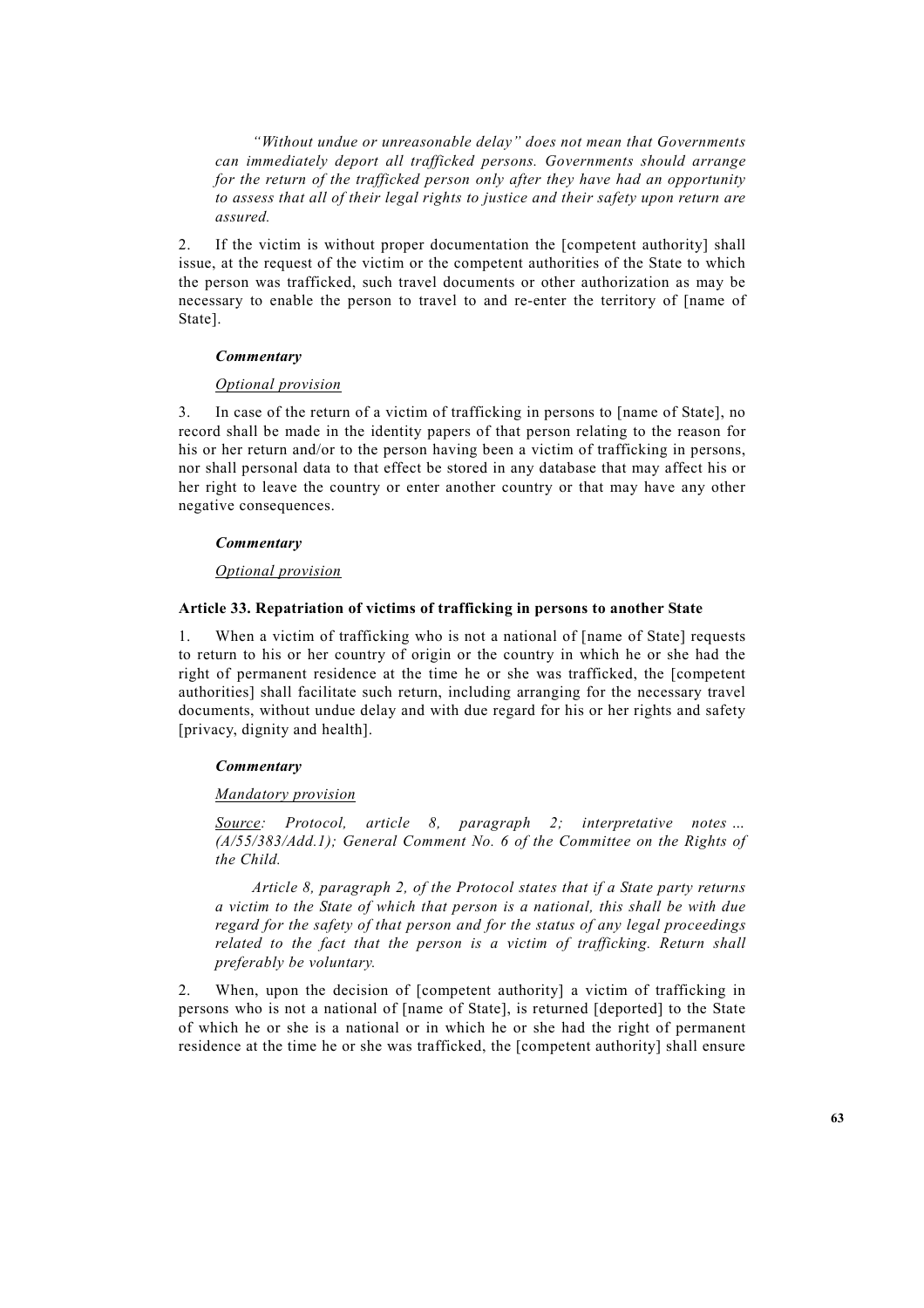that such return shall be with due regard for his or her safety and for the status of any legal proceedings related to the fact that the person is a victim of trafficking.

# *Commentary*

#### *Mandatory provision*

 *The interpretative notes (para. 73) state that the words "and shall preferably be voluntary" must be understood not to place any obligation on the State party returning the victim, thus making it clear that returns can also be involuntary. However, this and the previous provisions also clearly limit involuntary returns to those which are safe and are carried out with due regard for legal proceedings.* 

3. Any decision to return a victim of trafficking in persons to his or her country shall be considered in the light of the principle of non-refoulement and of the prohibition of inhuman or degrading treatment.

# *Commentary*

#### *Mandatory provision*

 *Moreover, the international principle of non-refoulement and the prohibition of inhuman or degrading treatment under international human rights law must be taken into account.* 

4. When a victim of trafficking raises a substantial allegation that he or she or his or her family may face danger to life, health or personal liberty if he or she is returned to his or her country of origin, the competent authority [name authority] shall conduct a risk and security assessment before returning the victim.

#### *Commentary*

### *Optional provision*

 *A risk assessment should take into consideration factors such as the risk of reprisals by the trafficking network against the victim and his or her family, the capacity and willingness of the authorities in the country of origin to protect the victim and his or her family from possible intimidation or violence, the social position of the victim on return, the risk of the victim being arrested, detained or prosecuted by the authorities in his or her home country for trafficking related offences (such as the use of false documents and prostitution), the availability of assistance and opportunities for long-term employment. Non-governmental organizations and other service agencies working with victims of trafficking should have the right to submit information on these aspects, which should be taken into account in any decision about the return or deportation of victims by the competent authorities.* 

5. In case of the return of a victim [or witness] of trafficking in persons to his or her country of origin, no record shall be made in the identity papers of that person relating to the reason for his or her return and/or to the person having been a victim of trafficking in persons, nor shall personal data to that effect be stored in any database that may affect his or her right to leave his or her country or enter another country or that may have any other negative consequences.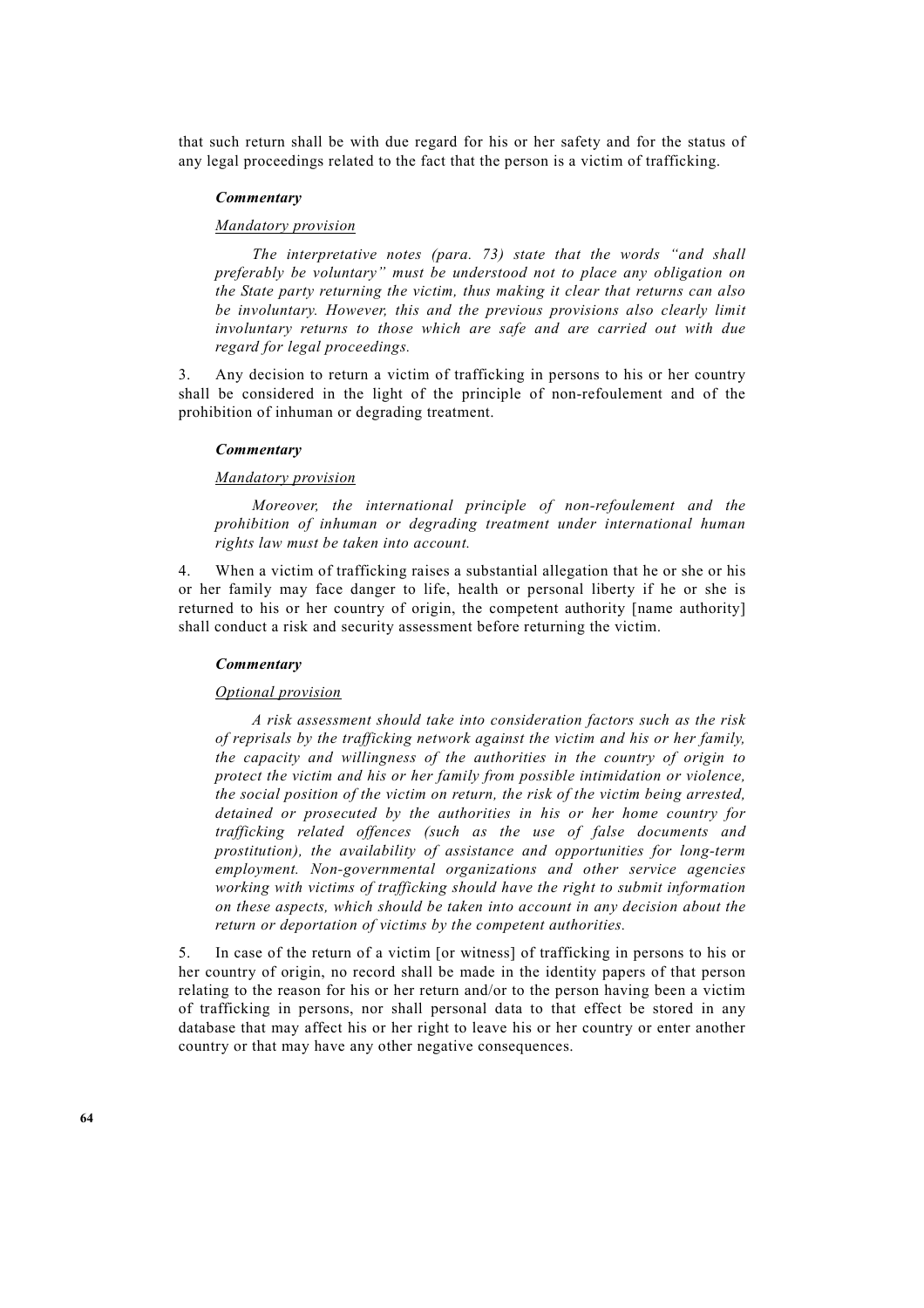6. Child victims or witnesses shall not be returned to their country of origin if there is an indication, following a risk and security assessment, that their return would not be in their best interest.

#### *Commentary*

# *Optional provision*

 *Children who are at risk of being re-trafficked should not be returned to their country of origin unless it is in their best interest and appropriate measures for their protection have been taken. States may consider complementary forms of protection for trafficked children when return is not in their best interest (see General Comment No. 6 of the Committee on the Rights of the Child).*

7. The [competent authority] shall to the extent possible, and, where appropriate, in cooperation with non-governmental organizations, make available to the victim contact information of organizations that can assist him or her in the country to which he or she is returned or repatriated, such as law enforcement offices, non-governmental organizations, legal professions able to provide counselling and social welfare agencies.

# **Article 34. Verification of legitimacy and validity of documents upon request**

# *Commentary*

### *Mandatory provision*

 *Source: Protocol, articles 8 and 13.* 

1. At the request of the appropriate authority or representative of another State, the competent authorities and the diplomatic and consular authorities abroad of [name of State] shall verify without undue or unreasonable delay:

 (a) Whether a person who is a victim of trafficking is a national of or had the right of permanent residence in [name of State] at the time of entry into the territory of the requesting State [the act of trafficking];

#### *Commentary*

### *Source: Protocol, article 8, paragraph 3.*

 *According to paragraph 74 of the interpretative notes … (A/55/383/Add.1), this provision implies that a return should not be undertaken before the nationality or right of permanent residence of the person whose return is sought has been duly verified.* 

 (b) The legitimacy and validity of travel or identity documents issued or purported to have been issued in the name of [name of State] and suspected of being used for trafficking in persons.

# *Commentary*

 *Source: Protocol, article 13.*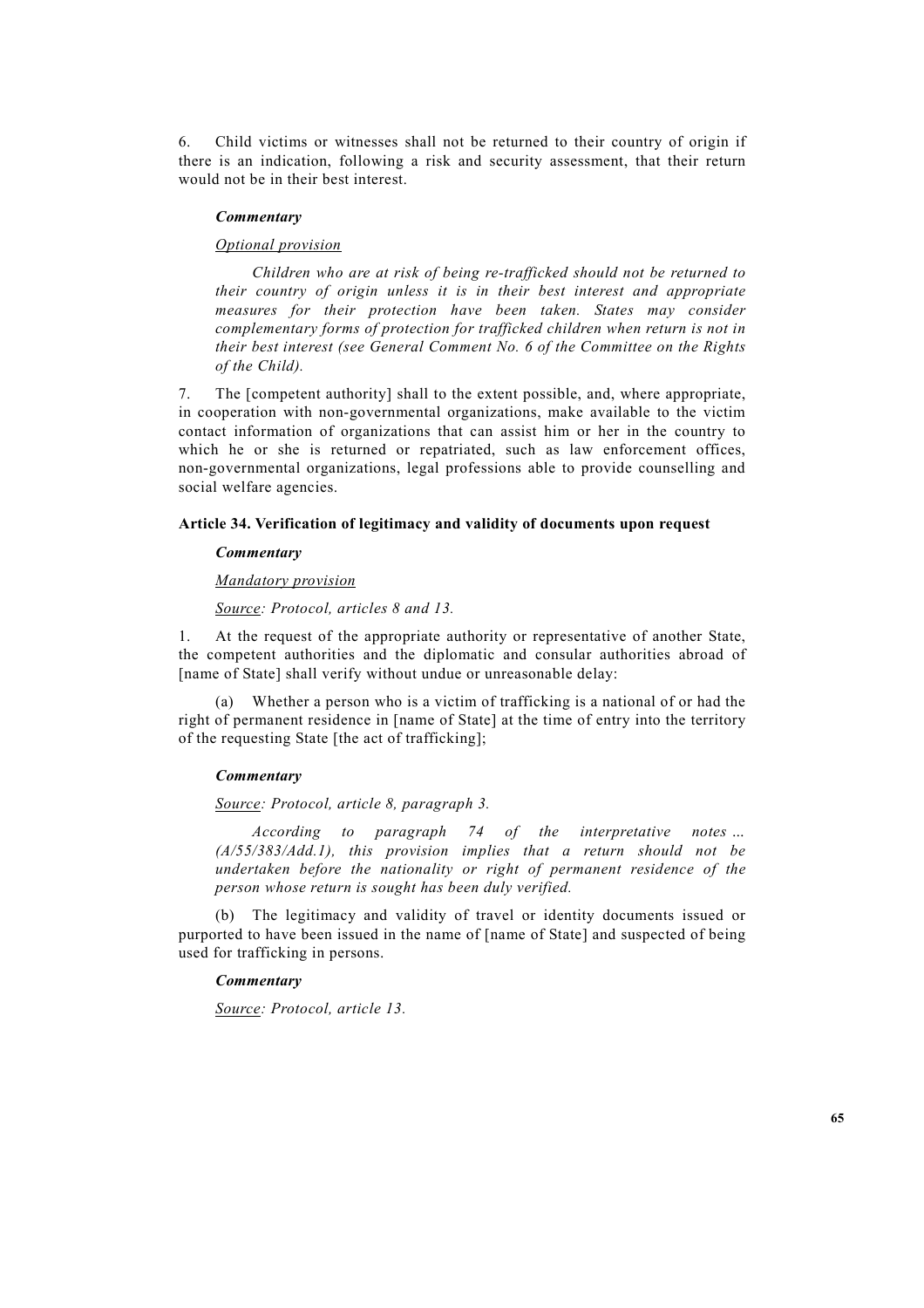2. If the victim is without proper documentation, the competent authority [name authority] shall issue such legal travel and/or identity documents as may be necessary to enable the repatriation of the victim.

#### *Commentary*

# *Source: Protocol, article 8, paragraph 4.*

 *Article 8, paragraphs 5 and 6, of the Protocol clearly state that article 8 shall be without prejudice to any right afforded to victims of trafficking in persons by any domestic law of the receiving State party, and without prejudice to any applicable bilateral or multilateral agreement or arrangement that governs, in whole or in part, the return of victims of trafficking in persons. The interpretative notes further specify that agreements or arrangements in this paragraph include both agreements that deal specifically with the subject-matter of the Protocol and more general agreements that include provisions dealing with illegal migration, as well as that this paragraph should be understood as being without prejudice to any other obligations under customary international law regarding the return of migrants.* 

3. The [competent authority] is designated to coordinate responses to inquiries described in paragraph 1 and to establish procedures for responding to such inquiries in a regular and timely fashion.

# **Chapter IX. Prevention, training and cooperation**

### *Commentary*

 *The manner in which these articles may be implemented much depends upon the legal system and framework of the particular State. In some cases they may be included in the law, while in others it may be more appropriate to implement them through guidelines and regulations.* 

### *Obligation to take preventive measures*

#### *Source: Protocol, article 9.*

 *Article 9, paragraph 1, of the Protocol obliges States parties to establish comprehensive policies, programmes and measures to prevent and combat trafficking in persons and to protect victims from revictimization. Article 9, paragraph 2, obliges States parties to endeavour to undertake research, information and media campaigns and social and economic initiatives to prevent and combat trafficking in persons. According to article 9, paragraphs 4 and 5, States parties shall take or strengthen measures, including through bilateral or multilateral cooperation, to alleviate the factors that make persons vulnerable to trafficking and to discourage the demand that fosters all forms of exploitation that lead to trafficking, thus requiring Governments to take positive steps to address the underlying causes of trafficking. According to article 9, paragraph 3, measures established on the basis of article 9 should include cooperation with non-governmental and other relevant organizations and other elements of civil society.*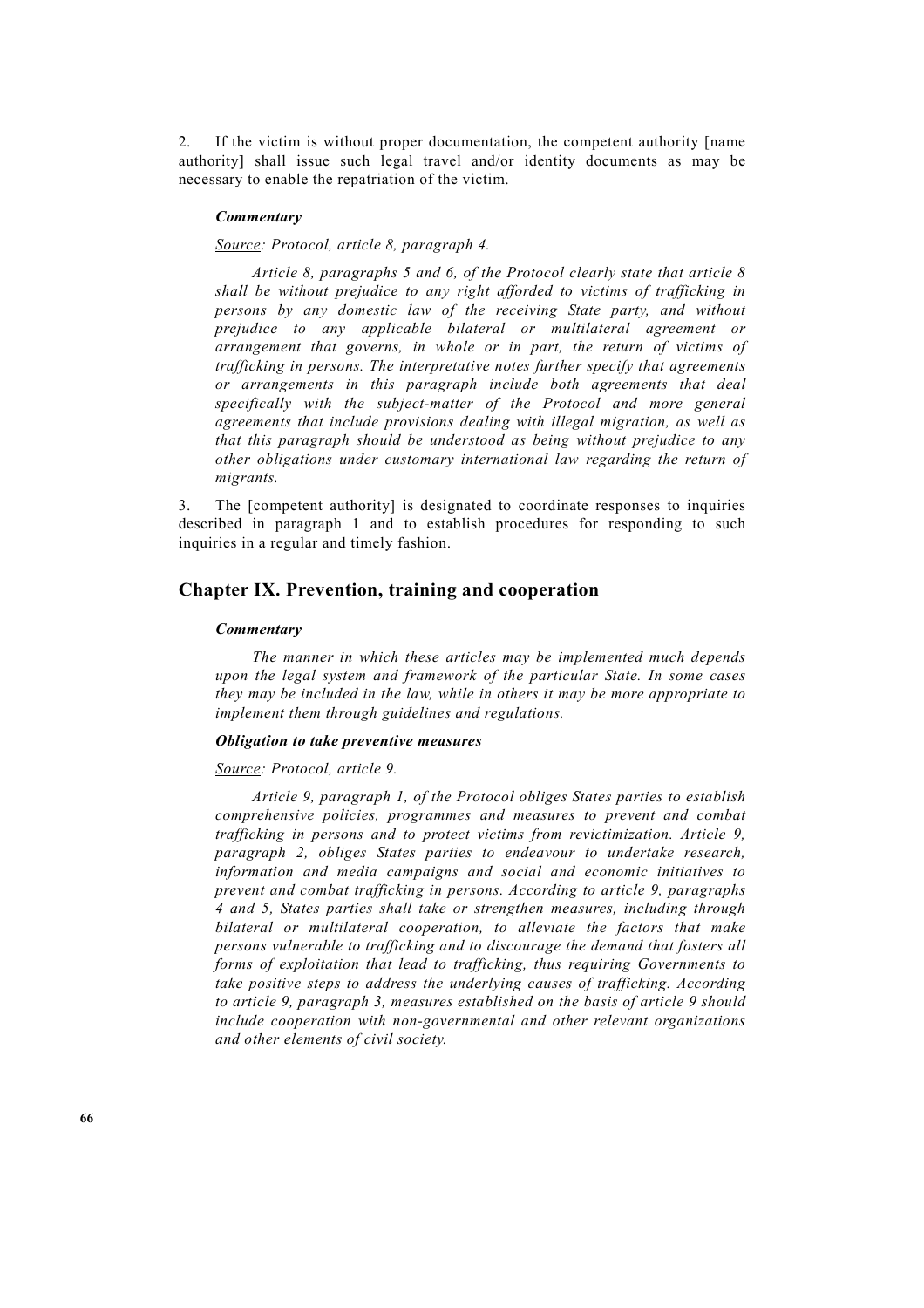*Examples of measures to address the demand side are measures to broaden awareness, attention and research into all forms of exploitation and forced labour, and the factors that underpin its demand; to raise public awareness on products and services that are produced by exploitative and forced labour; to regulate, register and license private recruitment agencies; to sensitize employers not to engage victims of trafficking or forced labour in their supply chain, whether through subcontracting or directly in their production; to enforce labour standards through labour inspections and other relevant means; to support the organization of workers; to increase the protection of the rights of migrant workers; and/or to criminalize the use of services of victims of trafficking or forced labour (see chapter IV). Various ministries, including those responsible for labour, and workers' and employers' organizations may play an important supportive role in addressing the demand side.* 

# **Article 35. Establishment of a national anti-trafficking coordinating body [interagency anti-trafficking task force]**

# *Commentary*

#### *Optional provision*

 *This provision is optional, though in line with the intention of the Protocol to develop comprehensive and coordinated policies on trafficking in persons and to promote cooperation between the relevant governmental agencies and between governmental and non-governmental agencies. A national coordinating body can enhance this. Setting up a sustainable multidisciplinary anti-trafficking structure will enhance an adequate response to trafficking and enable the development of best practices.* 

1. The [competent authority] shall establish a national anti-trafficking coordinating body [inter-agency anti-trafficking task force] to be comprised of officials from [name State officials responsible for justice, health and welfare, labour, social affairs, legal services and immigration affairs], officials from other relevant State agencies and representatives of local governmental and non-governmental service providers.

2. The National Anti-Trafficking Coordinating Body [Inter-agency Anti-Trafficking Task Force] shall carry out the following activities:

 (a) Coordinate the implementation of this Law, including developing protocols and guidelines;

 (b) Develop [within [one year] of the enactment of this Law] a national plan of action, consisting of a comprehensive set of measures for the prevention of trafficking, identification of, assistance to and protection of victims, including victims who are repatriated from another State to [name of State], the prosecution of traffickers and the training of relevant State and non-State agencies, as well as coordinate and monitor its implementation;

# *Commentary*

 *States should design policies or programmes on prevention in order:*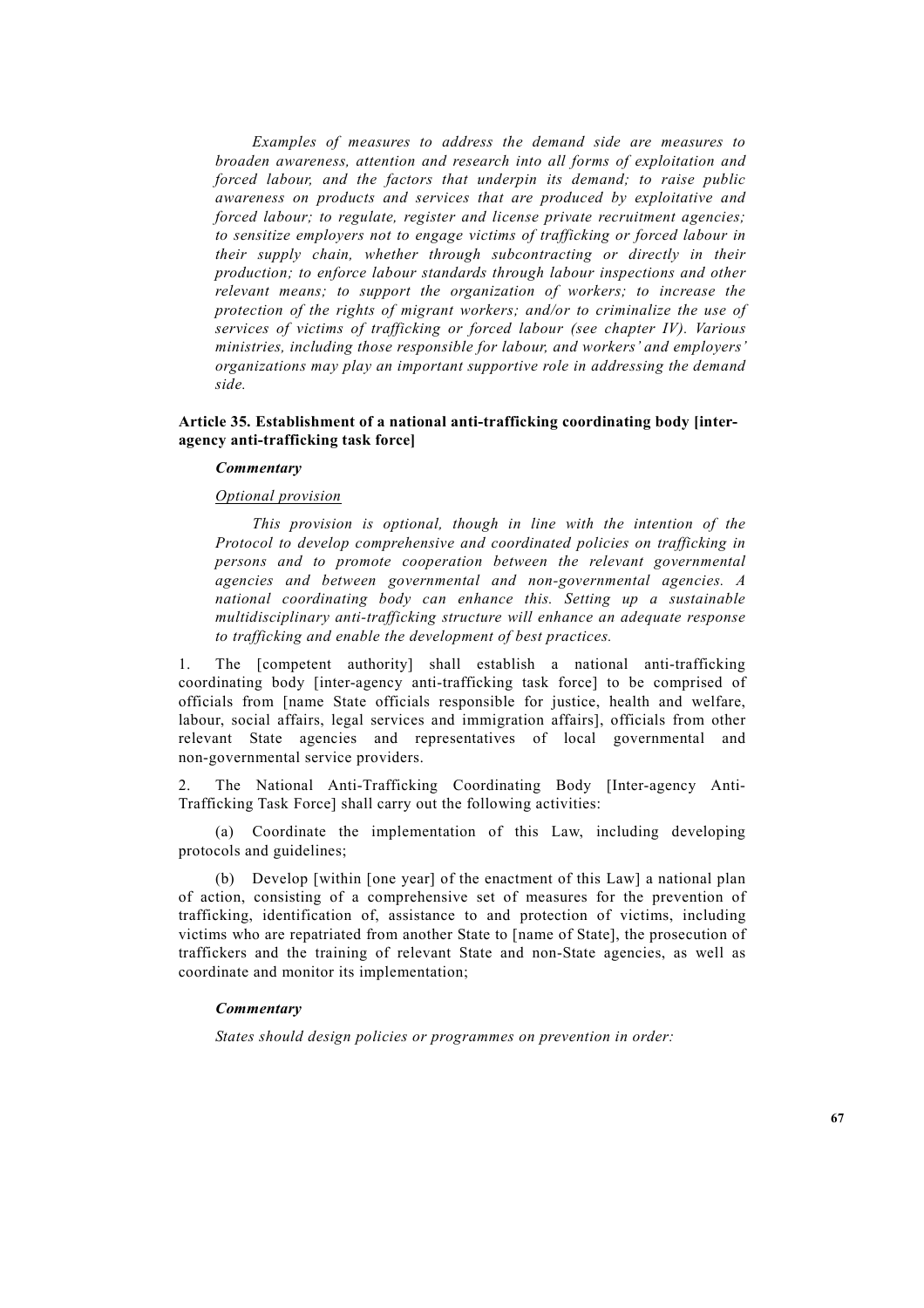*(a) To prevent victims from being revictimized;* 

 *(b) To carry out information and awareness-raising campaigns, in cooperation with the media, non-governmental organizations, labour market organizations, migrants' organizations and other elements of civil society, aimed in particular at sectors and groups that are vulnerable to trafficking in persons;* 

 *(c) To develop educational programmes, in particular for young people, to address gender discrimination and to promote gender equality and respect for the dignity and integrity of every human being;* 

 *(d) To include trafficking in persons in human rights curricula in schools and universities;* 

 *(e) To reduce the factors that further, maintain and facilitate the exploitation of persons, including measures to discourage the demand [for cheap, exploitative and unprotected labour or services] [that fosters all forms of exploitation that lead to trafficking], through research on best practices, methods and strategies, enforcement of labour standards, raising awareness of the responsibility and role of media and civil society, and information campaigns;* 

 *(f) To address the underlying causes of trafficking, such as poverty, underdevelopment, unemployment, lack of equal opportunities and discrimination in all its forms, and to improve the social and economic conditions of groups at risk;* 

 *(g) To reduce the vulnerability of children to trafficking by creating a protective environment; and* 

 *(h) To ensure effective action against traffickers as well as places of exploitation, because such action will be a deterrent to offenders and thus help in preventing trafficking.* 

 (c) Develop, coordinate and monitor the implementation of a national referral mechanism to ensure the proper identification of, referral of, assistance to and protection of victims of trafficking in persons, including child victims, and to ensure that they receive adequate assistance while protecting their human rights;

# *Commentary*

 *Components of a national referral mechanism are:* 

 *(a) Guidelines and protocols for the identification and assistance of victims of trafficking in persons, including specific guidelines and mechanisms for the treatment of children to ensure that they receive adequate assistance in accordance with their needs and rights;* 

 *(b) A system to refer (possible) victims of trafficking in persons to specialized agencies offering protection and assistance;* 

 *(c) The establishment of mechanisms to harmonize the assistance of (possible) victims of trafficking in persons with investigative and criminal prosecution efforts.*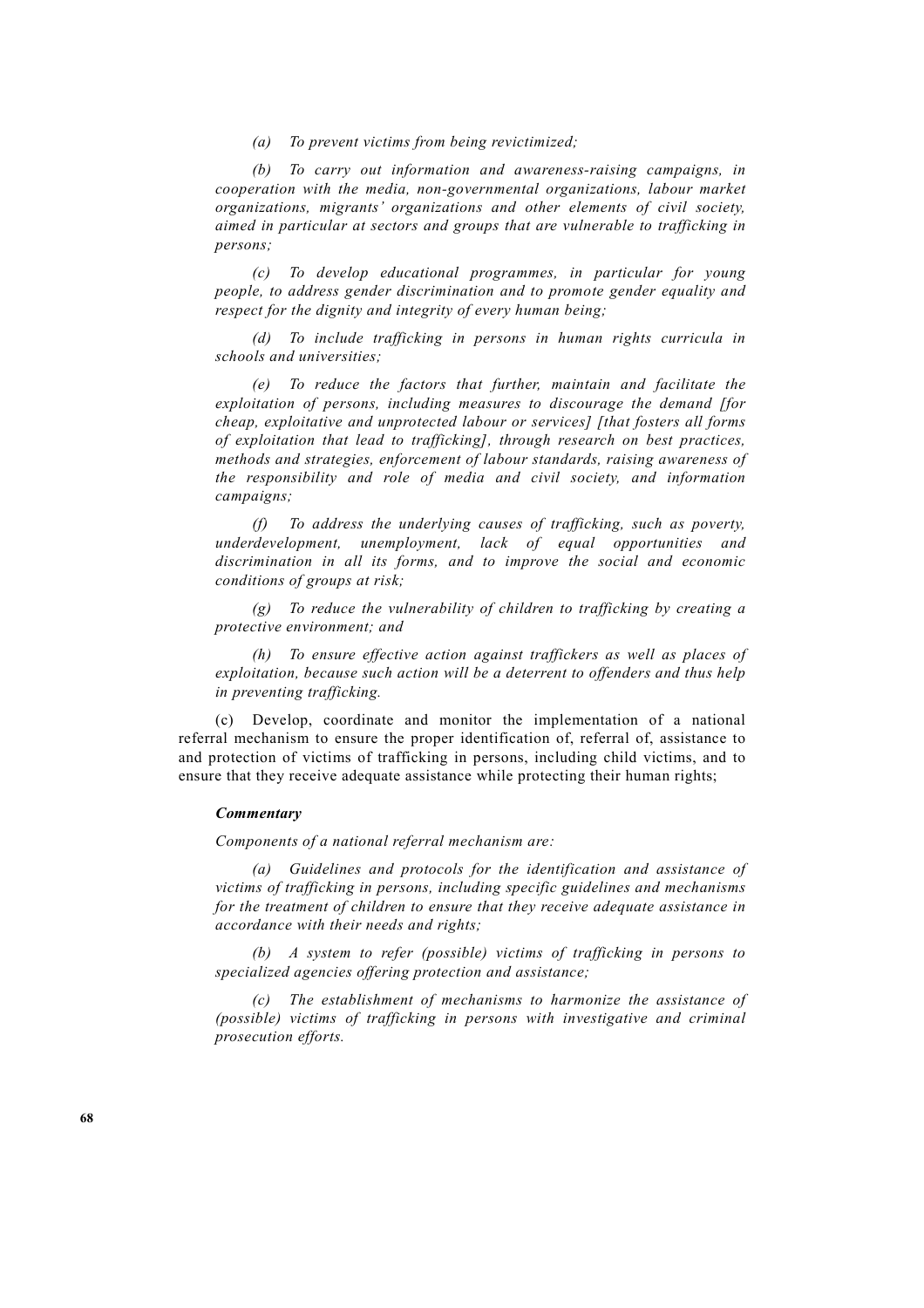*Paragraph 2 (e). Both police and labour inspectors play important roles in law enforcement. Labour inspectors have the power to monitor workplaces and take measures to ensure that conditions of work meet the legal requirements, whereas the police have the ability to identify victims and possible perpetrators and actively investigate cases of trafficking. Other important actors are employers' and workers' organizations, as well as non-governmental organizations engaged in the protection of human rights, assistance to victims and the prevention of trafficking.* 

 (d) Establish procedures to collect data and to promote research on the scale and nature of both domestic and transnational trafficking in persons and its forced labour and slavery-like outcomes, the factors that further and maintain trafficking in persons and best practices for the prevention of trafficking, for assistance to and protection of victims and the prosecution of traffickers;

 (e) Facilitate inter-agency and multidisciplinary cooperation between the various government agencies and between governmental and non-governmental agencies, including labour inspectors and other labour market actors;

(f) Facilitate cooperation among countries of origin, transit and destination;

 (g) Act as a focal point for national institutions and other State and non-State actors, as well as international bodies and other actors, engaged in the prevention of trafficking in persons, the prosecution of traffickers and assistance to victims; and

 (h) Ensure that anti-trafficking measures comply with existing human rights norms and do not undermine or adversely affect the human rights of the groups affected. [; and]

### *Commentary*

 *Measures should comply with human rights norms and standards (article 14 of the Protocol).* 

[(i) Monitor the victim fund.]

3. *Director of the Coordinating Body [Task Force]*. The [competent authority] is authorized to appoint a Governmental Coordinator [Director] of the Coordinating Body [Task Force]. The Coordinator [Director] shall have as his or her primary responsibility to assist the Coordinating Body [Task Force] in carrying out its activities and may have additional responsibilities as determined by the [competent authority]. The Coordinator [Director] shall consult with non-governmental, intergovernmental, international or any other relevant organizations, victims of trafficking in persons and other affected groups.

4. *Annual report*. The Coordinating Body [Task Force] shall issue an annual report on the progress of its activities, the number of victims assisted, including data on their age, sex and nationality and the services and/or benefits they received under this Law, the number of trafficking cases investigated and prosecuted, and the number of traffickers convicted.

5. All data collection under this chapter shall respect the confidentiality of personal data of victims and the protection of their privacy.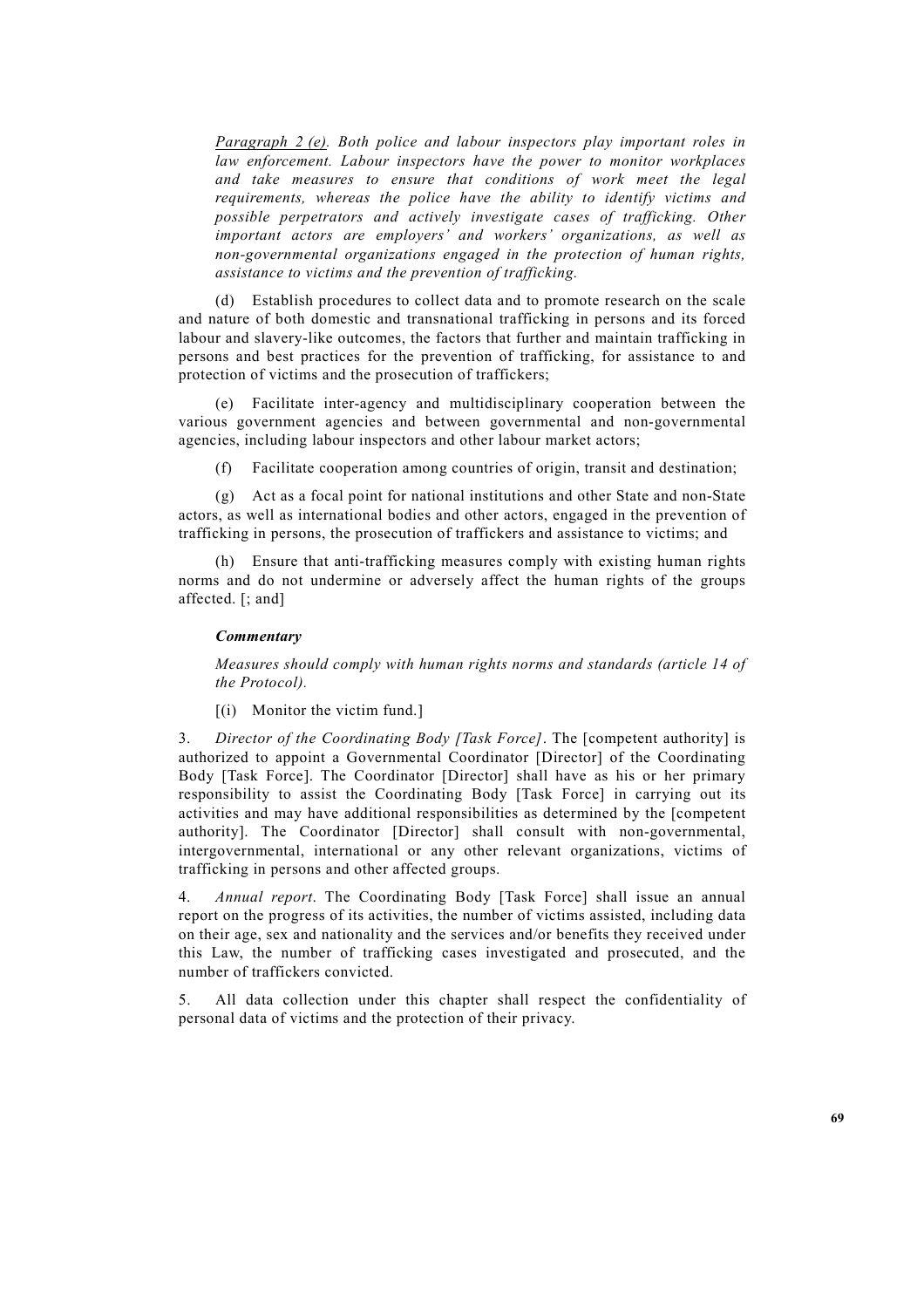# **Article 36. Establishment of the office of a national rapporteur [national monitoring and reporting mechanism]**

### *Commentary*

# *Optional provision*

 *States are advised to establish a central place where information from different sources and actors is systematically gathered and analysed. This could be a national rapporteur or a comparable mechanism. The main task of such a mechanism would be the collection of data on trafficking in the widest possible sense, including monitoring the effects of the implementation of a national action plan. The national rapporteur should have an independent status and a clear mandate and adequate competence to use access to, and actively collect, data from all involved agencies, including law enforcement agencies, and to actively seek information from non-governmental organizations. The mandate to collect information must be clearly distinguished from executive, operational or policy coordinating tasks, which should be fulfilled by other bodies. It should further have the competence to report directly to the Government and/or parliament and to make recommendations on the development of national policies and action plans without it being itself a policymaking agency.*

1. This Law hereby creates a National Rapporteur on Trafficking in Persons, which will be supported by an office.

2. The National Rapporteur [National Monitoring and Reporting Mechanism] shall be an independent body and shall report annually directly to Parliament*.* 

3. The National Rapporteur [National Monitoring and Reporting Mechanism] shall be appointed by Parliament [other competent body] each time for a period of five years.

4. The main tasks of the National Rapporteur [National Monitoring and Reporting Mechanism] shall be to collect data on trafficking in persons, to monitor the effects of the implementation of the national action plan and other measures, policies and programmes concerned with trafficking in persons, to identify best practices and to formulate recommendations to improve responses to trafficking in persons.

5. To this end the National Rapporteur [National Monitoring and Reporting Mechanism] shall be authorized to have access to all available national data sources and to actively seek information from all State agencies and non-governmental organizations involved.

# **Article 37. Cooperation**

#### *Commentary*

#### *Mandatory provision*

 *Source: Protocol, articles 6, 9, paragraph 3, and 10.* 

1. Law enforcement, immigration, labour and other relevant agencies shall, as appropriate, cooperate with one another to prevent and prosecute trafficking crimes and to protect the victims of trafficking in persons, without prejudice to the victims'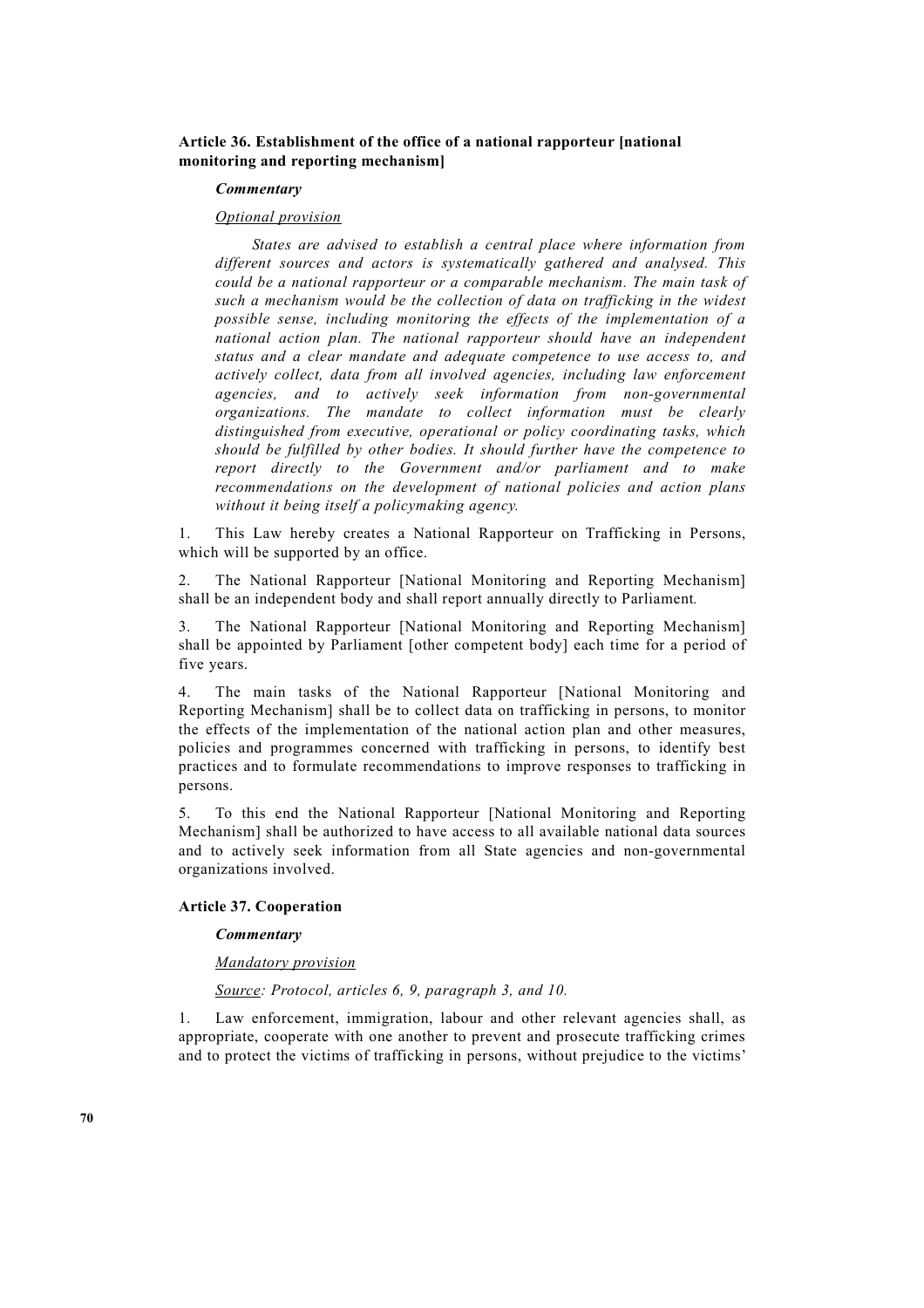right to privacy, by exchanging and sharing information and participating in training programmes, in order, among other things:

(a) To identify victims and traffickers;

 (b) To identify (the type of) travel documents used to cross the border for the purpose of trafficking in persons;

 (c) To identify the means and methods used by criminal groups for the purpose of trafficking in persons;

 (d) To identify best practices on all aspects of preventing and combating trafficking in persons;

 (e) To provide assistance and protection to victims, witnesses and victimwitnesses.

#### *Commentary*

 *Article 10, paragraph 1, of the Protocol obliges law enforcement, immigration and other relevant authorities to cooperate by exchanging information.* 

2. In the development and implementation of policies, programmes and measures to prevent and combat trafficking in persons and to assist and protect its victims, State agencies shall cooperate, as appropriate, with non-governmental organizations, other civil society institutions and international organizations.

#### *Commentary*

 *Various articles of the Protocol oblige States parties to cooperate, where appropriate, with non-governmental organizations, other civil society institutions and international organizations.* 

 *States should design training programmes in a child- and gendersensitive manner and involve all relevant State and non-State agencies, including law enforcement, immigration, labour and other relevant officials, judicial officers, legal services, health-care and social workers, local service providers and other relevant professionals and civil society partners in order:* 

 *(a) To educate them on the phenomenon of trafficking in persons, relevant legislation and the rights and needs of victims of trafficking;* 

 *(b) To enable them to properly identify victims of trafficking in persons;* 

 *(c) To enable them to effectively assist and protect victims and advise them on their rights, with due regard to the specific needs of child victims and other particularly vulnerable groups;* 

 *(d) To encourage multidisciplinary and multi-agency cooperation.* 

 *Source: Protocol, article 10, paragraph 2.* 

 *Article 10, paragraph 2, of the Protocol obliges States parties to provide or strengthen training for law enforcement, immigration and other relevant officials, including labour officials, in the prevention of trafficking and to*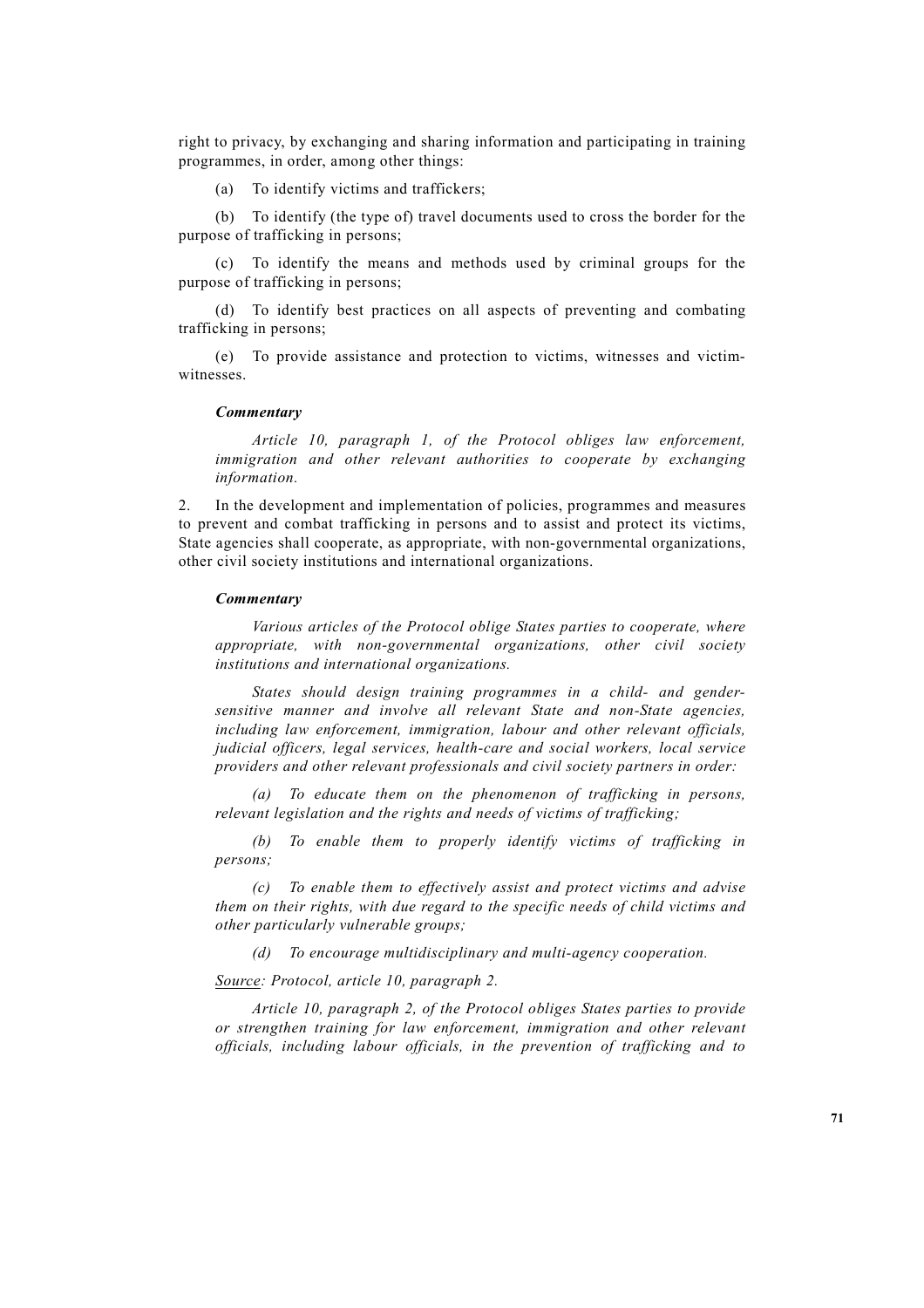*encourage cooperation with non-governmental organizations, thus recognizing the need for State agencies to work together with non-governmental organizations.* 

 *With regard to child victims and witnesses it is important to put in place adequate training, selection and procedures to protect and meet the special needs of child victims and witnesses, as the nature of victimization affects children differently, such as sexual assault of children, especially girls. (Guidelines on Justice in Matters involving Child Victims and Witnesses of Crime)* 

# **Chapter X. Regulatory power**

### *Commentary*

 *The section on regulations and the authoritative text will vary according to the legal culture and the local context, if included in the law at all.* 

### **Article 38. Rules and regulations**

## *Commentary*

 *Optional provision*

*1. Promulgating authority(ies)*

1. The authority to promulgate regulations under this Law is vested in [name of authority(ies)] in close consultation with the National Anti-Trafficking Coordinating Body of [name of State].

*2. Issuing rules and regulations* 

2. Not later than one hundred eighty days after the date of the enactment of this Law, the promulgating authority shall issue rules and regulations for the effective implementation of this Law in order:

- (a) To prevent trafficking in persons;
- (b) To raise awareness on trafficking in persons;

 (c) To identify, protect, assist and reintegrate victims of trafficking in persons, to provide them access to counselling, educational and vocational opportunities and other relevant services, to protect their rights and to prevent them from being revictimized or re-trafficked;

 (d) To collect data on the scale and nature of trafficking in persons, its root causes and other relevant elements;

 (e) To establish training programmes for the police, immigration, labour and other relevant officials, judicial officers, social workers and other relevant professionals and civil society partners;

 (f) To address the factors that make persons vulnerable to trafficking and exploitation, such as poverty, underdevelopment, discrimination and lack of equal opportunities;

(g) To establish border control measures;